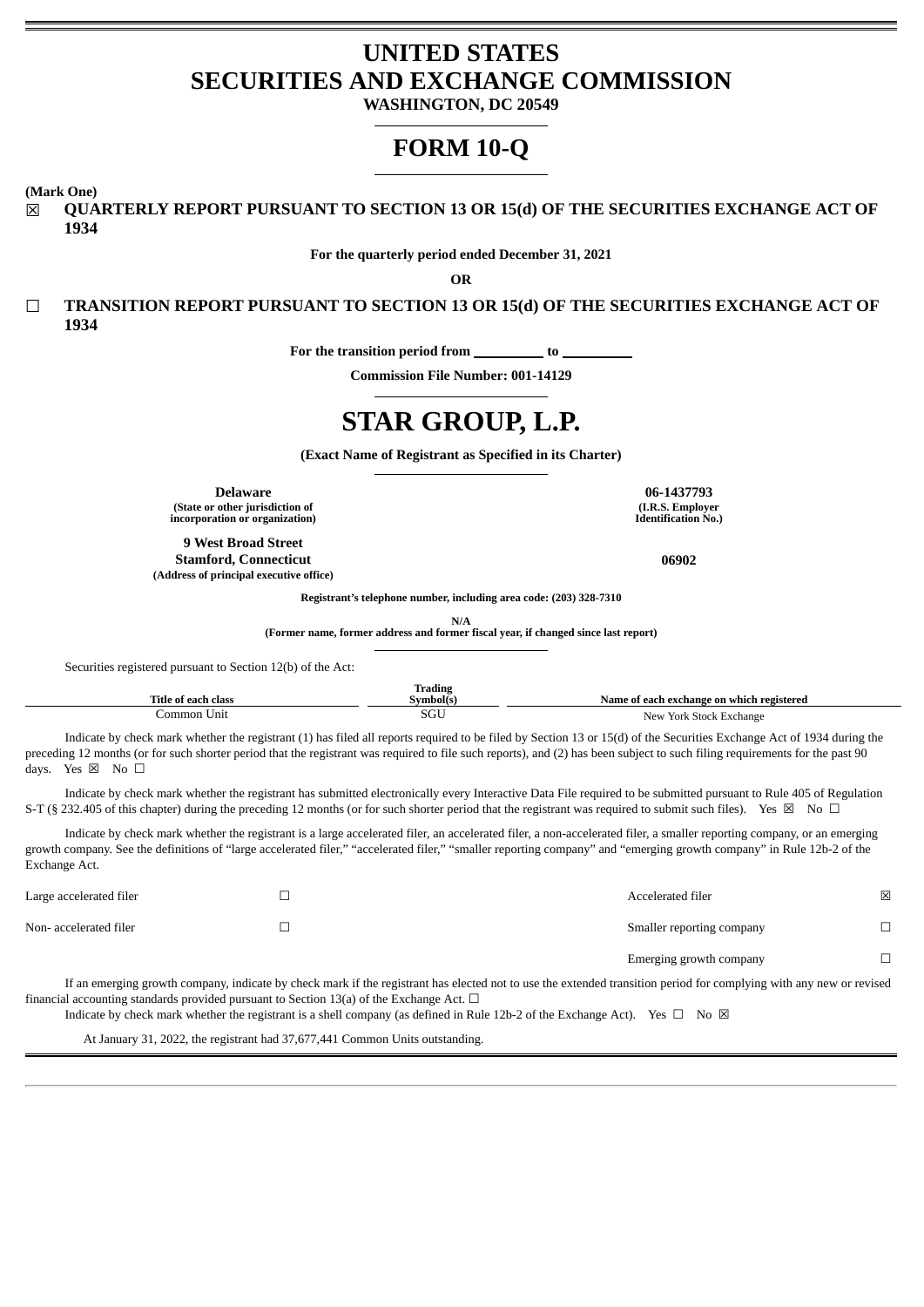## **STAR GROUP, L.P. AND SUBSIDIARIES INDEX TO FORM 10-Q**

**Page**

# **Par**

| Part I Financial Information                                                                                                    |          |
|---------------------------------------------------------------------------------------------------------------------------------|----------|
| <b>Item 1 - Condensed Consolidated Financial Statements</b>                                                                     |          |
| Condensed Consolidated Balance Sheets as of December 31, 2021 (unaudited) and September 30, 2021                                |          |
| Condensed Consolidated Statements of Operations (unaudited) for the three months ended December 31, 2021 and December 31, 2020  | 4        |
| Condensed Consolidated Statements of Comprehensive Income (Loss) (unaudited) for the three months ended December 31, 2021 and   |          |
| December 31, 2020                                                                                                               | 5        |
| Condensed Consolidated Statement of Partners' Capital (unaudited) for the three months ended December 31, 2021 and December 31, |          |
| 2020                                                                                                                            | 6        |
| Condensed Consolidated Statements of Cash Flows (unaudited) for the three months ended December 31, 2021 and December 31, 2020  | 7        |
| Notes to Condensed Consolidated Financial Statements (unaudited)                                                                | $8 - 19$ |
| <u>Item 2 - Management's Discussion and Analysis of Financial Condition and Results of Operations</u>                           | 20-32    |
| <u><b>Item 3 - Quantitative and Qualitative Disclosures About Market Risk</b></u>                                               | 33       |
| <b>Item 4 - Controls and Procedures</b>                                                                                         | 33       |
| <b>Part II Other Information:</b>                                                                                               | 34       |
| <b>Item 1 - Legal Proceedings</b>                                                                                               | 34       |
| <b>Item 1A - Risk Factors</b>                                                                                                   | 34       |
| Item 2 - Unregistered Sales of Equity Securities and Use of Proceeds                                                            | 34       |
| Item 6 - Exhibits                                                                                                               | 35       |
| <b>Signatures</b>                                                                                                               | 36       |
|                                                                                                                                 |          |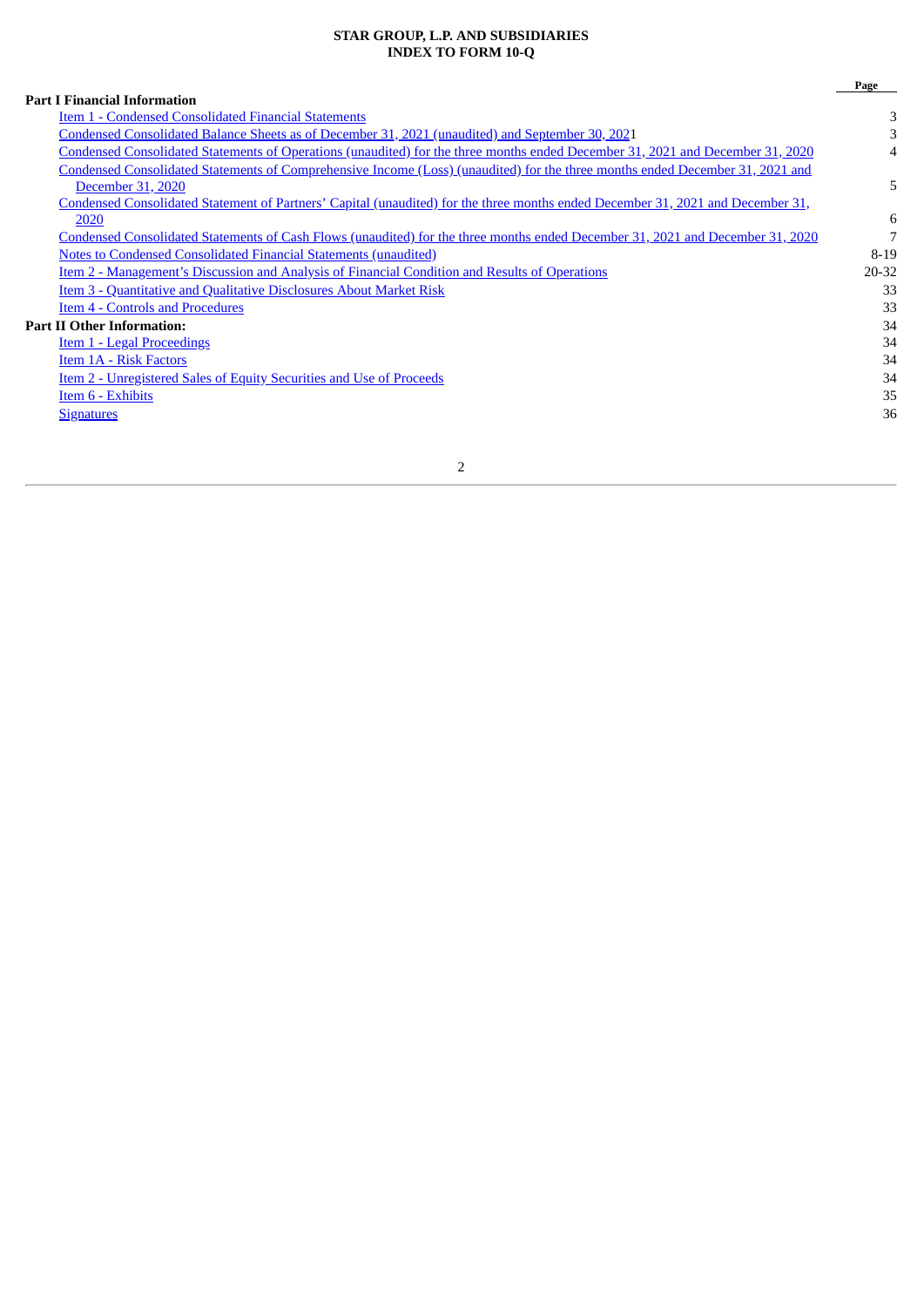## <span id="page-2-0"></span>**Item 1. Condensed Consolidated Financial Statements**

# **STAR GROUP, L.P. AND SUBSIDIARIES CONDENSED CONSOLIDATED BALANCE SHEETS**

<span id="page-2-1"></span>

|                                                                    | December 31,<br>2021 |    | September 30,<br>2021 |
|--------------------------------------------------------------------|----------------------|----|-----------------------|
| (in thousands)                                                     | (unaudited)          |    |                       |
| <b>ASSETS</b>                                                      |                      |    |                       |
| <b>Current assets</b>                                              |                      |    |                       |
| Cash and cash equivalents                                          | \$<br>21,239         | \$ | 4,767                 |
| Receivables, net of allowance of \$4,662 and \$4,779, respectively | 178,774              |    | 99,680                |
| Inventories                                                        | 77,735               |    | 61,183                |
| Fair asset value of derivative instruments                         | 16,603               |    | 26,222                |
| Prepaid expenses and other current assets                          | 44,932               |    | 30,140                |
| Total current assets                                               | 339,283              |    | 221,992               |
| Property and equipment, net                                        | 100,788              |    | 99,123                |
| Operating lease right-of-use assets                                | 95,873               |    | 95,839                |
| Goodwill                                                           | 254,198              |    | 253,398               |
| Intangibles, net                                                   | 92,777               |    | 95,474                |
| Restricted cash                                                    | 250                  |    | 250                   |
| Captive insurance collateral                                       | 69,482               |    | 69,933                |
| Deferred charges and other assets, net                             | 18,103               |    | 17,854                |
| <b>Total assets</b>                                                | \$<br>970,754        | \$ | 853,863               |
| <b>LIABILITIES AND PARTNERS' CAPITAL</b>                           |                      |    |                       |
| <b>Current liabilities</b>                                         |                      |    |                       |
| Accounts payable                                                   | \$<br>52,225         | \$ | 37,291                |
| Revolving credit facility borrowings                               | 123,682              |    | 8,618                 |
| Current maturities of long-term debt                               | 13,000               |    | 17,621                |
| Current portion of operating lease liabilities                     | 16,467               |    | 16,446                |
| Accrued expenses and other current liabilities                     | 126,588              |    | 121,221               |
| Unearned service contract revenue                                  | 69,773               |    | 56,972                |
| Customer credit balances                                           | 72,864               |    | 86,828                |
| Total current liabilities                                          | 474,599              |    | 344,997               |
| Long-term debt                                                     | 89,183               |    | 92,385                |
| Long-term operating lease liabilities                              | 84,226               |    | 84,019                |
| Deferred tax liabilities, net                                      | 28,439               |    | 29,014                |
| Other long-term liabilities                                        | 18,948               |    | 25,244                |
| Partners' capital                                                  |                      |    |                       |
| Common unitholders                                                 | 292,139              |    | 295,063               |
| General partner                                                    | (2,963)              |    | (2,821)               |
| Accumulated other comprehensive loss, net of taxes                 | (13, 817)            |    | (14,038)              |
| Total partners' capital                                            | 275,359              |    | 278,204               |
| Total liabilities and partners' capital                            | \$<br>970,754        | \$ | 853,863               |

See accompanying notes to condensed consolidated financial statements.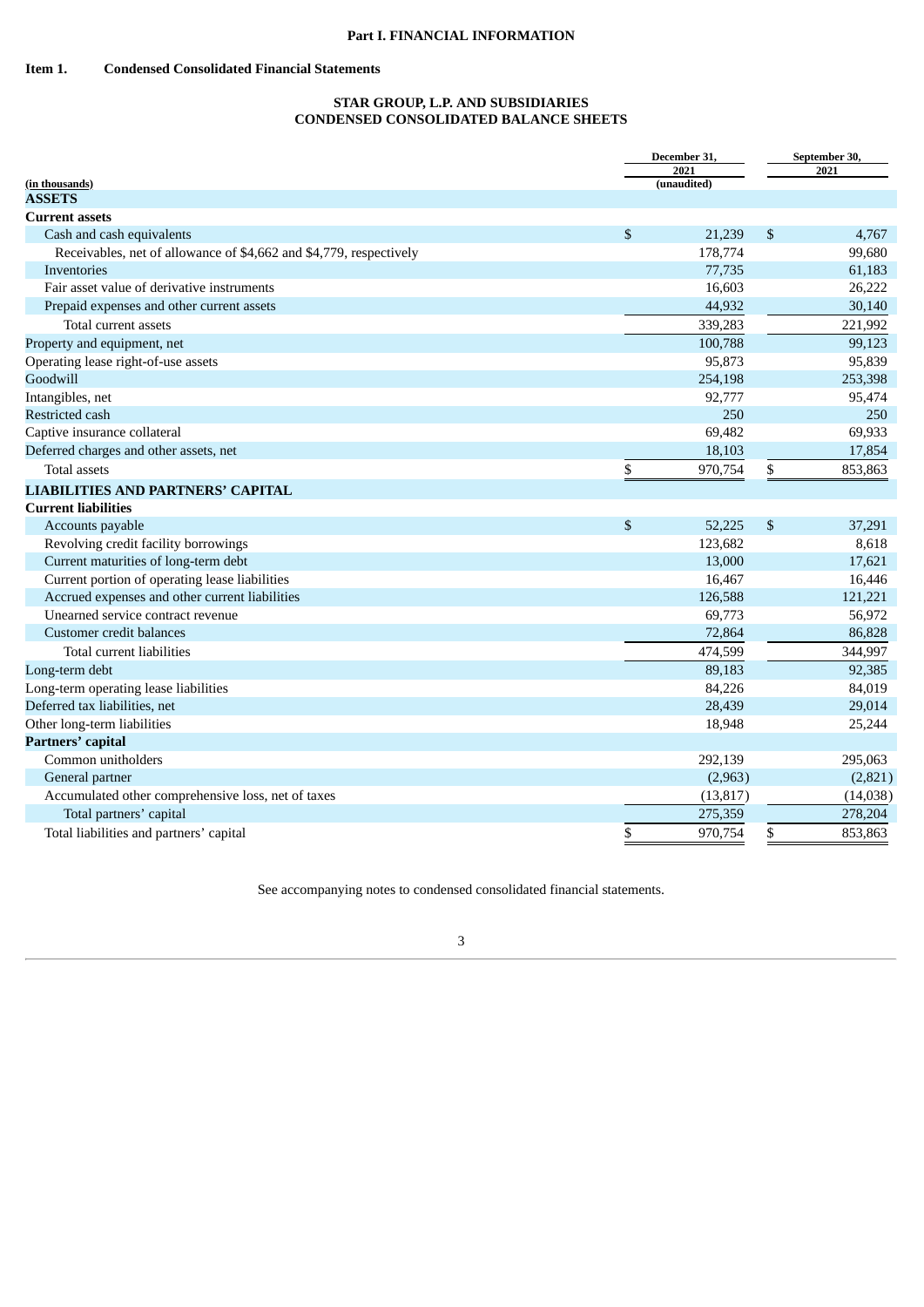# **STAR GROUP, L.P. AND SUBSIDIARIES CONDENSED CONSOLIDATED STATEMENTS OF OPERATIONS**

<span id="page-3-0"></span>

|                                                                 | <b>Three Months</b><br><b>Ended December 31,</b> |    |           |  |  |  |
|-----------------------------------------------------------------|--------------------------------------------------|----|-----------|--|--|--|
| (in thousands, except per unit data - unaudited)                | 2021                                             |    | 2020      |  |  |  |
| Sales:                                                          |                                                  |    |           |  |  |  |
| Product                                                         | \$<br>411,265                                    | \$ | 300,332   |  |  |  |
| Installations and services                                      | 77,005                                           |    | 72,988    |  |  |  |
| <b>Total sales</b>                                              | 488,270                                          |    | 373,320   |  |  |  |
| Cost and expenses:                                              |                                                  |    |           |  |  |  |
| Cost of product                                                 | 274,594                                          |    | 172,147   |  |  |  |
| Cost of installations and services                              | 74,048                                           |    | 69,303    |  |  |  |
| (Increase) decrease in the fair value of derivative instruments | 13,403                                           |    | (17, 395) |  |  |  |
| Delivery and branch expenses                                    | 88,989                                           |    | 80,687    |  |  |  |
| Depreciation and amortization expenses                          | 8,448                                            |    | 7,957     |  |  |  |
| General and administrative expenses                             | 6,676                                            |    | 6,241     |  |  |  |
| Finance charge income                                           | (512)                                            |    | (406)     |  |  |  |
| Operating income                                                | 22,624                                           |    | 54,786    |  |  |  |
| Interest expense, net                                           | (2,058)                                          |    | (1,851)   |  |  |  |
| Amortization of debt issuance costs                             | (239)                                            |    | (247)     |  |  |  |
| Income before income taxes                                      | 20,327                                           |    | 52,688    |  |  |  |
| Income tax expense                                              | 5,838                                            |    | 14,828    |  |  |  |
| Net income                                                      | \$<br>14,489                                     | \$ | 37,860    |  |  |  |
| General Partner's interest in net income                        | 122                                              |    | 296       |  |  |  |
| Limited Partners' interest in net income                        | \$<br>14,367                                     | \$ | 37,564    |  |  |  |
| Basic and diluted income per Limited Partner Unit (1):          | 0.32                                             | \$ | 0.74      |  |  |  |
| Weighted average number of Limited Partner units outstanding:   |                                                  |    |           |  |  |  |
| <b>Basic and Diluted</b>                                        | 38,789                                           |    | 42,246    |  |  |  |

(1) See Note 15 - Earnings Per Limited Partner Unit.

See accompanying notes to condensed consolidated financial statements.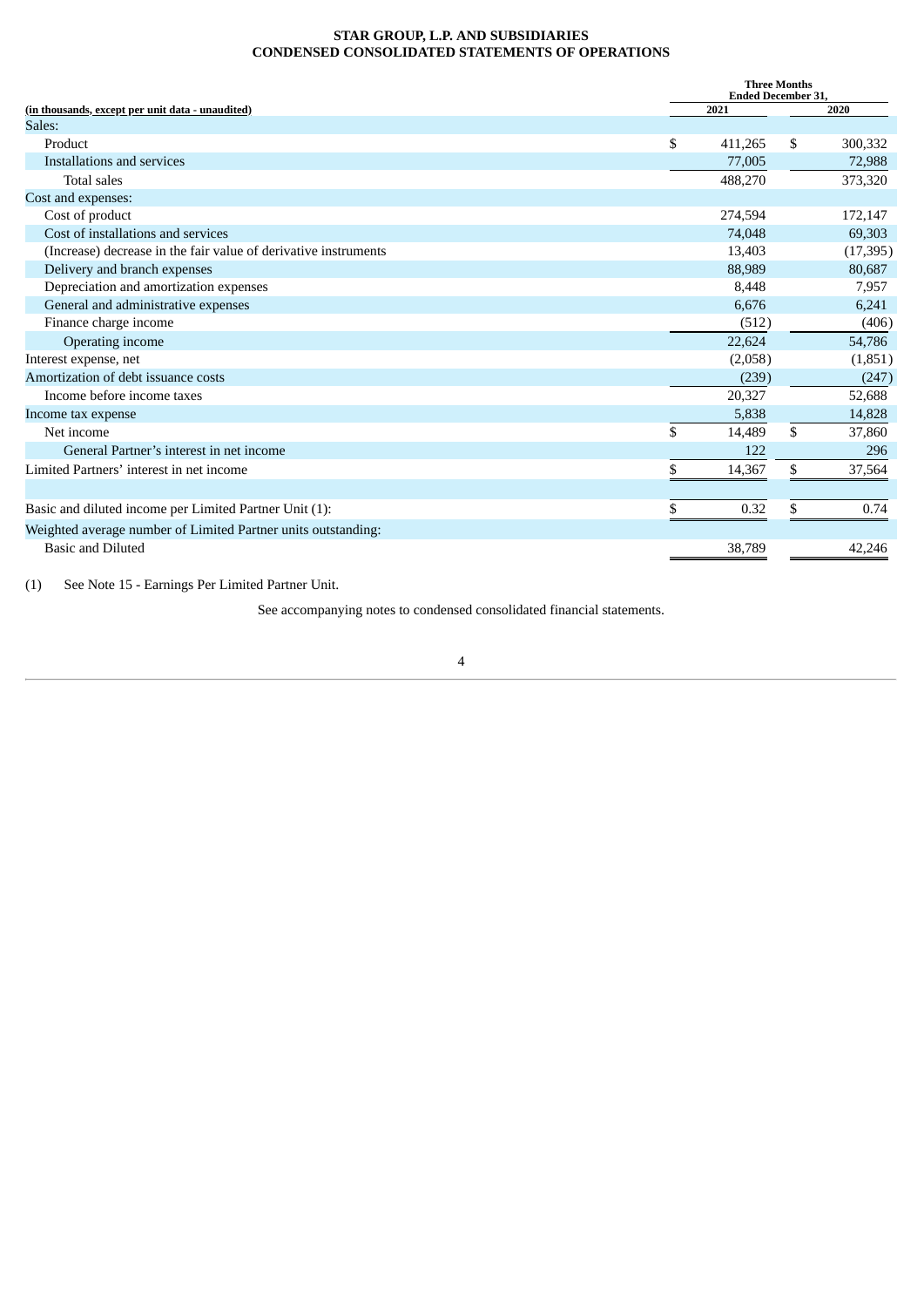## **STAR GROUP, L.P. AND SUBSIDIARIES CONDENSED CONSOLIDATED STATEMENTS OF COMPREHENSIVE INCOME (LOSS)**

<span id="page-4-0"></span>

|                                                               |  | <b>Three Months</b><br><b>Ended December 31.</b> |    |        |  |
|---------------------------------------------------------------|--|--------------------------------------------------|----|--------|--|
| (in thousands - unaudited)                                    |  | 2021                                             |    | 2020   |  |
| Net income                                                    |  | 14,489                                           | S. | 37,860 |  |
| Other comprehensive income:                                   |  |                                                  |    |        |  |
| Unrealized gain on pension plan obligation                    |  | 224                                              |    | 235    |  |
| Tax effect of unrealized gain on pension plan obligation      |  | (45)                                             |    | (64)   |  |
| Unrealized loss on captive insurance collateral               |  | (612)                                            |    | (340)  |  |
| Tax effect of unrealized loss on captive insurance collateral |  | 129                                              |    | 72     |  |
| Unrealized gain on interest rate hedges                       |  | 718                                              |    | 332    |  |
| Tax effect of unrealized gain on interest rate hedges         |  | (193)                                            |    | (88)   |  |
| Total other comprehensive income                              |  | 221                                              |    | 147    |  |
| Total comprehensive income                                    |  | 14.710                                           |    | 38,007 |  |

See accompanying notes to condensed consolidated financial statements.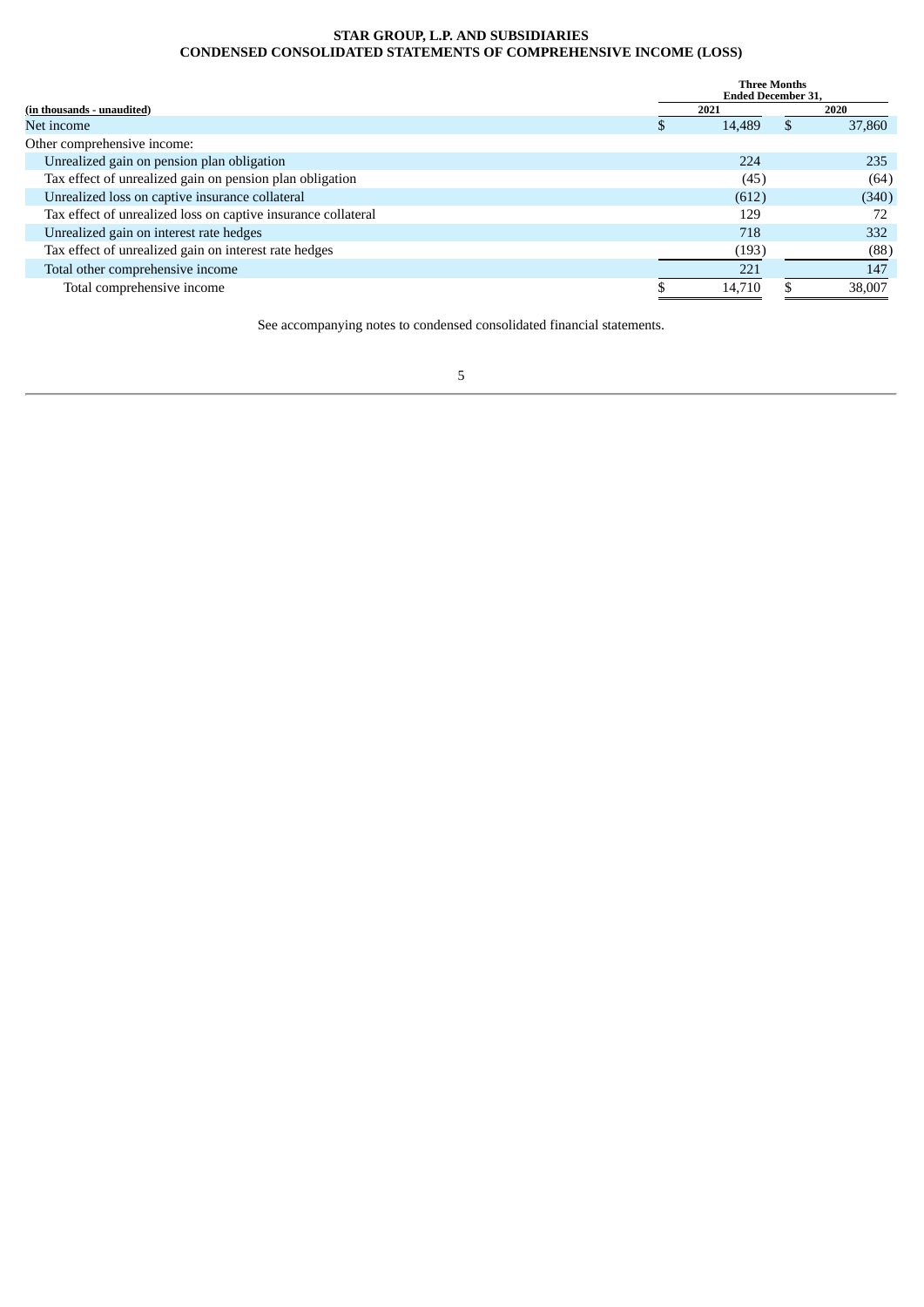# **STAR GROUP, L.P. AND SUBSIDIARIES CONDENSED CONSOLIDATED STATEMENT OF PARTNERS' CAPITAL**

<span id="page-5-0"></span>

|                                                               | Three Months Ended December 31, 2021                           |                  |                                          |          |                   |         |                               |                     |                                            |           |
|---------------------------------------------------------------|----------------------------------------------------------------|------------------|------------------------------------------|----------|-------------------|---------|-------------------------------|---------------------|--------------------------------------------|-----------|
|                                                               |                                                                |                  |                                          |          |                   |         |                               | <b>Accum. Other</b> |                                            | Total     |
|                                                               |                                                                | General          |                                          |          |                   |         |                               |                     |                                            | Partners' |
|                                                               |                                                                |                  |                                          |          |                   |         |                               |                     |                                            | Capital   |
|                                                               |                                                                |                  | SS.                                      |          |                   |         | S                             |                     | <sup>S</sup>                               | 278,204   |
| Net income                                                    |                                                                |                  |                                          | 14,367   |                   | 122     |                               |                     |                                            | 14,489    |
| Unrealized gain on pension plan obligation                    |                                                                |                  |                                          |          |                   |         |                               | 224                 |                                            | 224       |
| Tax effect of unrealized gain on pension plan obligation      |                                                                |                  |                                          |          |                   |         |                               | (45)                |                                            | (45)      |
| Unrealized loss on captive insurance collateral               |                                                                |                  |                                          |          |                   |         |                               | (612)               |                                            | (612)     |
| Tax effect of unrealized loss on captive insurance collateral |                                                                |                  |                                          |          |                   |         |                               | 129                 |                                            | 129       |
| Unrealized gain on interest rate hedges                       |                                                                |                  |                                          |          |                   |         |                               | 718                 |                                            | 718       |
| Tax effect of unrealized gain on interest rate hedges         |                                                                |                  |                                          |          |                   |         |                               | (193)               |                                            | (193)     |
| <b>Distributions</b>                                          |                                                                |                  |                                          | (5,526)  |                   | (264)   |                               |                     |                                            | (5,790)   |
| Retirement of units                                           | (1, 104)                                                       |                  |                                          | (11,765) |                   |         |                               |                     |                                            | (11,765)  |
| Balance as of December 31, 2021 (unaudited)                   | 37,942                                                         | 326              |                                          | 292,139  |                   | (2,963) |                               | (13, 817)           |                                            | 275,359   |
|                                                               | (in thousands - unaudited)<br>Balance as of September 30, 2021 | Common<br>39,046 | <b>Number of Units</b><br>Partner<br>326 |          | Common<br>295,063 |         | General<br>Partner<br>(2,821) |                     | Comprehensive<br>Income (Loss)<br>(14,038) |           |

|                                                               | <b>Three Months Ended December 31, 2020</b> |         |  |           |  |          |    |                     |   |           |
|---------------------------------------------------------------|---------------------------------------------|---------|--|-----------|--|----------|----|---------------------|---|-----------|
|                                                               | <b>Number of Units</b>                      |         |  |           |  |          |    | <b>Accum. Other</b> |   | Total     |
|                                                               |                                             | General |  |           |  | General  |    | Comprehensive       |   | Partners' |
| (in thousands - unaudited)                                    | Common                                      | Partner |  | Common    |  | Partner  |    | Income (Loss)       |   | Capital   |
| Balance as of September 30, 2020                              | 43,328                                      | 326     |  | 273,283   |  | (2,506)  | -S | (14, 957)           | S | 255,820   |
| Net income                                                    |                                             |         |  | 37,564    |  | 296      |    |                     |   | 37,860    |
| Unrealized gain on pension plan obligation                    |                                             |         |  |           |  |          |    | 235                 |   | 235       |
| Tax effect of unrealized gain on pension plan obligation      |                                             |         |  |           |  |          |    | (64)                |   | (64)      |
| Unrealized loss on captive insurance collateral               |                                             |         |  |           |  |          |    | (340)               |   | (340)     |
| Tax effect of unrealized loss on captive insurance collateral |                                             |         |  |           |  |          |    | 72                  |   | 72        |
| Unrealized gain on interest rate hedges                       |                                             |         |  |           |  |          |    | 332                 |   | 332       |
| Tax effect of unrealized gain on interest rate hedges         |                                             |         |  |           |  |          |    | (88)                |   | (88)      |
| <b>Distributions</b>                                          |                                             |         |  | (5,702)   |  | (237)    |    |                     |   | (5,939)   |
| Retirement of units                                           | (2,591)                                     |         |  | (25, 272) |  |          |    |                     |   | (25, 272) |
| Balance as of December 31, 2020 (unaudited)                   | 40,737                                      | 326     |  | 279,873   |  | (2, 447) |    | (14, 810)           |   | 262,616   |

See accompanying notes to condensed consolidated financial statements.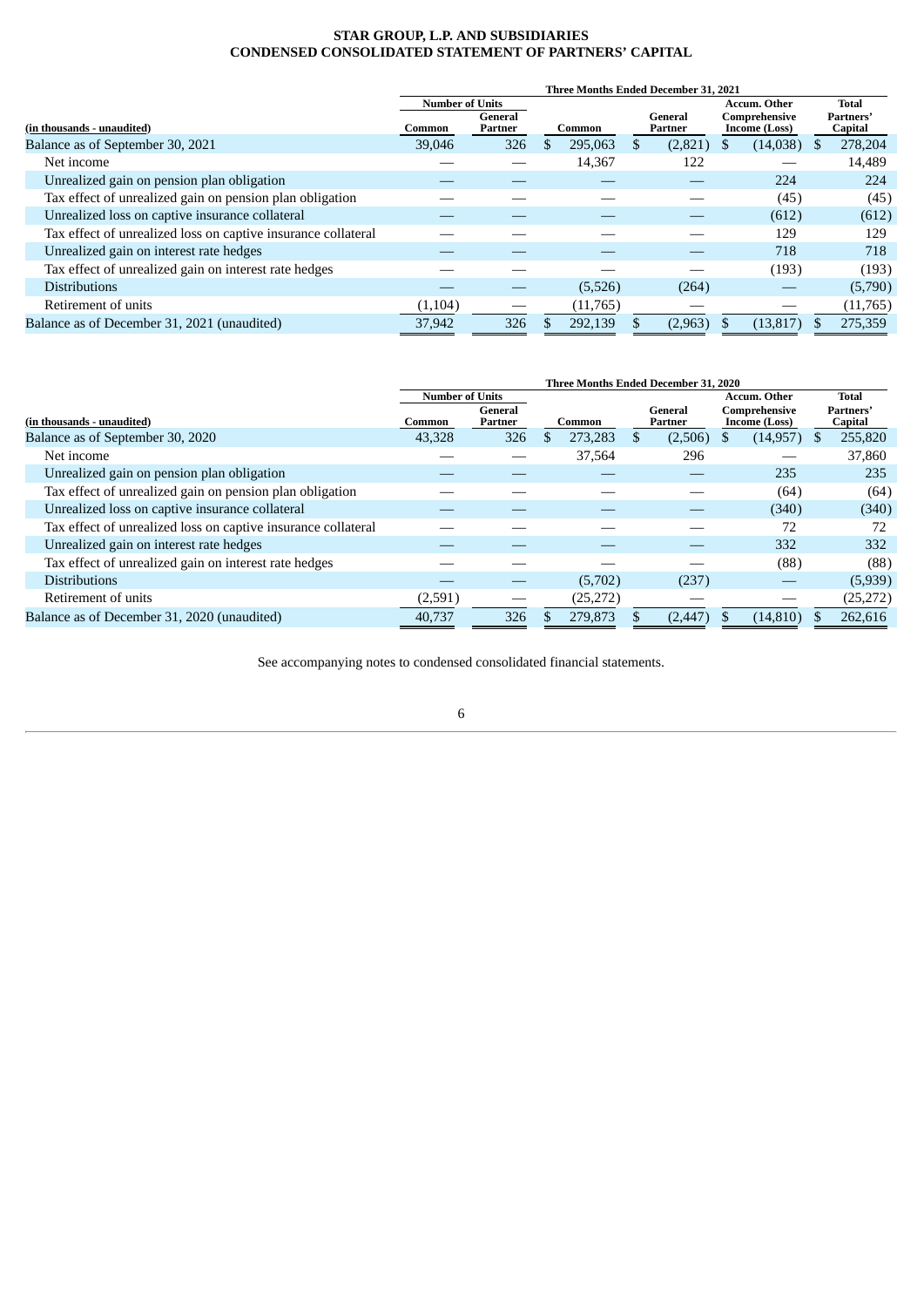# **STAR GROUP, L.P. AND SUBSIDIARIES CONDENSED CONSOLIDATED STATEMENTS OF CASH FLOWS**

<span id="page-6-0"></span>

|                                                                        | <b>Three Months</b><br><b>Ended December 31,</b> |      |           |  |  |  |
|------------------------------------------------------------------------|--------------------------------------------------|------|-----------|--|--|--|
| (in thousands - unaudited)                                             | 2021                                             | 2020 |           |  |  |  |
| Cash flows provided by (used in) operating activities:                 |                                                  |      |           |  |  |  |
| Net income                                                             | \$<br>14,489                                     | \$   | 37,860    |  |  |  |
| Adjustment to reconcile net income to net cash provided by (used in)   |                                                  |      |           |  |  |  |
| operating activities:                                                  |                                                  |      |           |  |  |  |
| (Increase) decrease in fair value of derivative instruments            | 13,403                                           |      | (17, 395) |  |  |  |
| Depreciation and amortization                                          | 8,687                                            |      | 8,204     |  |  |  |
| Recovery for losses on accounts receivable                             | (288)                                            |      | (476)     |  |  |  |
| Change in deferred taxes                                               | (684)                                            |      | 3,601     |  |  |  |
| Change in weather hedge contracts                                      | (2, 188)                                         |      | (3,955)   |  |  |  |
| Changes in operating assets and liabilities:                           |                                                  |      |           |  |  |  |
| Increase in receivables                                                | (78, 794)                                        |      | (62, 989) |  |  |  |
| Increase in inventories                                                | (16, 388)                                        |      | (7,177)   |  |  |  |
| Increase in other assets                                               | (16,767)                                         |      | (5,651)   |  |  |  |
| Increase in accounts payable                                           | 15,442                                           |      | 12,325    |  |  |  |
| Decrease in customer credit balances                                   | (14,504)                                         |      | (8,987)   |  |  |  |
| Increase in other current and long-term liabilities                    | 11,727                                           |      | 17,639    |  |  |  |
| Net cash used in operating activities                                  | (65, 865)                                        |      | (27,001)  |  |  |  |
| Cash flows provided by (used in) investing activities:                 |                                                  |      |           |  |  |  |
| Capital expenditures                                                   | (3,787)                                          |      | (4,680)   |  |  |  |
| Proceeds from sales of fixed assets                                    | 254                                              |      | 60        |  |  |  |
| Proceeds from sale of propane assets                                   |                                                  |      | 6,093     |  |  |  |
| Purchase of investments                                                | (175)                                            |      | (303)     |  |  |  |
| Acquisitions                                                           | (3, 326)                                         |      | (37,073)  |  |  |  |
| Net cash used in investing activities                                  | (7,034)                                          |      | (35, 903) |  |  |  |
| Cash flows provided by (used in) financing activities:                 |                                                  |      |           |  |  |  |
| Revolving credit facility borrowings                                   | 115,064                                          |      | 59,341    |  |  |  |
| Term loan repayments                                                   | (7, 871)                                         |      | (3,250)   |  |  |  |
| <b>Distributions</b>                                                   | (5,790)                                          |      | (5,939)   |  |  |  |
| Unit repurchases                                                       | (11,765)                                         |      | (25, 272) |  |  |  |
| Customer retainage payments                                            | (267)                                            |      | (29)      |  |  |  |
| Payments of debt issue costs                                           |                                                  |      | (11)      |  |  |  |
| Net cash provided by financing activities                              | 89,371                                           |      | 24,840    |  |  |  |
| Net (decrease) increase in cash, cash equivalents, and restricted cash | 16,472                                           |      | (38,064)  |  |  |  |
| Cash, cash equivalents, and restricted cash at beginning of period     | 5,017                                            |      | 57,161    |  |  |  |
| Cash, cash equivalents, and restricted cash at end of period           | \$<br>21,489                                     | \$   | 19,097    |  |  |  |

See accompanying notes to condensed consolidated financial statements.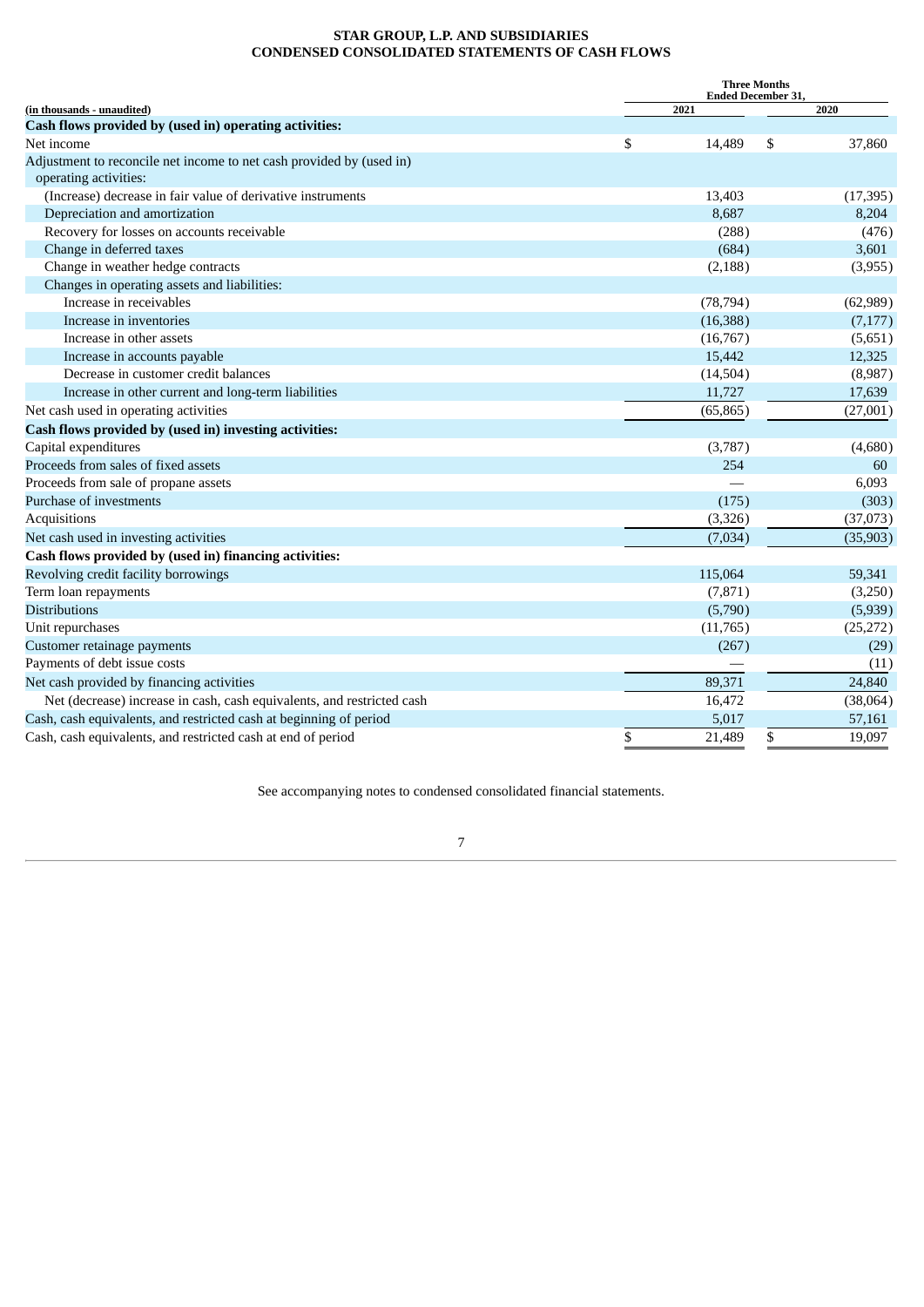## **STAR GROUP, L.P. AND SUBSIDIARIES NOTES TO CONDENSED CONSOLIDATED FINANCIAL STATEMENTS (UNAUDITED)**

#### <span id="page-7-0"></span>**1) Organization**

Star Group, L.P. ("Star," the "Company," "we," "us," or "our") is a full service provider specializing in the sale of home heating and air conditioning products and services to residential and commercial home heating oil and propane customers. The Company has one reportable segment for accounting purposes. We also sell diesel fuel, gasoline and home heating oil on a delivery only basis, and in certain of our marketing areas, we provide plumbing services primarily to our home heating oil and propane customer base. We believe we are the nation's largest retail distributor of home heating oil based upon sales volume.

The Company is organized as follows:

- Star is a limited partnership, which at December 31, 2021, had outstanding 37.9 million Common Units (NYSE: "SGU"), representing a 99.1% limited partner interest in Star, and 0.3 million general partner units, representing a 0.9% general partner interest in Star. Our general partner is Kestrel Heat, LLC, a Delaware limited liability company ("Kestrel Heat" or the "general partner"). The Board of Directors of Kestrel Heat (the "Board") is appointed by its sole member, Kestrel Energy Partners, LLC, a Delaware limited liability company ("Kestrel"). Although Star is a partnership, it is taxed as a corporation and its distributions to unitholders are treated as taxable dividends.
- Star owns 100% of Star Acquisitions, Inc. ("SA"), a Minnesota corporation that owns 100% of Petro Holdings, Inc. ("Petro"). SA and its subsidiaries are subject to Federal and state corporate income taxes. Star's operations are conducted through Petro and its subsidiaries. Petro is primarily a Northeast and Mid-Atlantic U.S. region retail distributor of home heating oil and propane that at December 31, 2021 served approximately 428,200 full service residential and commercial home heating oil and propane customers and 73,000 customers on a delivery only basis. We also sell gasoline and diesel fuel to approximately 26,800 customers. We install, maintain, and repair heating and air conditioning equipment and to a lesser extent provide these services outside our heating oil and propane customer base including approximately 18,700 service contracts for natural gas and other heating systems.
- Petroleum Heat and Power Co., Inc. ("PH&P") is a wholly owned subsidiary of Star. PH&P is the borrower and Star is the guarantor of the fifth amended and restated credit agreement's \$130 million five-year senior secured term loan and the \$300 million (\$450 million during the heating season of December through April of each year) revolving credit facility, both due December 4, 2024. (See Note 11—Long-Term Debt and Bank Facility Borrowings)

#### **2) Summary of Significant Accounting Policies**

## *Basis of Presentation*

The Consolidated Financial Statements include the accounts of Star and its subsidiaries. All material intercompany items and transactions have been eliminated in consolidation.

The financial information included herein is unaudited; however, such information reflects all adjustments (consisting solely of normal recurring adjustments), which are, in the opinion of management, necessary for the fair statement of financial condition and results for the interim periods. Due to the seasonal nature of the Company's business, the results of operations and cash flows for the three-month period ended December 31, 2021 are not necessarily indicative of the results to be expected for the full year.

These interim financial statements of the Company have been prepared in accordance with U.S. Generally Accepted Accounting Principles ("GAAP") for interim financial information and Rule 10-01 of Regulation S-X of the U.S. Securities and Exchange Commission (the "SEC") and should be read in conjunction with the financial statements included in the Company's Annual Report on Form 10-K for the year ended September 30, 2021.

#### *Comprehensive Income*

Comprehensive income is comprised of Net income and Other comprehensive income. Other comprehensive income consists of the unrealized gain on amortization on the Company's pension plan obligation for its two frozen defined benefit pension plans, unrealized loss on available-for-sale investments, unrealized gain on interest rate hedges and the corresponding tax effects.

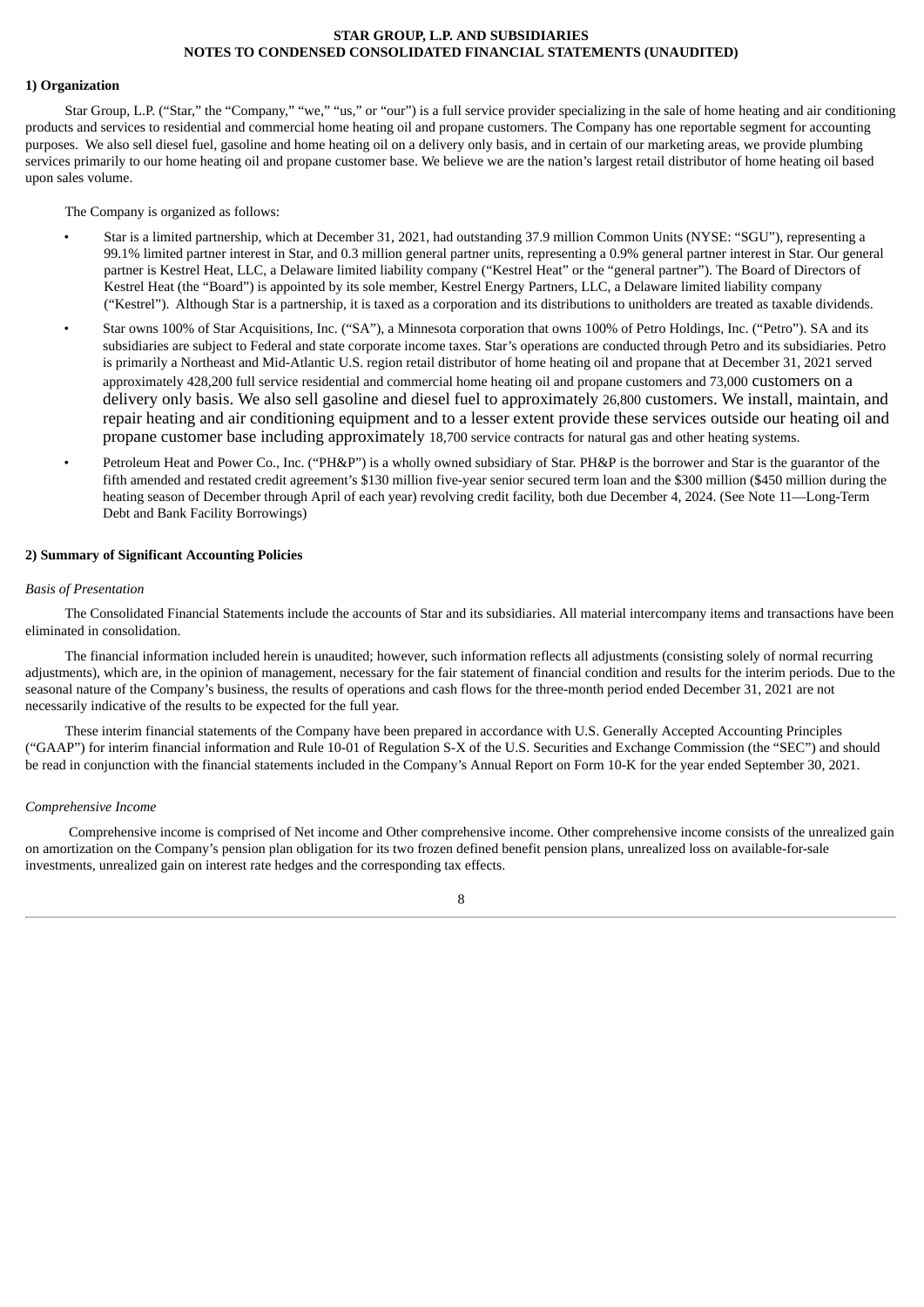## *Cash, Cash Equivalents, and Restricted Cash*

The Company considers all highly liquid investments with an original maturity of three months or less when purchased to be cash equivalents. At December 31, 2021, the \$21.5 million of cash, cash equivalents, and restricted cash on the Condensed Consolidated Statements of Cash Flows is composed of \$21.2 million of cash and cash equivalents and \$0.3 million of restricted cash. At September 30, 2021, the \$5.0 million of cash, cash equivalents, and restricted cash on the Condensed Consolidated Statements of Cash Flows is composed of \$4.8 million of cash and cash equivalents and \$0.3 million of restricted cash. Restricted cash represents deposits held by our captive insurance company that are required by state insurance regulations to remain in the captive insurance company as cash.

#### *Fair Value Valuation Approach*

The Company uses valuation approaches that maximize the use of observable inputs and minimize the use of unobservable inputs to the extent possible. The Company determines fair value based on assumptions that market participants would use in pricing an asset or liability in the principal or most advantageous market. When considering market participant assumptions in fair value measurements, the following fair value hierarchy distinguishes between observable and unobservable inputs, which are categorized in one of the following levels:

- Level 1 inputs: Unadjusted quoted prices in active markets for identical assets or liabilities accessible to the reporting entity at the measurement date.
- Level 2 inputs: Other than quoted prices included in Level 1 inputs that are observable for the asset or liability, either directly or indirectly, for substantially the full term of the asset or liability.
- Level 3 inputs: Unobservable inputs for the asset or liability used to measure fair value to the extent that observable inputs are not available, thereby allowing for situations in which there is little, if any, market activity for the asset or liability at measurement date.

#### *Captive Insurance Collateral*

The captive insurance collateral is held by our captive insurance company in an irrevocable trust as collateral for certain workers' compensation and automobile liability claims. The collateral is required by a third party insurance carrier that insures per claim amounts above a set deductible. If we did not deposit cash into the trust, the third party carrier would require that we issue an equal amount of letters of credit. Due to the expected timing of claim payments, the nature of the collateral agreement with the carrier, and our captive insurance company's source of other operating cash, the collateral is not expected to be used to pay obligations within the next twelve months.

Unrealized gains and losses, net of related income taxes, are reported as accumulated other comprehensive gain (loss), except for losses from impairments which are determined to be other-than-temporary. Realized gains and losses, and declines in value judged to be other-than-temporary on available-for-sale securities are included in the determination of net income and are included in Interest expense, net, at which time the average cost basis of these securities are adjusted to fair value.

## *Weather Hedge Contract*

To partially mitigate the adverse effect of warm weather on cash flows, the Company has used weather hedge contracts for a number of years. Weather hedge contracts are recorded in accordance with the intrinsic value method defined by the Financial Accounting Standards Board ("FASB") Accounting Standards Codification ("ASC") 815-45-15 Derivatives and Hedging, Weather Derivatives (EITF 99-2). The premium paid is included in the caption "Prepaid expenses and other current assets" in the accompanying balance sheets and amortized over the life of the contract, with the intrinsic value method applied at each interim period.

For fiscal 2022, the Company has entered into weather hedge contracts. Under these contracts, we are entitled to receive a payment if the total number of degree days within the hedge period is less than the prior ten year average. The hedge period runs from November 1 through March 31, taken as a whole, for each respective fiscal year. The "Payment Thresholds," or strikes, are set at various levels for fiscal 2022. The maximum that the Company can receive is \$12.5 million per year. In addition, for fiscal 2022 we are obligated to make an annual payment capped at \$5.0 million if degree days exceed the Payment Threshold. For fiscal 2021, we had weather hedge contracts with similar payment thresholds and terms. The temperatures experienced during the three months ended December 31, 2021 and December 31, 2020 were warmer than the strikes in the weather hedge contracts. As a result we recorded a receivable at December 31, 2021 and December 31, 2020 of \$2.2 million and \$4.0 million, respectively and reduced delivery and branch expense by a corresponding amount.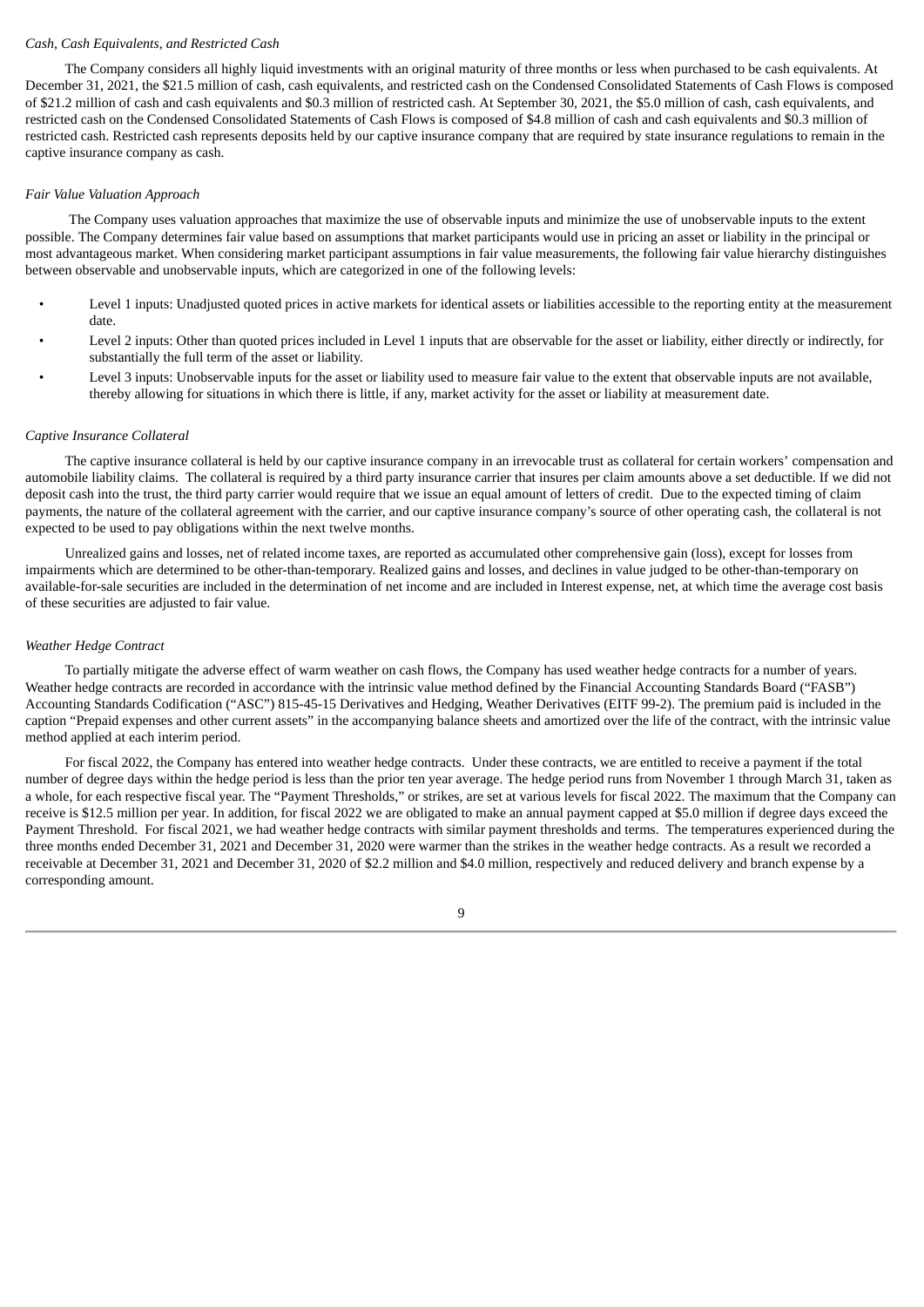## *New England Teamsters and Trucking Industry Pension Fund ("the NETTI Fund") Liability*

As of December 31, 2021, we had \$0.2 million and \$16.4 million balances included in the captions "Accrued expenses and other current liabilities" and "Other long-term liabilities," on our Condensed Consolidated Balance Sheet representing the remaining balance of the NETTI Fund withdrawal liability. As of September 30, 2021, we had \$0.2 million and \$16.5 million balances reflected in these categories respectively. Based on the borrowing rates currently available to the Company for long-term financing of a similar maturity, the fair value of the NETTI Fund withdrawal liability as of December 31, 2021 and September 30, 2021 was \$25.7 million and \$25.8 million, respectively. We utilized Level 2 inputs in the fair value hierarchy of valuation techniques to determine the fair value of this liability.

#### *Recently Adopted Accounting Pronouncements*

The Company did not adopt new standards in the first quarter of fiscal 2022 that have a material impact on its consolidated financial statements and related disclosures.

### *Recently Issued Accounting Pronouncements*

In October 2021, the FASB issued ASU No. 2021-08, Accounting for Contract Assets and Contract Liabilities from Contracts with Customers, which requires accounting for contract assets and liabilities from contracts with customers in a business combination to be accounted for in accordance with ASC No. 606. The standard is effective for fiscal years beginning after December 15, 2022. The Company has not determined the timing of adoption, but does not expect ASU 2021-08 to have a material impact on its consolidated financial statements and related disclosures.

#### **3) Revenue Recognition**

The following disaggregates our revenue by major sources for the three months ended December 31, 2021 and December 31, 2020:

| (in thousands)                          | 2021 |         |   | 2020    |
|-----------------------------------------|------|---------|---|---------|
| <b>Petroleum Products:</b>              |      |         |   |         |
| Home heating oil and propane            | \$   | 305,723 | S | 240,812 |
| Other petroleum products                |      | 105,542 |   | 59,520  |
| Total petroleum products                |      | 411,265 |   | 300,332 |
| <b>Installations and Services:</b>      |      |         |   |         |
| <b>Equipment installations</b>          |      | 33,069  |   | 30,060  |
| Equipment maintenance service contracts |      | 26,977  |   | 26,868  |
| Billable call services                  |      | 16,959  |   | 16,060  |
| Total installations and services        |      | 77,005  |   | 72,988  |
| <b>Total Sales</b>                      |      | 488,270 |   | 373,320 |

## *Deferred Contract Costs*

We recognize an asset for incremental commission expenses paid to sales personnel in conjunction with obtaining new residential customer product and equipment maintenance service contracts. We defer these costs only when we have determined the commissions are, in fact, incremental and would not have been incurred absent the customer contract. Costs to obtain a contract are amortized and recorded ratably as delivery and branch expenses over the period representing the transfer of goods or services to which the assets relate. Costs to obtain new residential product and equipment maintenance service contracts are amortized as expense over the estimated customer relationship period of approximately five years. Deferred contract costs are classified as current or non-current within "Prepaid expenses and other current assets" and "Deferred charges and other assets, net," respectively. At December 31, 2021, the amount of deferred contract costs included in "Prepaid expenses and other current assets" and "Deferred charges and other assets, net" was \$3.5 million and \$6.1 million, respectively. At September 30, 2021, the amount of deferred contract costs included in "Prepaid expenses and other current assets" and "Deferred charges and other assets, net" was \$3.4 million and \$5.7 million, respectively. For each of the three months ended December 31, 2021 and 2020 we recognized expense of \$1.0 million associated with the amortization of deferred contract costs within "Delivery and branch expenses" in the Condensed Consolidated Statement of Operations.

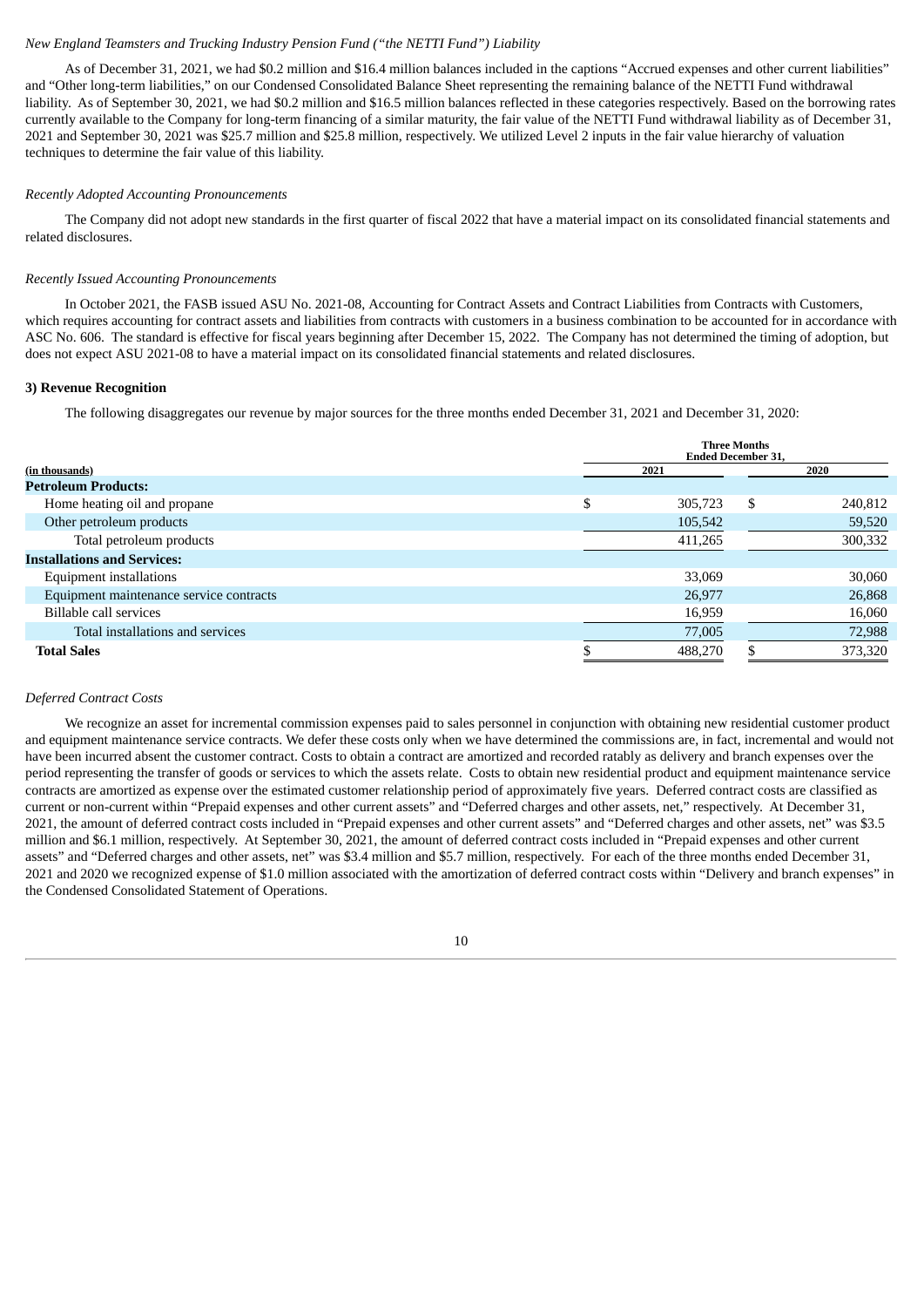## *Contract Liability Balances*

The Company has contract liabilities for advanced payments received from customers for future oil deliveries (primarily amounts received from customers on "smart pay" budget payment plans in advance of oil deliveries) and obligations to service customers with equipment maintenance service contracts. Contract liabilities are recognized straight-line over the service contract period, generally one year or less. As of December 31, 2021 and September 30, 2021 the Company had contract liabilities of \$139.1 million and \$141.6 million, respectively. During the three months ended December 31, 2021, the Company recognized \$73.0 million of revenue that was included in the September 30, 2021 contract liability balance. During the three months ended December 31, 2020 the Company recognized \$70.2 million of revenue that was included in the September 30, 2020 contract liability balance.

#### *Receivables and Allowance for Doubtful Accounts*

Accounts receivables from customers are recorded at the invoiced amounts. Finance charges may be applied to trade receivables that are more than 30 days past due, and are recorded as finance charge income.

The allowance for doubtful accounts is the Company's estimate of the amount of trade receivables that may not be collectible. The allowance is determined at an aggregate level by grouping accounts based on certain account criteria and its receivable aging. The allowance is based on both quantitative and qualitative factors, including historical loss experience, historical collection patterns, overdue status, aging trends, current and future economic conditions. The Company has an established process to periodically review current and past due trade receivable balances to determine the adequacy of the allowance. No single statistic or measurement determines the adequacy of the allowance. The total allowance reflects management's estimate of losses inherent in its trade receivables at the balance sheet date. Different assumptions or changes in economic conditions could result in material changes to the allowance for doubtful accounts.

Changes in the allowance for credit losses are as follows:

| (in thousands)                  |    | <b>Credit Loss Allowance</b> |
|---------------------------------|----|------------------------------|
| Balance at September 30, 2021   |    | 4.779                        |
| Current period provision        |    | (288)                        |
| Write-offs, net and other       |    | 171                          |
| Balance as of December 31, 2021 | .S | 4.662                        |

## **4) Common Unit Repurchase and Retirement**

In July 2012, the Board adopted a plan to repurchase certain of the Company's Common Units that was amended in fiscal 2018 (the "Repurchase Plan"). Through August 2020, the Company had repurchased approximately 14.4 million Common Units under the Repurchase Plan. In August 2020, the Board authorized an increase of the number of Common Units that remained available for the Company to repurchase from 2.0 million to a total of 6.0 million, of which 4.9 million were available for repurchase in open market transactions and 1.1 million were available for repurchase in privatelynegotiated transactions. There is no guarantee of the number of units that will be purchased under the Repurchase Plan and the Company may discontinue purchases at any time. The Repurchase Plan does not have a time limit. The Board may also approve additional purchases of units from time to time in private transactions. The Company's repurchase activities take into account SEC safe harbor rules and guidance for issuer repurchases. All of the Common Units purchased under the Repurchase Plan will be retired.

Under the Company's fifth amended and restated credit agreement dated December 4, 2019, in order to repurchase Common Units, we must maintain Availability (as defined in the fifth amended and restated credit agreement) of \$52.5 million, 15.0% of the facility size of \$350 million (assuming the nonseasonal aggregate commitment is outstanding) on a historical pro forma and forward-looking basis, and a fixed charge coverage ratio of not less than 1.15 measured as of the date of repurchase. The Company was in compliance with this covenant through December 31, 2021.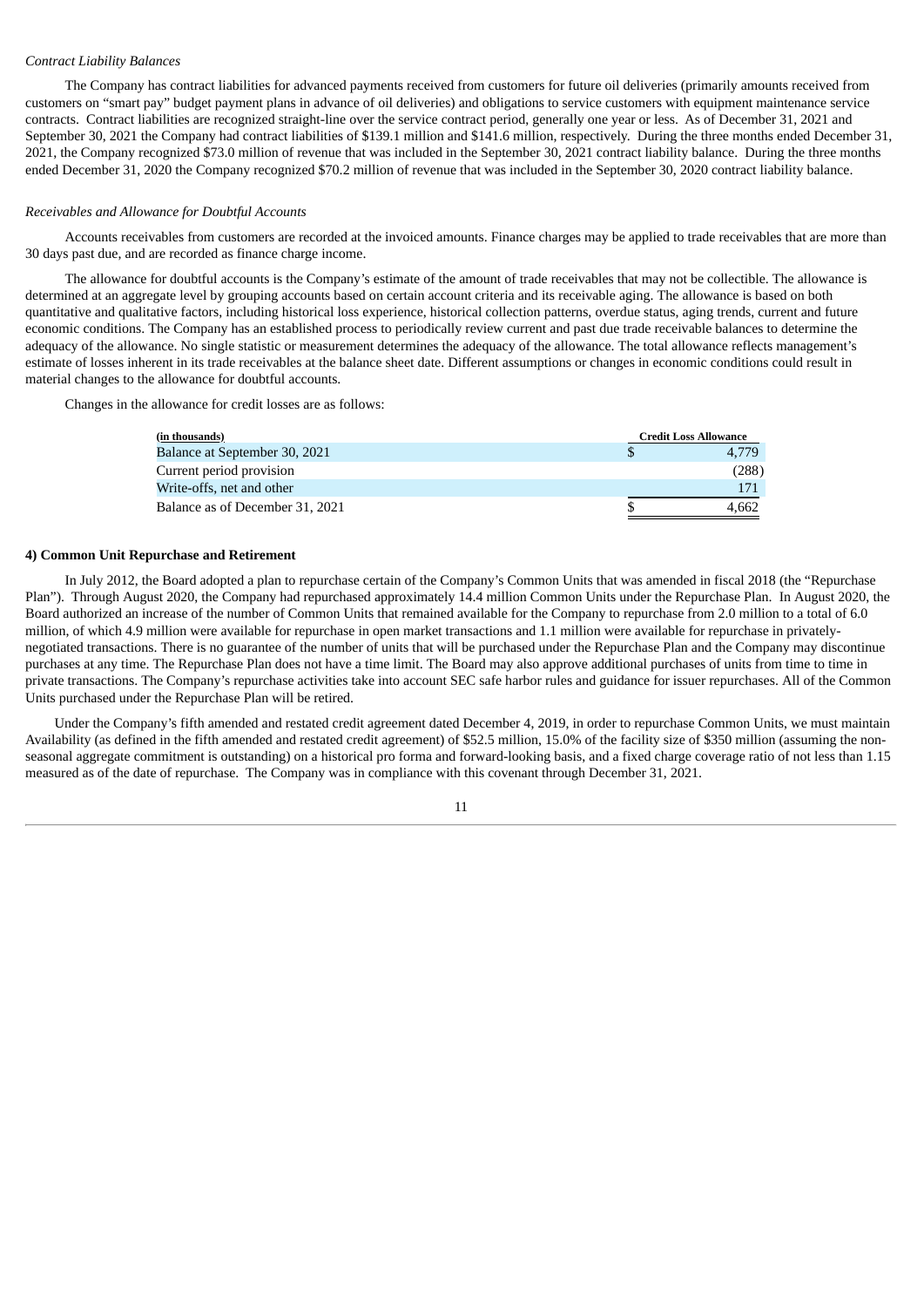The following table shows repurchases under the Repurchase Plan:

**(in thousands, except per unit amounts)**

| Period                               | <b>Total Number of</b><br><b>Units Purchased</b> |   | <b>Average Price</b><br>Paid per Unit (a) | <b>Units Purchased as</b><br><b>Part of Publicly</b><br><b>Announced Plans or</b><br>Programs | <b>Maximum Number</b><br>of Units that May<br><b>Yet Be Purchased</b> |
|--------------------------------------|--------------------------------------------------|---|-------------------------------------------|-----------------------------------------------------------------------------------------------|-----------------------------------------------------------------------|
| Fiscal year 2012 to 2021 total       | 21,979                                           |   | 8.60                                      | 17,504                                                                                        | 2,848                                                                 |
| October 2021                         | 273                                              | S | 10.67                                     | 273                                                                                           | 2,575                                                                 |
| November 2021                        | 161                                              | S | 10.99                                     | 161                                                                                           | 2,414                                                                 |
| December 2021                        | 670                                              |   | 10.56                                     | 257                                                                                           | $2,157$ (b)                                                           |
| First quarter fiscal year 2022 total | 1.104                                            |   | 10.65                                     | 691                                                                                           | 2,157                                                                 |
| January 2022                         | 264                                              |   | 10.59                                     | 264                                                                                           | $1,893$ (c)                                                           |

**Total Number of**

(a) Amount includes repurchase costs.

- (b) On December 30, 2021, the Company purchased 0.4 million Common Units in a private transaction for aggregate consideration of approximately \$4.4 million. The approved purchase was made outside of the Company's unit repurchase plan.
- (c) Of the total available for repurchase, approximately 1.6 million units are available for repurchase in open market transactions and 0.3 million units are available for repurchase in privately-negotiated transactions, under the Repurchase Plan.

## **5) Captive Insurance Collateral**

The Company considers all of its captive insurance collateral to be Level 1 available-for-sale investments. Investments at December 31, 2021 consist of the following (in thousands):

|                                    | <b>Amortized Cost</b> | <b>Gross Unrealized Gain</b> | <b>Gross Unrealized (Loss)</b> |  | <b>Fair Value</b> |
|------------------------------------|-----------------------|------------------------------|--------------------------------|--|-------------------|
| Cash and Receivables               | 2,960                 |                              |                                |  | 2,960             |
| U.S. Government Sponsored Agencies | 49,872                | 78                           | (379)                          |  | 49,571            |
| <b>Corporate Debt Securities</b>   | 16.280                | 704                          | (33)                           |  | 16,951            |
| Foreign Bonds and Notes            |                       | __                           |                                |  |                   |
| <b>Total</b>                       | 69.112                | 782                          | (412)                          |  | 69,482            |

Investments at September 30, 2021 consist of the following (in thousands):

|                                    | <b>Amortized Cost</b> | <b>Gross Unrealized Gain</b> |      | <b>Gross Unrealized (Loss)</b> | <b>Fair Value</b> |        |
|------------------------------------|-----------------------|------------------------------|------|--------------------------------|-------------------|--------|
| Cash and Receivables               | 515                   |                              |      |                                |                   | 515    |
| U.S. Government Sponsored Agencies | 51.632                |                              | 108  |                                | (53)              | 51,687 |
| <b>Corporate Debt Securities</b>   | 16,302                |                              | 918  |                                | (18)              | 17,202 |
| Foreign Bonds and Notes            | 502                   |                              | 27   |                                |                   | 529    |
| <b>Total</b>                       | 68.951                |                              | .053 |                                |                   | 69,933 |

Maturities of investments were as follows at December 31, 2021 (in thousands):

|                                        | <b>Net Carrying Amount</b> |        |  |  |  |  |
|----------------------------------------|----------------------------|--------|--|--|--|--|
| Due within one vear                    |                            | 4.461  |  |  |  |  |
| Due after one year through five years  |                            | 65.021 |  |  |  |  |
| Due after five vears through ten vears |                            |        |  |  |  |  |
| Total                                  |                            | 69.482 |  |  |  |  |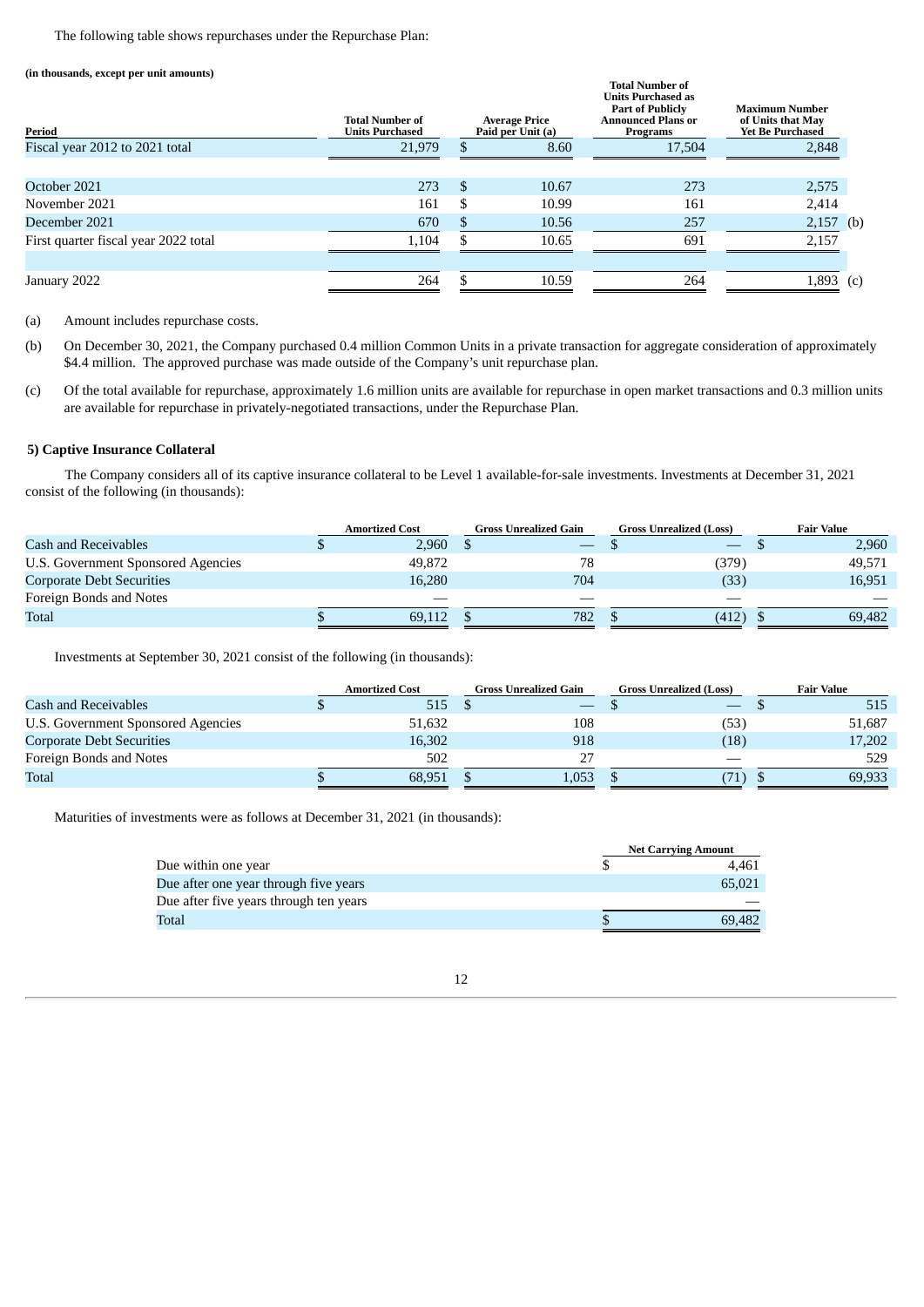# **6) Derivatives and Hedging—Disclosures and Fair Value Measurements**

The Company uses derivative instruments such as futures, options and swap agreements in order to mitigate exposure to market risk associated with the purchase of home heating oil for price-protected customers, physical inventory on hand, inventory in transit, priced purchase commitments and internal fuel usage. FASB ASC 815-10-05 Derivatives and Hedging, established accounting and reporting standards requiring that derivative instruments be recorded at fair value and included in the consolidated balance sheet as assets or liabilities, along with qualitative disclosures regarding the derivative activity. The Company has elected not to designate its commodity derivative instruments as hedging derivatives, but rather as economic hedges whose change in fair value is recognized in its statement of operations in the caption "(Increase) decrease in the fair value of derivative instruments." Depending on the risk being economically hedged, realized gains and losses are recorded in cost of product, cost of installations and services, or delivery and branch expenses.

As of December 31, 2021, to hedge a substantial majority of the purchase price associated with heating oil gallons anticipated to be sold to its priceprotected customers, the Company held the following derivative instruments that settle in future months to match anticipated sales: 14.8 million gallons of swap contracts, 34.6 million gallons of call options, 4.5 million gallons of put options, and 52.6 million net gallons of synthetic call options. To hedge the inter-month differentials for its price-protected customers, its physical inventory on hand and inventory in transit, the Company, as of December 31, 2021, held 1.1 million gallons of long future contracts and 26.7 million gallons of short future contracts that settle in future months. To hedge its internal fuel usage and other activities for fiscal 2022, the Company held 5.0 million gallons of call options and swap contracts that settle in future months.

As of December 31, 2020, to hedge a substantial majority of the purchase price associated with heating oil gallons anticipated to be sold to its priceprotected customers, the Company held the following derivative instruments that settle in future months to match anticipated sales: 11.2 million gallons of swap contracts, 8.5 million gallons of call options, 5.1 million gallons of put options, and 86.5 million net gallons of synthetic call options. To hedge the inter-month differentials for its price-protected customers, its physical inventory on hand and inventory in transit, the Company, as of December 31, 2020, held 0.6 million gallons of short swap contracts, 3.8 million gallons of long future contracts, and 29.1 million gallons of short future contracts that settle in future months. To hedge its internal fuel usage and other activities for fiscal 2021, the Company, as of December 2020, held 5.1 million gallons of call options and swap contracts that settle in future months.

As of December 31, 2021, the Company has interest rate swap agreements in order to mitigate exposure to market risk associated with variable rate interest on \$57.8 million, or 56%, of its long term debt. The Company has designated its interest rate swap agreements as cash flow hedging derivatives. To the extent these derivative instruments are effective and the accounting standard's documentation requirements have been met, changes in fair value are recognized in other comprehensive income until the underlying hedged item is recognized in earnings. As of December 31, 2021 the fair value of the swap contracts was \$(0.9) million. As of September 30, 2021, the notional value of the swap contracts was \$59.0 million and the fair value of the swap contracts was \$(1.6) million. We utilized Level 2 inputs in the fair value hierarchy of valuation techniques to determine the fair value of the swap contracts.

The Company's derivative instruments are with the following counterparties: Bank of America, N.A., Bank of Montreal, Cargill, Inc., Citibank, N.A., JPMorgan Chase Bank, N.A., Key Bank, N.A., Toronto-Dominion Bank and Wells Fargo Bank, N.A. The Company assesses counterparty credit risk and considers it to be low. We maintain master netting arrangements that allow for the non-conditional offsetting of amounts receivable and payable with counterparties to help manage our risks and record derivative positions on a net basis. The Company generally does not receive cash collateral from its counterparties and does not restrict the use of cash collateral it maintains at counterparties. At December 31, 2021, the aggregate cash posted as collateral in the normal course of business at counterparties was \$6.1 million and recorded in "Prepaid expense and other current assets." Positions with counterparties who are also parties to our credit agreement are collateralized under that facility. As of December 31, 2021, no hedge positions or payable amounts were secured under the credit facility.

The Company's Level 1 derivative assets and liabilities represent the fair value of commodity contracts used in its hedging activities that are identical and traded in active markets. The Company's Level 2 derivative assets and liabilities represent the fair value of commodity and interest rate contracts used in its hedging activities that are valued using either directly or indirectly observable inputs, whose nature, risk and class are similar. No significant transfers of assets or liabilities have been made into and out of the Level 1 or Level 2 tiers. All derivative instruments were non-trading positions and were either a Level 1 or Level 2 instrument. The Company had no Level 3 derivative instruments. The fair market value of our Level 1 and Level 2 derivative assets and liabilities are calculated by our counter-parties and are independently validated by the Company. The Company's calculations are, for Level 1 derivative assets and liabilities, based on the published New York Mercantile Exchange ("NYMEX") market prices for the commodity contracts open at the end of the period. For Level 2 derivative assets and liabilities the calculations performed by the Company are based on a combination of the NYMEX published market prices and other inputs, including such factors as present value, volatility and duration.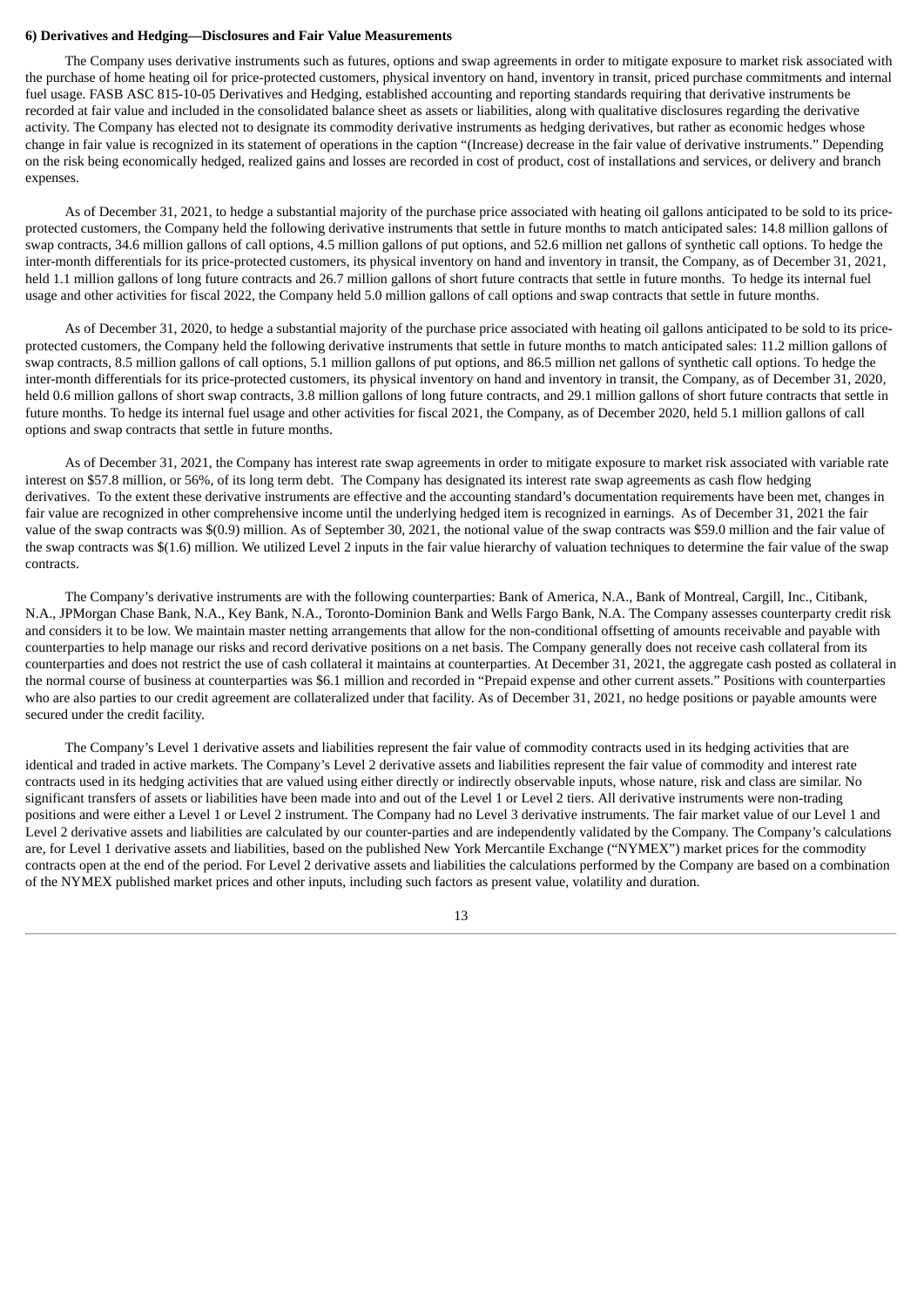The Company had no assets or liabilities that are measured at fair value on a nonrecurring basis subsequent to their initial recognition. The Company's commodity financial assets and liabilities measured at fair value on a recurring basis are listed on the following table.

| (In thousands)                                                                              |                                                    |              |          |                                                                                            | <b>Fair Value Measurements at Reporting Date</b>                | Using: |          |
|---------------------------------------------------------------------------------------------|----------------------------------------------------|--------------|----------|--------------------------------------------------------------------------------------------|-----------------------------------------------------------------|--------|----------|
| <b>Derivatives Not Designated</b><br>as Hedging Instruments<br><b>Under FASB ASC 815-10</b> |                                                    | <b>Total</b> |          | <b>Quoted Prices in</b><br><b>Active Markets for</b><br><b>Identical Assets</b><br>Level 1 | <b>Significant Other</b><br><b>Observable Inputs</b><br>Level 2 |        |          |
|                                                                                             | <b>Asset Derivatives at December 31, 2021</b>      |              |          |                                                                                            |                                                                 |        |          |
| Commodity contracts                                                                         | Fair asset value of derivative instruments         | \$.          | 21,640   | \$                                                                                         |                                                                 | \$     | 21,640   |
| Commodity contracts                                                                         | Long-term derivative liabilities included in       |              |          |                                                                                            |                                                                 |        |          |
|                                                                                             | the deferred charges and other assets, net         |              | 1,878    |                                                                                            |                                                                 |        | 1,878    |
| <b>Commodity contract assets at December 31, 2021</b>                                       |                                                    |              | 23,518   | \$                                                                                         |                                                                 |        | 23,518   |
|                                                                                             | <b>Liability Derivatives at December 31, 2021</b>  |              |          |                                                                                            |                                                                 |        |          |
| Commodity contracts                                                                         | Fair asset value of derivative instruments         | \$           | (5,037)  | \$                                                                                         |                                                                 | \$     | (5,037)  |
| Commodity contracts                                                                         | Long-term derivative liabilities included in       |              |          |                                                                                            |                                                                 |        |          |
|                                                                                             | the deferred charges and other assets, net         |              | (379)    |                                                                                            |                                                                 |        | (379)    |
| <b>Commodity contract liabilities at December 31, 2021</b>                                  |                                                    | \$           | (5, 416) | \$                                                                                         |                                                                 |        | (5, 416) |
|                                                                                             | <b>Asset Derivatives at September 30, 2021</b>     |              |          |                                                                                            |                                                                 |        |          |
| Commodity contracts                                                                         | Fair asset value of derivative instruments         | \$           | 29,360   | $\mathsf{\$}$                                                                              |                                                                 | \$     | 29,360   |
| Commodity contracts                                                                         | Long-term derivative liabilities included in       |              |          |                                                                                            |                                                                 |        |          |
|                                                                                             | the deferred charges and other assets, net         |              | 2,023    |                                                                                            |                                                                 |        | 2,023    |
| <b>Commodity contract assets September 30, 2021</b>                                         |                                                    |              | 31,383   |                                                                                            |                                                                 |        | 31,383   |
|                                                                                             | <b>Liability Derivatives at September 30, 2021</b> |              |          |                                                                                            |                                                                 |        |          |
| Commodity contracts                                                                         | Fair asset value of derivative instruments         | \$           | (3, 138) | \$                                                                                         |                                                                 | \$     | (3, 138) |
| Commodity contracts                                                                         | Long-term derivative liabilities included in       |              |          |                                                                                            |                                                                 |        |          |
|                                                                                             | the deferred charges and other assets, net         |              | (463)    |                                                                                            |                                                                 |        | (463)    |
| <b>Commodity contract liabilities September 30, 2021</b>                                    |                                                    | S            | (3,601)  | \$                                                                                         |                                                                 | \$.    | (3,601)  |
|                                                                                             |                                                    |              |          |                                                                                            |                                                                 |        |          |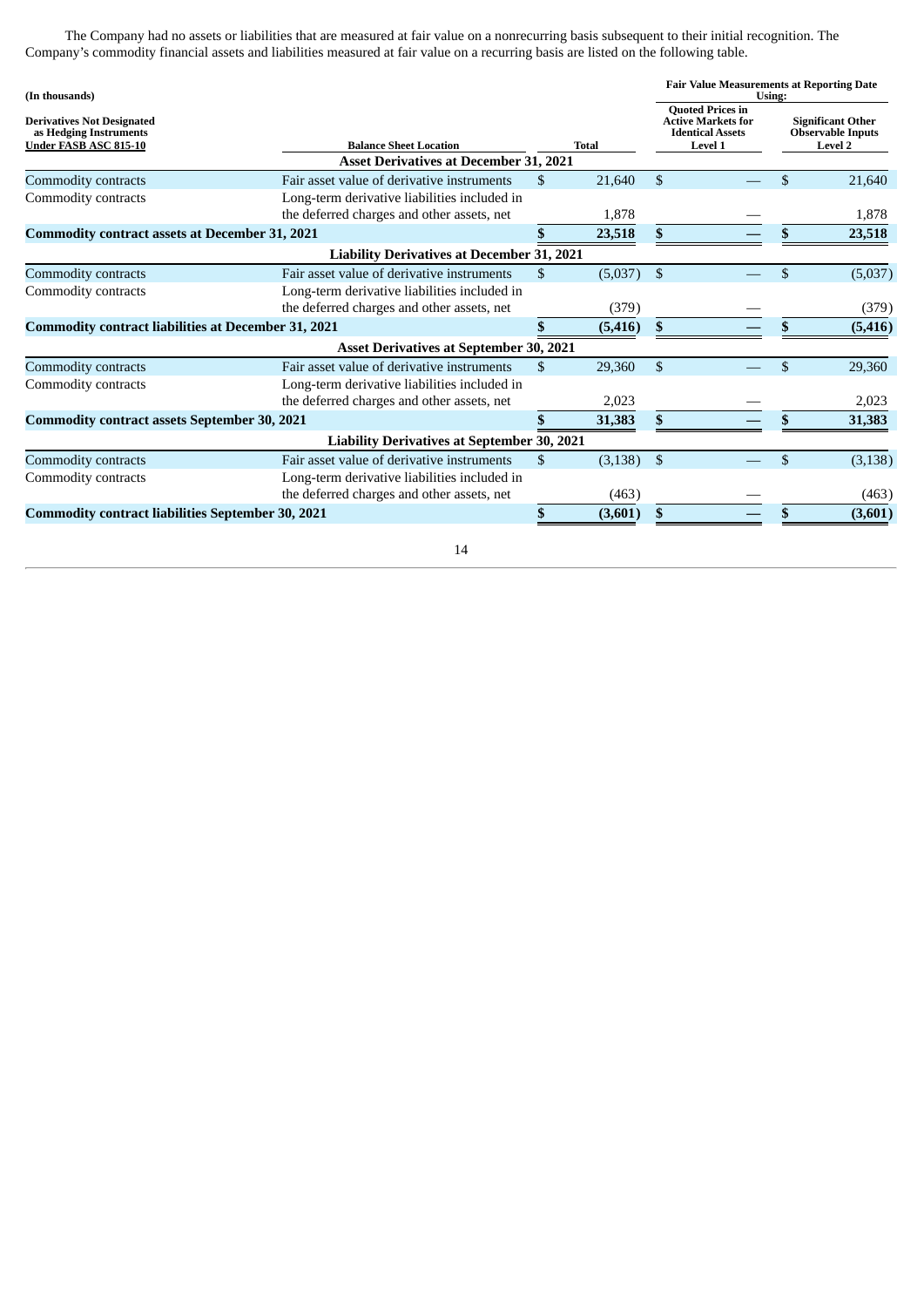The Company's commodity derivative assets (liabilities) offset by counterparty and subject to an enforceable master netting arrangement are listed on the following table.

| (In thousands)                                                                                 |                               |                                                                                              |      |                                                                                                               |    |                          | <b>Gross Amounts Not Offset in the</b><br><b>Statement of Financial Position</b> |                      |
|------------------------------------------------------------------------------------------------|-------------------------------|----------------------------------------------------------------------------------------------|------|---------------------------------------------------------------------------------------------------------------|----|--------------------------|----------------------------------------------------------------------------------|----------------------|
| <b>Offsetting of Financial Assets (Liabilities)</b><br>and Derivative Assets (Liabilities)     | Gross<br>Assets<br>Recognized | <b>Gross</b><br>Liabilities<br>Offset in the<br>Statement<br>of Financial<br><b>Position</b> |      | <b>Net Assets</b><br>(Liabilities)<br>Presented in the<br><b>Statement</b><br>of Financial<br><b>Position</b> |    | Financial<br>Instruments | Cash<br>Collateral<br>Received                                                   | <b>Net</b><br>Amount |
| Fair asset value of derivative instruments                                                     | 21,640                        | $(5,037)$ \$                                                                                 |      | 16,603                                                                                                        |    |                          |                                                                                  | 16,603               |
| Long-term derivative assets included in<br>deferred charges and other assets, net              | 1,878                         | (379)                                                                                        |      | 1,499                                                                                                         |    |                          |                                                                                  | 1,499                |
| Total at December 31, 2021                                                                     | 23,518                        | (5, 416)                                                                                     | - \$ | 18,102                                                                                                        |    |                          |                                                                                  | 18,102               |
| Fair asset value of derivative instruments<br>Long-term derivative assets included in deferred | 29,360                        | (3, 138)                                                                                     | - \$ | 26,222                                                                                                        | -S |                          |                                                                                  | 26,222               |
| charges and other assets, net                                                                  | 2,023                         | (463)                                                                                        |      | 1,560                                                                                                         |    |                          |                                                                                  | 1,560                |
| Total at September 30, 2021                                                                    | 31,383                        | (3,601)                                                                                      |      | 27,782                                                                                                        |    |                          |                                                                                  | 27,782               |

**(In thousands)**

**The Effect of Derivative Instruments on the Statement of Operations**

|                                                                                          |                                                                                | <b>Amount of (Gain) or Loss Recognized</b>        |                                                   |           |  |  |  |  |  |
|------------------------------------------------------------------------------------------|--------------------------------------------------------------------------------|---------------------------------------------------|---------------------------------------------------|-----------|--|--|--|--|--|
| <b>Derivatives Not Designated as Hedging</b><br><b>Instruments Under FASB ASC 815-10</b> | <b>Location of (Gain) or Loss</b><br><b>Recognized in Income on Derivative</b> | <b>Three Months Ended</b><br>December 31,<br>2021 | <b>Three Months Ended</b><br>December 31,<br>2020 |           |  |  |  |  |  |
| Commodity contracts                                                                      | Cost of product (a)                                                            | (9, 975)                                          |                                                   | 11,578    |  |  |  |  |  |
| Commodity contracts                                                                      | Cost of installations and service (a)                                          | (127)                                             |                                                   | 93        |  |  |  |  |  |
| Commodity contracts                                                                      | Delivery and branch expenses (a)                                               | (284)                                             |                                                   | 201       |  |  |  |  |  |
|                                                                                          | (Increase) / decrease in the fair                                              |                                                   |                                                   |           |  |  |  |  |  |
| Commodity contracts                                                                      | value of derivative instruments (b)                                            | 13.403                                            |                                                   | (17, 395) |  |  |  |  |  |

(a) Represents realized closed positions and includes the cost of options as they expire.

(b) Represents the change in value of unrealized open positions and expired options.

## **7) Inventories**

The Company's product inventories are stated at the lower of cost and net realizable value computed on the weighted average cost method. All other inventories, representing parts and equipment are stated at the lower of cost and net realizable value using the FIFO method. The components of inventory were as follows (in thousands):

|                     | December 31,<br>2021 |        |  |        |  |  |
|---------------------|----------------------|--------|--|--------|--|--|
| Product             |                      | 53.801 |  | 37,890 |  |  |
| Parts and equipment |                      | 23.934 |  | 23,293 |  |  |
| Total inventory     |                      | 77.735 |  | 61,183 |  |  |

## **8) Property and Equipment**

Property and equipment are stated at cost. Depreciation is computed over the estimated useful lives of the depreciable assets using the straight-line method (in thousands):

|                                | December 31,<br>2021 |         |  |         |
|--------------------------------|----------------------|---------|--|---------|
| Property and equipment         |                      | 242.042 |  | 238,330 |
| Less: accumulated depreciation |                      | 141.254 |  | 139,207 |
| Property and equipment, net    |                      | 100.788 |  | 99.123  |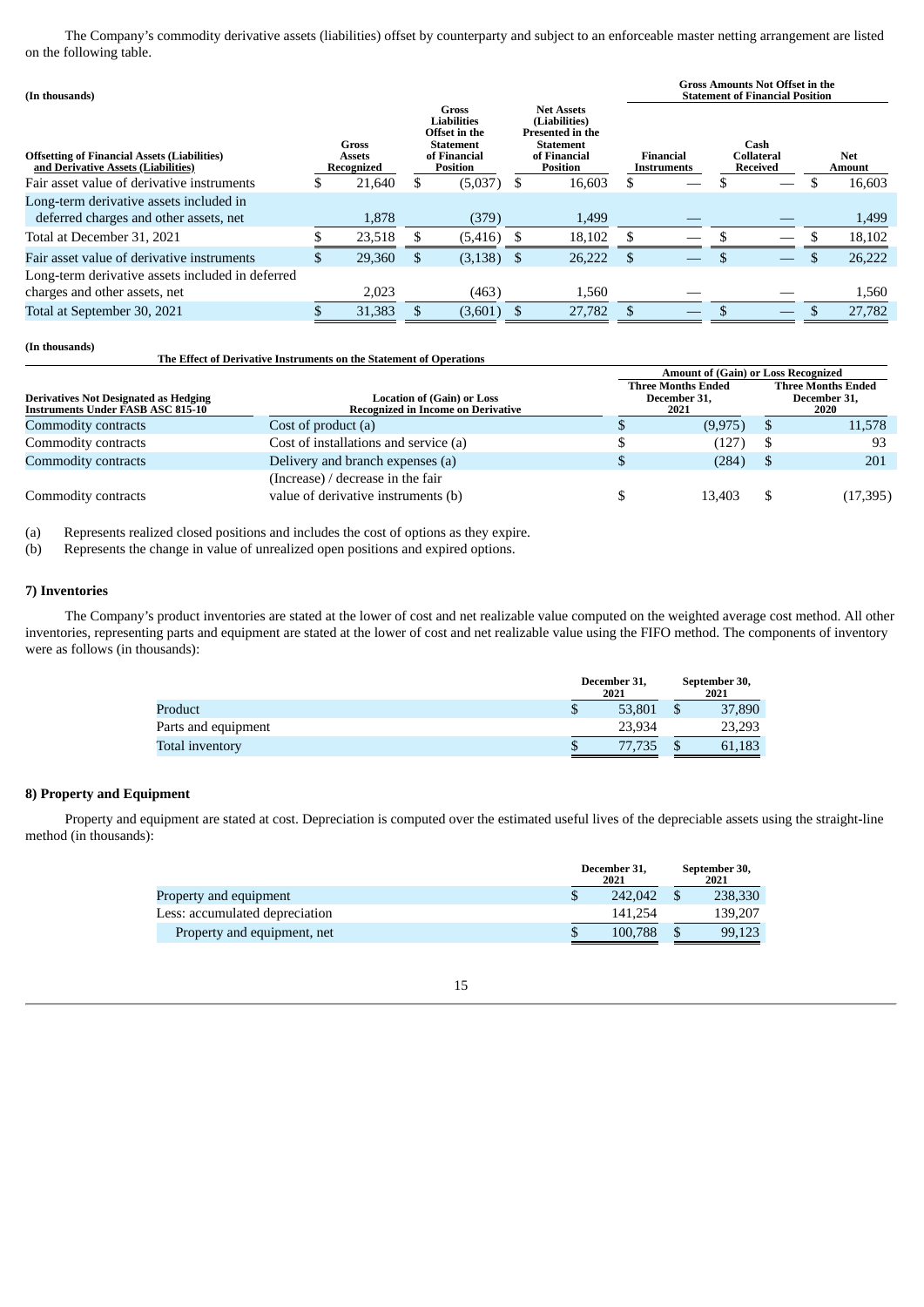#### **9) Business Combinations and Divestitures**

During fiscal year 2022 the Company has acquired three heating oil dealers for an aggregate purchase price of approximately \$4.2 million; \$3.3 million in cash and \$0.9 million in deferred liabilities. The gross purchase price was allocated \$2.9 million to intangible assets, \$2.1 million to fixed assets and reduced by \$0.8 million in working capital credits. The acquired companies' operating results are included in the Company's consolidated financial statements starting on their respective acquisition date, and are not material to the Company's financial condition, results of operations, or cash flows.

On October 27, 2020, the Company sold certain propane assets for cash proceeds of \$6.1 million.

On December 31, 2020, the Company acquired two propane dealers for approximately \$37.9 million; \$37.1 million in cash and \$0.8 million of deferred liabilities. The gross purchase price was allocated \$32.7 million to intangible assets, \$5.7 million to fixed assets and reduced by \$0.5 million in working capital credits.

## **10) Goodwill and Intangible Assets, net**

## *Goodwill*

A summary of changes in Company's goodwill is as follows (in thousands):

| Balance as of September 30, 2021       | 253,398 |
|----------------------------------------|---------|
| Fiscal year 2022 business combinations | 800     |
| Balance as of December 31, 2021        | 254,198 |

#### *Intangibles, net*

The gross carrying amount and accumulated amortization of intangible assets subject to amortization are as follows (in thousands):

|                                   | <b>December 31, 2021</b>    |  |                                      |  |        |                                                              | September 30, 2021 |  |         |  |        |  |  |
|-----------------------------------|-----------------------------|--|--------------------------------------|--|--------|--------------------------------------------------------------|--------------------|--|---------|--|--------|--|--|
|                                   | Gross<br>Carrving<br>Amount |  | Accum.<br>Net<br><b>Amortization</b> |  |        | Gross<br>Carrving<br>Accum.<br><b>Amortization</b><br>Amount |                    |  | Net     |  |        |  |  |
| Customer lists                    | 405.541                     |  | 333.555                              |  | 71,986 |                                                              | 403.913            |  | 329,406 |  | 74,507 |  |  |
| Trade names and other intangibles | 41,010                      |  | 20.219                               |  | 20.791 |                                                              | 40.548             |  | 19.581  |  | 20,967 |  |  |
| Total                             | 446.551                     |  | 353.774                              |  | 92,777 |                                                              | 444.461            |  | 348.987 |  | 95,474 |  |  |

Amortization expense for intangible assets was \$4.8 million for the three months ended December 31, 2021, compared to \$4.4 million for the three months ended December 31, 2020.

#### **11) Long-Term Debt and Bank Facility Borrowings**

The Company's debt is as follows (in thousands):

|                                             | December 31. |                    |                |         | September 30, |                    |                |         |  |
|---------------------------------------------|--------------|--------------------|----------------|---------|---------------|--------------------|----------------|---------|--|
|                                             |              |                    | 2021           |         | 2021          |                    |                |         |  |
|                                             |              | Carrying<br>Amount | Fair Value (a) |         |               | Carrving<br>Amount | Fair Value (a) |         |  |
| <b>Revolving Credit Facility Borrowings</b> |              | 123.682            |                | 123.682 |               | 8,618              |                | 8,618   |  |
| Senior Secured Term Loan (b)                |              | 102.183            |                | 102.629 |               | 110,006            |                | 110,500 |  |
| Total debt                                  |              | 225,865            |                | 226.311 |               | 118,624            |                | 119,118 |  |
| Total short-term portion of debt            |              | 136,682            |                | 136.682 |               | 26.239             |                | 26,239  |  |
| Total long-term portion of debt             |              | 89,183             |                | 89,629  |               | 92,385             |                | 92,879  |  |

(a) The face amount of the Company's variable rate long-term debt approximates fair value.

(b) Carrying amounts are net of unamortized debt issuance costs of \$0.4 million as of December 31, 2021 and \$0.5 million as of September 30, 2021.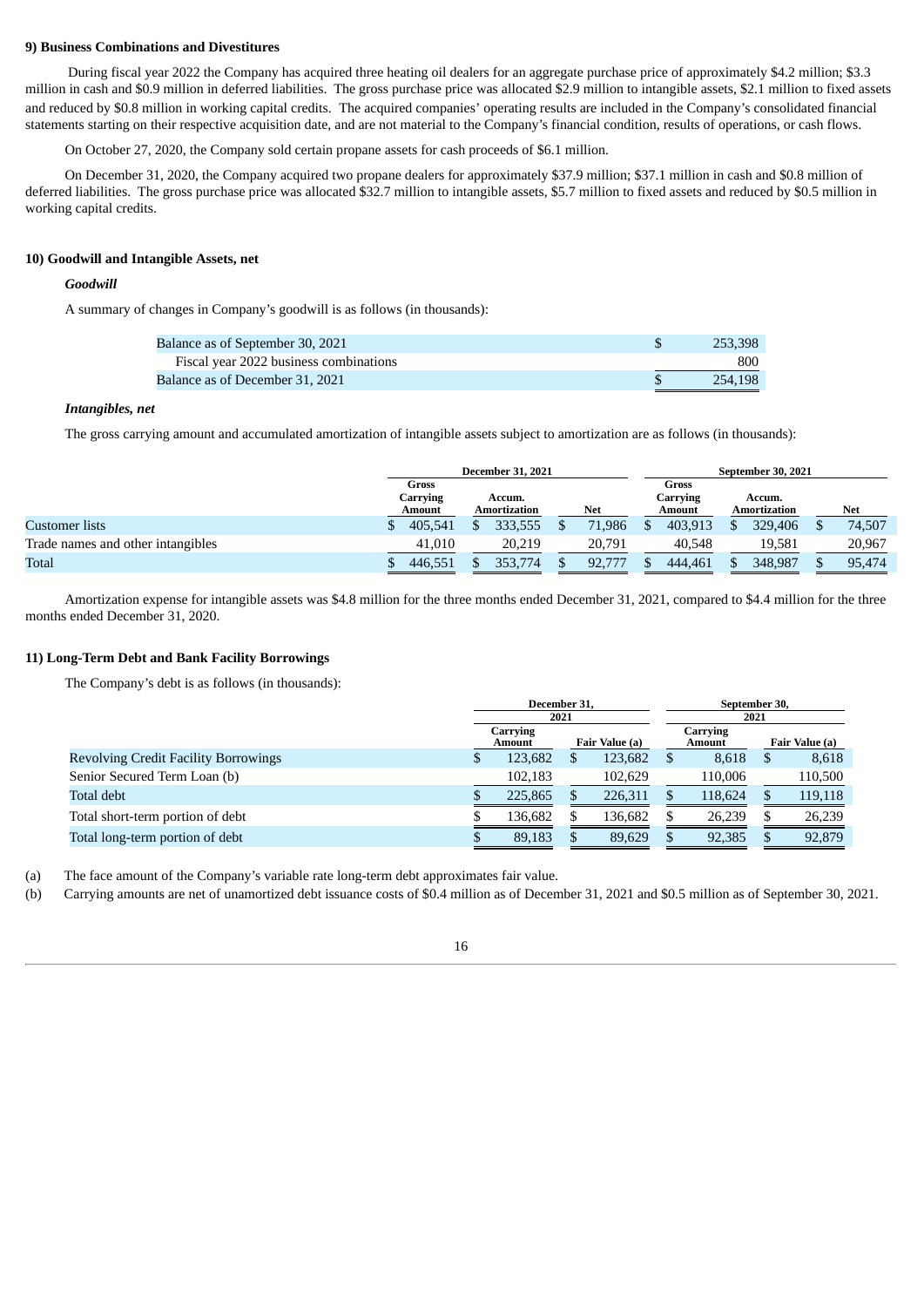On December 4, 2019, the Company refinanced its five-year term loan and the revolving credit facility with the execution of the fifth amended and restated revolving credit facility agreement with a bank syndicate comprised of eleven participants, which enables the Company to borrow up to \$300 million (\$450 million during the heating season of December through April of each year) on a revolving credit facility for working capital purposes (subject to certain borrowing base limitations and coverage ratios), provides for a \$130 million five-year senior secured term loan (the "Term Loan"), allows for the issuance of up to \$25 million in letters of credit, and has a maturity date of December 4, 2024. Effective January 25, 2022, the Company increased the revolving credit facility by \$50 million to \$350 million.

The Company can increase the revolving credit facility size by \$200 million without the consent of the bank group. However, the bank group is not obligated to fund the \$200 million increase. If the bank group elects not to fund the increase, the Company can add additional lenders to the group, with the consent of the Agent (as defined in the credit agreement), which shall not be unreasonably withheld. Obligations under the fifth amended and restated credit facility are guaranteed by the Company and its subsidiaries and are secured by liens on substantially all of the Company's assets, including accounts receivable, inventory, general intangibles, real property, fixtures and equipment.

All amounts outstanding under the fifth amended and restated revolving credit facility become due and payable on the facility termination date of December 4, 2024. The Term Loan is repayable in quarterly payments of \$3.25 million, the first of which was made on April 1, 2020, plus an annual payment equal to 25% of the annual Excess Cash Flow as defined in the credit agreement (an amount not to exceed \$12 million annually), less certain voluntary prepayments made during the year, with final payment at maturity. In the first quarter of fiscal 2022 the Company repaid \$4.6 million of additional loan repayments due to Excess Cash Flow related to fiscal 2021. In the first quarter of fiscal 2021 the banks waived the Excess Cash Flow requirement related to fiscal 2020.

The interest rate on the fifth amended and restated revolving credit facility and the Term Loan is based on a margin over LIBOR or a base rate. At December 31, 2021, the effective interest rate on the Term Loan was approximately 4.3% and the effective interest rate on revolving credit facility borrowings was approximately 2.7%. At September 30, 2021, the effective interest rate on the term loan and revolving credit facility borrowings was approximately 4.3% and 2.5%, respectively.

The commitment fee on the unused portion of the revolving credit facility is 0.30% from December through April, and 0.20% from May through November.

The fifth amended and restated credit agreement requires the Company to meet certain financial covenants, including a Fixed Charge Coverage Ratio (as defined in the credit agreement) of not less than 1.1 as long as the Term Loan is outstanding or revolving credit facility availability is less than 12.5% of the facility size. In addition, as long as the Term Loan is outstanding, a senior secured leverage ratio cannot be more than 3.0 as calculated as of the quarters ending June or September, and no more than 4.5 as calculated as of the quarters ending December or March.

Certain restrictions are also imposed by the credit agreement, including restrictions on the Company's ability to incur additional indebtedness, to pay distributions to unitholders, to pay certain inter-company dividends or distributions, repurchase units, make investments, grant liens, sell assets, make acquisitions and engage in certain other activities.

At December 31, 2021, \$102.6 million of the Term Loan was outstanding, \$123.7 amount was outstanding under the revolving credit facility, no hedge positions were secured under the credit agreement, and \$5.1 million of letters of credit were issued and outstanding. At September 30, 2021, \$110.5 million of the Term Loan was outstanding, \$8.6 million was outstanding under the revolving credit facility, no hedge positions were secured under the credit agreement, and \$3.1 million of letters of credit were issued and outstanding.

At December 31, 2021, availability was \$136.6 million, and the Company was in compliance with the fixed charge coverage ratio and the senior secured leverage ratio. At September 30, 2021, availability was \$171.5 million, and the Company was in compliance with the fixed charge coverage ratio and the senior secured leverage ratio.

## **12) Income Taxes**

The accompanying financial statements are reported on a fiscal year, however, the Company and its corporate subsidiaries file Federal and State income tax returns on a calendar year.

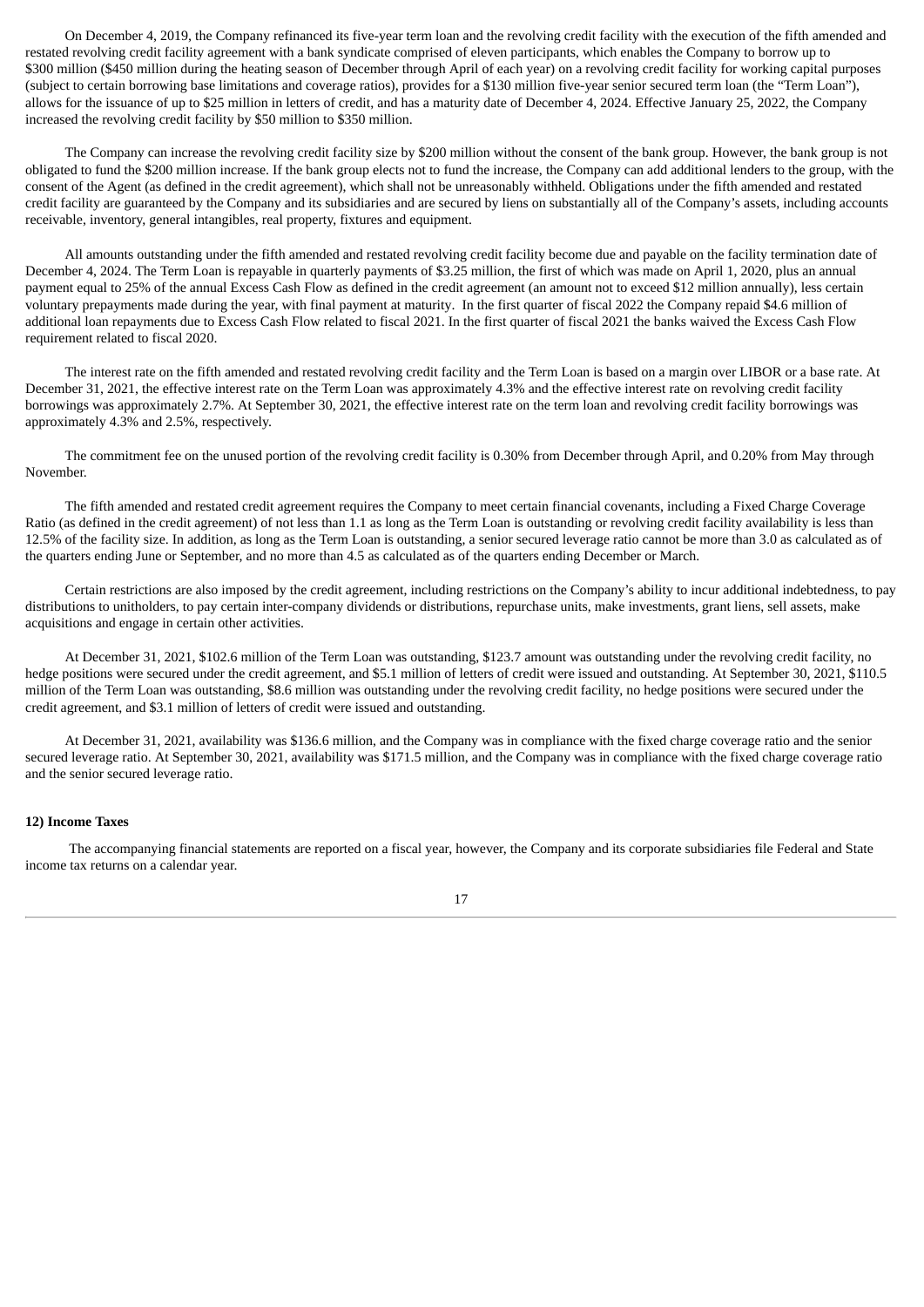The current and deferred income tax expense for the three months ended December 31, 2021, and December 31, 2020 are as follows:

|                                       | <b>Three Months Ended</b><br>December 31, |   |        |
|---------------------------------------|-------------------------------------------|---|--------|
| (in thousands)                        | 2021                                      |   | 2020   |
| Income before income taxes            | 20,327                                    | S | 52,688 |
| Current income tax expense            | 6.522                                     |   | 11,227 |
| Deferred income tax expense (benefit) | (684)                                     |   | 3,601  |
| Total income tax expense              | 5,838                                     |   | 14,828 |

At December 31, 2021, we did not have unrecognized income tax benefits.

Our continuing practice is to recognize interest and penalties related to income tax matters as a component of income tax expense. We file U.S. Federal income tax returns and various state and local returns. A number of years may elapse before an uncertain tax position is audited and finally resolved. For our Federal income tax returns we have four tax years subject to examination. In our major state tax jurisdictions of New York, Connecticut and Pennsylvania, we have four years that are subject to examination. In the state tax jurisdiction of New Jersey we have five tax years that are subject to examination. While it is often difficult to predict the final outcome or the timing of resolution of any particular uncertain tax position, based on our assessment of many factors, including past experience and interpretation of tax law, we believe that our provision for income taxes reflect the most probable outcome. This assessment relies on estimates and assumptions and may involve a series of complex judgments about future events.

#### **13) Supplemental Disclosure of Cash Flow Information**

| Cash paid during the period for: | <b>Three Months Ended</b><br>December 31. |      |       |  |
|----------------------------------|-------------------------------------------|------|-------|--|
| (in thousands)                   | 2021                                      | 2020 |       |  |
| Income taxes, net                | 5.398                                     |      | 3.612 |  |
| Interest                         | 2.037                                     |      | 2.207 |  |

#### **14) Commitments and Contingencies**

The Company's operations are subject to the operating hazards and risks normally incidental to handling, storing and transporting and otherwise providing for use by consumers hazardous liquids such as home heating oil and propane. In the ordinary course of business, the Company is a defendant in various legal proceedings and litigation. The Company records a liability when it is probable that a loss has been incurred and the amount is reasonably estimable. We do not believe these matters, when considered individually or in the aggregate, could reasonably be expected to have a material adverse effect on the Company's results of operations, financial position or liquidity.

The Company maintains insurance policies with insurers in amounts and with coverages and deductibles we believe are reasonable and prudent. However, the Company cannot assure that this insurance will be adequate to protect it from all material expenses related to current and potential future claims, legal proceedings and litigation, as certain types of claims may be excluded from our insurance coverage. If we incur substantial liability and the damages are not covered by insurance, or are in excess of policy limits, or if we incur liability at a time when we are not able to obtain liability insurance, then our business, results of operations and financial condition could be materially adversely affected.

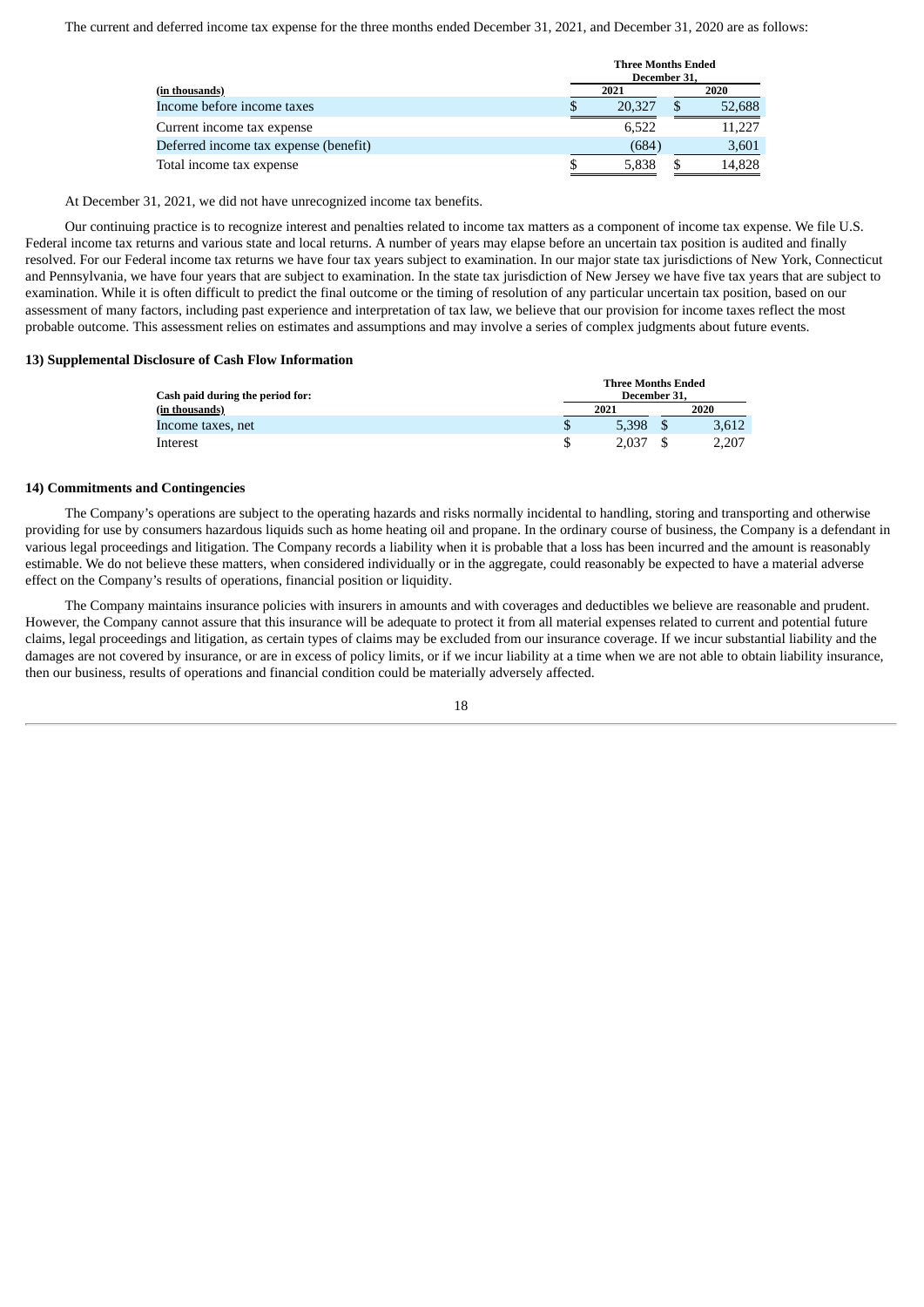## **15) Earnings Per Limited Partner Unit**

The following table presents the net income allocation and per unit data:

| <b>Basic and Diluted Earnings Per Limited Partner:</b>         |     | <b>Three Months Ended</b><br>December 31. |    |        |
|----------------------------------------------------------------|-----|-------------------------------------------|----|--------|
| (in thousands, except per unit data)                           |     | 2021                                      |    | 2020   |
| Net income                                                     | \$. | 14.489                                    | \$ | 37,860 |
| Less General Partner's interest in net income                  |     | 122                                       |    | 296    |
| Net income available to limited partners                       |     | 14,367                                    |    | 37,564 |
| Less dilutive impact of theoretical distribution of earnings * |     | 1,883                                     |    | 6,332  |
| Limited Partner's interest in net income                       |     | 12,484                                    | \$ | 31,232 |
| Per unit data:                                                 |     |                                           |    |        |
| Basic and diluted net income available to limited partners     | \$. | 0.37                                      | -S | 0.89   |
| Less dilutive impact of theoretical distribution of earnings * |     | 0.05                                      |    | 0.15   |
| Limited Partner's interest in net income                       |     | 0.32                                      | \$ | 0.74   |
| Weighted average number of Limited Partner units outstanding   |     | 38,789                                    |    | 42,246 |

In any accounting period where the Company's aggregate net income exceeds its aggregate distribution for such period, the Company is required to present net income per Limited Partner unit as if all of the earnings for the period were distributed, based on the terms of the Partnership agreement, regardless of whether those earnings would actually be distributed during a particular period from an economic or practical perspective. This allocation does not impact the Company's overall net income or other financial results.

## **16) Subsequent Events**

#### *Quarterly Distribution Declared*

In January 2022, we declared a quarterly distribution of \$0.1425 per unit, or \$0.57 per unit on an annualized basis, on all Common Units with respect to the fourth quarter of fiscal 2021, paid on February 1, 2022, to holders of record on January 24, 2022. The amount of distributions in excess of the minimum quarterly distribution of \$0.0675 are distributed in accordance with our Partnership Agreement, subject to the management incentive compensation plan. As a result, \$5.4 million was paid to the Common Unit holders, \$0.3 million to the General Partner unit holders (including \$0.2 million of incentive distribution as provided in our Partnership Agreement) and \$0.2 million to management pursuant to the management incentive compensation plan which provides for certain members of management to receive incentive distributions that would otherwise be payable to the General Partner.

# *Common Units Repurchased and Retired*

In January 2022, in accordance with the Repurchase Plan, the Company repurchased and retired 0.3 million Common Units at an average price paid of \$10.59 per unit.

## *Increase in Revolving Credit Facility*

Effective January 25, 2022, the Company increased the revolving credit facility by \$50 million to \$350 million.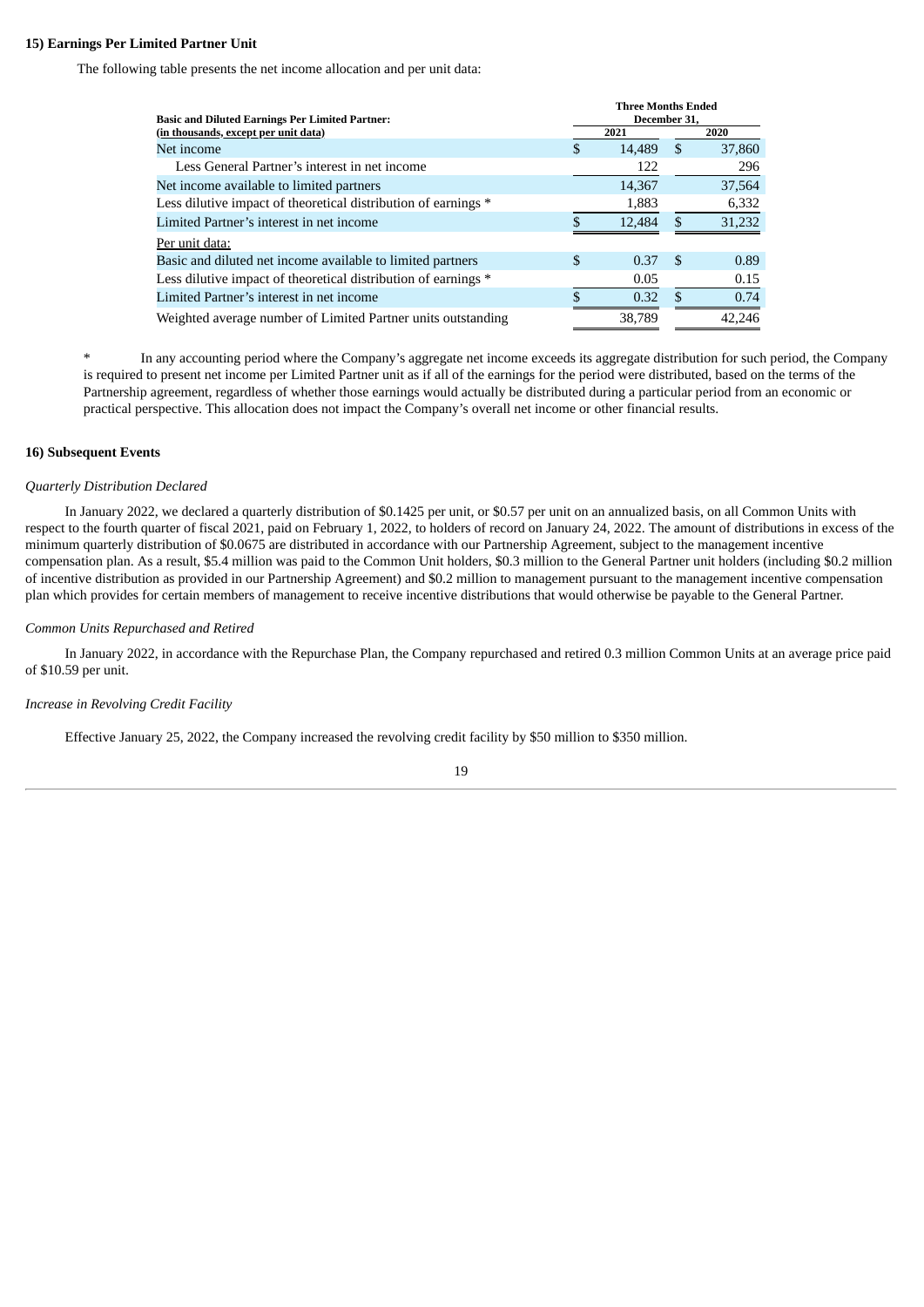<span id="page-19-0"></span>**ITEM 2.**

## **MANAGEMENT'S DISCUSSION AND ANALYSIS OF FINANCIAL CONDITION AND RESULTS OF OPERATIONS**

#### **Statement Regarding Forward-Looking Disclosure**

This Quarterly Report on Form 10-Q (this "Report") includes "forward-looking statements" which represent our expectations or beliefs concerning future events that involve risks and uncertainties, including those associated with the severity and duration of the novel coronavirus, or COVID-19, pandemic, the pandemic's impact on the U.S. and global economies, the timing, scope and effectiveness of federal, state and local governmental responses to the pandemic, the effect of weather conditions on our financial performance, the price and supply of the products that we sell, the consumption patterns of our customers, our ability to obtain satisfactory gross profit margins, our ability to obtain new customers and retain existing customers, our ability to make strategic acquisitions, the impact of litigation, our ability to contract for our current and future supply needs, natural gas conversions, future union relations and the outcome of current and future union negotiations, the impact of current and future governmental regulations, including climate change, environmental, health, and safety regulations, the ability to attract and retain employees, customer credit worthiness, counterparty credit worthiness, marketing plans, cyber-attacks, inflation, global supply chain issues, labor shortages, general economic conditions and new technology. All statements other than statements of historical facts included in this Report including, without limitation, the statements under "Management's Discussion and Analysis of Financial Condition and Results of Operations" and elsewhere herein, are forward-looking statements. Without limiting the foregoing, the words "believe," "anticipate," "plan," "expect," "seek," "estimate," and similar expressions are intended to identify forward-looking statements. Although we believe that the expectations reflected in such forward-looking statements are reasonable, we can give no assurance that such expectations will prove to be correct, and actual results may differ materially from those projected as a result of certain risks and uncertainties. These risks and uncertainties include, but are not limited to, those set forth in this Report under the headings "Risk Factors" and "Management's Discussion and Analysis of Financial Condition and Results of Operations" and in our Fiscal 2021 Form 10-K under Part I Item 1A "Risk Factors." Important factors that could cause actual results to differ materially from our expectations ("Cautionary Statements") are disclosed in this Report and in our Fiscal 2021 Form 10-K. Currently, one of the most significant factors, however, is the potential adverse effect of the current pandemic of the novel coronavirus, or COVID-19, on the financial condition, results of operations, cash flows and performance of the Company, its customers and counterparties, and the global economy and financial markets. The extent to which COVID-19 impacts us and our customers will depend on future developments, which are highly uncertain and cannot be predicted with confidence, including the scope, severity and duration of the pandemic, the actions taken to contain the pandemic or mitigate its impact, the direct and indirect economic effects of the pandemic and containment measures, among others. All subsequent written and oral forward-looking statements attributable to the Company or persons acting on its behalf are expressly qualified in their entirety by the Cautionary Statements. Unless otherwise required by law, we undertake no obligation to update or revise any forward-looking statements, whether as a result of new information, future events or otherwise after the date of this Report.

## **Impact of COVID 19 - A Global Pandemic on our Operations and Outlook**

In December 2019, there was an outbreak of a new strain of coronavirus ("COVID-19"). On March 11, 2020, the World Health Organization characterized the outbreak of COVID-19 as a global pandemic and recommended containment and mitigation measures. The United States declared a national emergency concerning the outbreak, which adversely impacted global activity and contributed to significant declines and volatility in financial markets. Public health and governmental authorities nationally and in affected regions have taken and continue to take extraordinary and wide-ranging actions to contain and combat the outbreak and spread of COVID-19, including restrictions on travel and business operations, quarantines, and orders and similar mandates for many individuals to substantially restrict daily activities and for many businesses to curtail or cease normal operations.

To date, we have not experienced any supply chain issues impacting our ability to deliver petroleum products to our customers. However, we have experienced and may continue to see disruptions in the procurement of service and installation materials. Since March 2020, we have implemented various measures in response to the COVID-19 pandemic, such as a majority of our office personnel working remotely. While these measures have not significantly impacted our ability to serve our customers to date, these measures may become strained or result in service delays.

As a result of the COVID-19 pandemic, and in order to protect the safety and health of our workforce and our customers, we have expanded certain employee benefit programs and will incur additional operating costs such as sanitizing our facilities, providing personal protective equipment for our employees and providing IT infrastructure to allow many office, clerical, sales and customer service employees to work from home. At this time, we expect the annual cost of these undertakings to be approximately \$2 million.

While it has not yet materially impacted our ability to serve our customers, the continued impact of the pandemic, including but not limited to, the increased desire of prospective employees to work from home has impacted our ability to fully staff our customer service, sales and other functions. In addition, we expect that we will experience an increase in wage rates to fill these positions and we might need to adjust the current wage rates of existing employees. We cannot predict how long this staffing issue will continue, but the shortage in conjunction with any kind of spike in customer activity could cause unacceptable delays in response times and increase customer losses.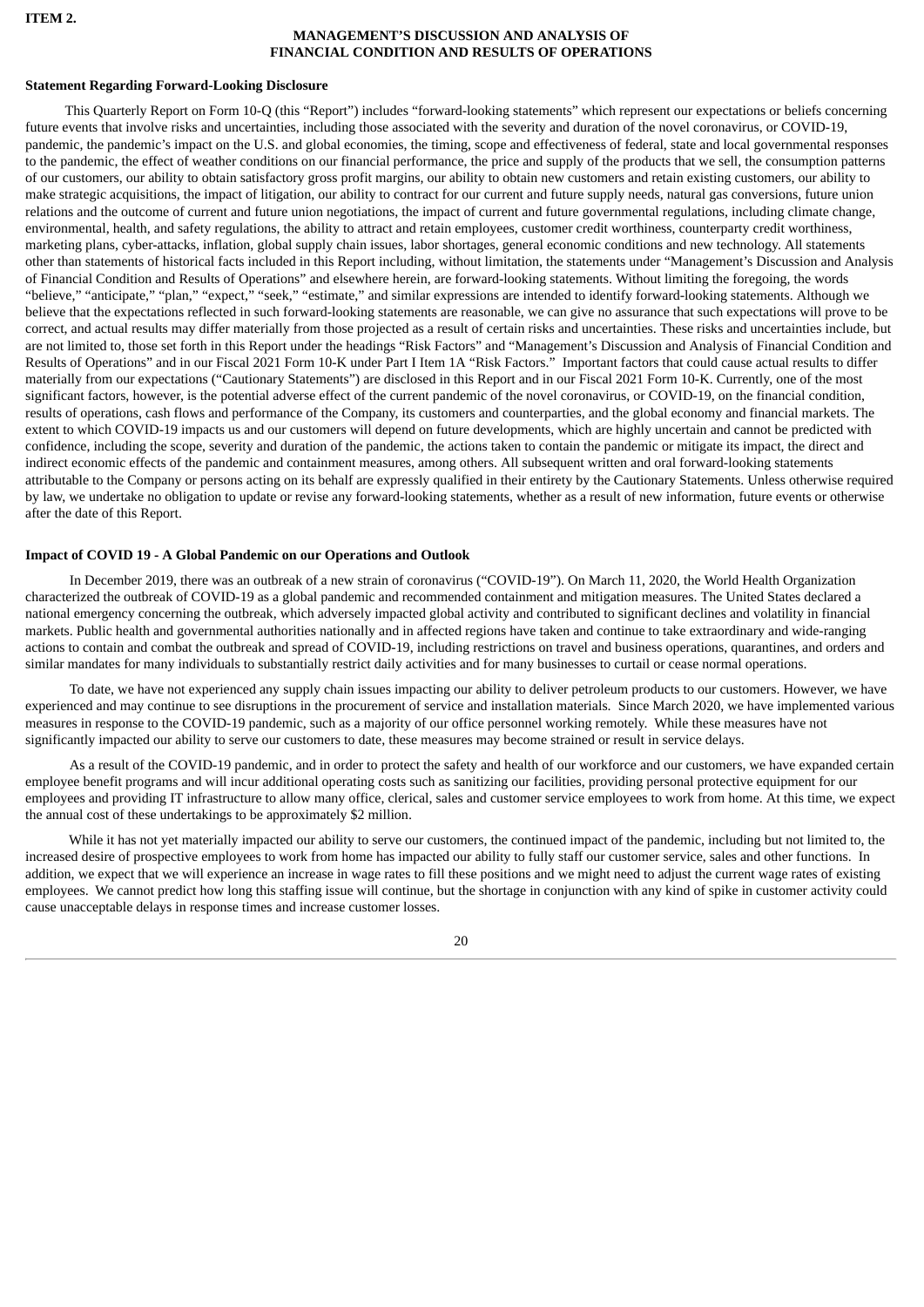As of December 31, 2021, we had accounts receivable of \$178.8 million, of which \$134.5 million was due from residential customers and \$44.3 million due from commercial customers. Our ability to borrow from our bank group is based in part on the aging of these accounts receivable. If past due balances that do not meet the eligibility tests as found in our fifth amended and restated credit agreement increase from historic levels, our future ability to borrow would be reduced.

The Company has taken advantage of certain tax and legislative actions which permitted the Company to defer certain calendar 2020 payroll tax withholdings to calendar 2021 and December 2022; approximately half of which were paid in fiscal 2021.

The extent of the impact of the COVID-19 pandemic on our operational and financial performance, including our ability to execute our business strategies and initiatives, will depend on future developments, including the duration and spread of COVID-19 and related restrictions on travel and general mobility, the price of petroleum products and the timing, scope and effectiveness of federal, state and local governmental responses, all of which are uncertain and cannot be predicted. An extended period of global supply chain and economic disruption caused by COVID-19 and its variants could materially affect our business, results of operations, access to sources of liquidity and financial condition.

## **Impact on Liquidity of Increases and Decreases in Wholesale Product Cost**

Our liquidity is adversely impacted in times of increasing wholesale product costs, as we must use more cash to fund our hedging requirements as well as the increased levels of accounts receivable and inventory. This may result in higher interest expense as a result of increased working capital borrowing to finance higher receivables and/or inventory balances. We may also incur higher bad debt expense and credit card processing costs as a result of higher selling prices as well as higher vehicle fuel costs due to the increase in energy costs. While our liquidity is impacted by initial margin requirements for new future positions used to hedge our inventory, it can also be adversely impacted by sudden and sharp decreases in wholesale product costs, due to the increased margin requirements for future contracts. Likewise, our liquidity and collateral requirements are impacted by the fluctuating cost of options and swaps used to manage the market risks associated with our inventory and protected price customers.

#### **Liquid Product Price Volatility**

Volatility, which is reflected in the wholesale price of liquid products, including home heating oil, propane and motor fuels, has a larger impact on our business when prices rise. Consumers are price sensitive to heating cost increases, which can lead to increased gross customer losses. As a commodity, the price of home heating oil is generally impacted by many factors, including economic and geopolitical forces, and, most recently, the COVID-19 pandemic, and is closely linked to the price of diesel fuel. The volatility in the wholesale cost of diesel fuel as measured by the New York Mercantile Exchange ("NYMEX"), for the fiscal years ending September 30, 2018, through 2022, on a quarterly basis, is illustrated in the following chart (price per gallon):

|                      | <b>Fiscal 2022 (a)</b>   |      | <b>Fiscal 2021</b> |      | Fiscal 2020 |      | Fiscal 2019 |      | Fiscal 2018 |        |
|----------------------|--------------------------|------|--------------------|------|-------------|------|-------------|------|-------------|--------|
| <b>Quarter Ended</b> | High<br>Low              |      | High<br>Low<br>Low |      | High        | L0W  | High        | Low  | High        |        |
| December 31          | 2.06                     | 2.59 | 0.11               | .51  | 1.86        | 2.05 | 1.66        | 2.44 | .74         | \$2.08 |
| March 31             | $\overline{\phantom{a}}$ |      | 1.46               | 1.97 | 0.95        | 2.06 | 1.70        | 2.04 | 84.،        | 2.14   |
| June 30              |                          |      | 1.77               | 2.16 | 0.61        | 1.22 | 1.78        | 2.12 | 1.96        | 2.29   |
| September 30         |                          |      | 1.91               | 2.34 | 1.08        | 1.28 | 1.75        | 2.08 | 2.05        | 2.35   |

(a) On January 31, 2022, the NYMEX ultra low sulfur diesel contract closed at \$2.76 per gallon or \$0.38 per gallon higher than the average of \$2.38 in the three months of Fiscal 2022.

#### **Income Taxes**

#### *Book versus Tax Deductions*

The amount of cash flow generated in any given year depends upon a variety of factors including the amount of cash income taxes required, which will increase as depreciation and amortization decreases. The amount of depreciation and amortization that we deduct for book (i.e., financial reporting) purposes will differ from the amount that the Company can deduct for Federal tax purposes. The table below compares the estimated depreciation and amortization for book purposes to the amount that we expect to deduct for Federal tax purposes, based on currently owned assets. While we file our tax returns based on a calendar year, the amounts below are based on our September 30 fiscal year, and the tax amounts include any 100% bonus depreciation available for fixed assets purchased. However, this table does not include any forecast of future annual capital purchases.

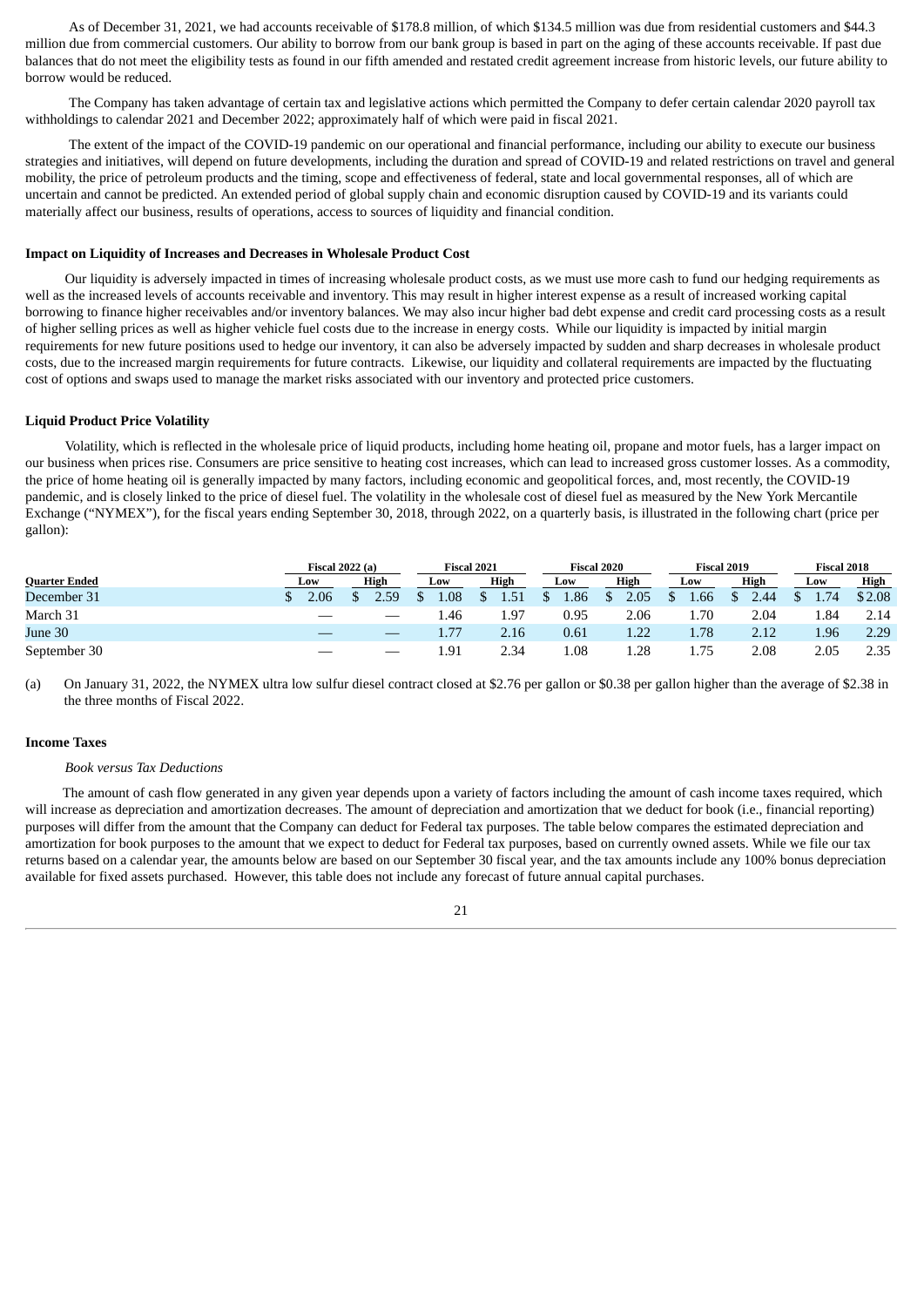## *Estimated Depreciation and Amortization Expense*

| (In thousands) Fiscal Year | <b>Book</b>     | <b>Tax</b> |
|----------------------------|-----------------|------------|
| 2022                       | 32,393 \$<br>\$ | 26,641     |
| 2023                       | 28,162          | 21,012     |
| 2024                       | 23,306          | 20,303     |
| 2025                       | 18,588          | 19,159     |
| 2026                       | 14,615          | 18,335     |
| 2027                       | 13,077          | 16,884     |

## **Weather Hedge Contracts**

Weather conditions have a significant impact on the demand for home heating oil and propane because certain customers depend on these products principally for space heating purposes. Actual weather conditions may vary substantially from year to year, significantly affecting the Company's financial performance. To partially mitigate the adverse effect of warm weather on cash flow, we have used weather hedging contracts for a number of years with several providers.

Under these contracts, we are entitled to a payment if the total number of degree days within the hedge period is less than the applicable "Payment Thresholds," or strikes. For fiscal 2022, we entered into weather hedging contracts under which we are entitled to a payment capped at \$12.5 million if degree days are less than the Payment Threshold and we are obligated to make an annual payment capped at \$5.0 million if degree days exceed the Payment Threshold. The hedge period runs from November 1 through March 31, taken as a whole, for each respective fiscal year. In accordance with ASC 815-45, we recorded a \$2.2 million benefit to delivery and branch expenses for the first quarter of fiscal 2022 as compared to a \$4.0 million benefit for the first quarter of fiscal 2021. The final credit (if any) for fiscal 2022 may be higher or lower than this amount depending on the actual heating degree-days recorded in the period January 1, 2022 through March 31, 2022. If the heating degree-days in this period approximate the expected degree days in the contracts, the benefit will be reduced to approximately \$1.0 million. If temperatures in this period are colder than expected in the contracts, then the additional heating degree-days could reduce the benefit further, possibly even to zero and potentially the Company may owe up to \$5.0 million under the weather hedge contracts. Temperatures recorded for January 2022, were colder than expected.

#### **Per Gallon Gross Profit Margins**

We believe home heating oil and propane margins should be evaluated on a cents per gallon basis (before the effects of increases or decreases in the fair value of derivative instruments), as we believe that such per gallon margins are best at showing profit trends in the underlying business, without the impact of non-cash changes in the market value of hedges before the settlement of the underlying transaction.

A significant portion of our home heating oil volume is sold to individual customers under an arrangement pre-establishing a ceiling price or fixed price for home heating oil over a set period of time, generally twelve to twenty-four months ("price-protected" customers). When these price-protected customers agree to purchase home heating oil from us for the next heating season, we purchase option contracts, swaps and futures contracts for a substantial majority of the heating oil that we expect to sell to these customers. The amount of home heating oil volume that we hedge per price-protected customer is based upon the estimated fuel consumption per average customer per month. In the event that the actual usage exceeds the amount of the hedged volume on a monthly basis, we may be required to obtain additional volume at unfavorable costs. In addition, should actual usage in any month be less than the hedged volume, our hedging costs and losses could be greater, thus reducing expected margins.

#### **Derivatives**

FASB ASC 815-10-05 Derivatives and Hedging requires that derivative instruments be recorded at fair value and included in the consolidated balance sheet as assets or liabilities. To the extent our interest rate derivative instruments designated as cash flow hedges are effective, as defined under this guidance, changes in fair value are recognized in other comprehensive income until the forecasted hedged item is recognized in earnings. We have elected not to designate our commodity derivative instruments as hedging instruments under this guidance and, as a result, the changes in fair value of the derivative instruments are recognized in our statement of operations. Therefore, we experience volatility in earnings as outstanding derivative instruments are marked to market and non-cash gains and losses are recorded prior to the sale of the commodity to the customer. The volatility in any given period related to unrealized non-cash gains or losses on derivative instruments can be significant to our overall results. However, we ultimately expect those gains and losses to be offset by the cost of product when purchased.

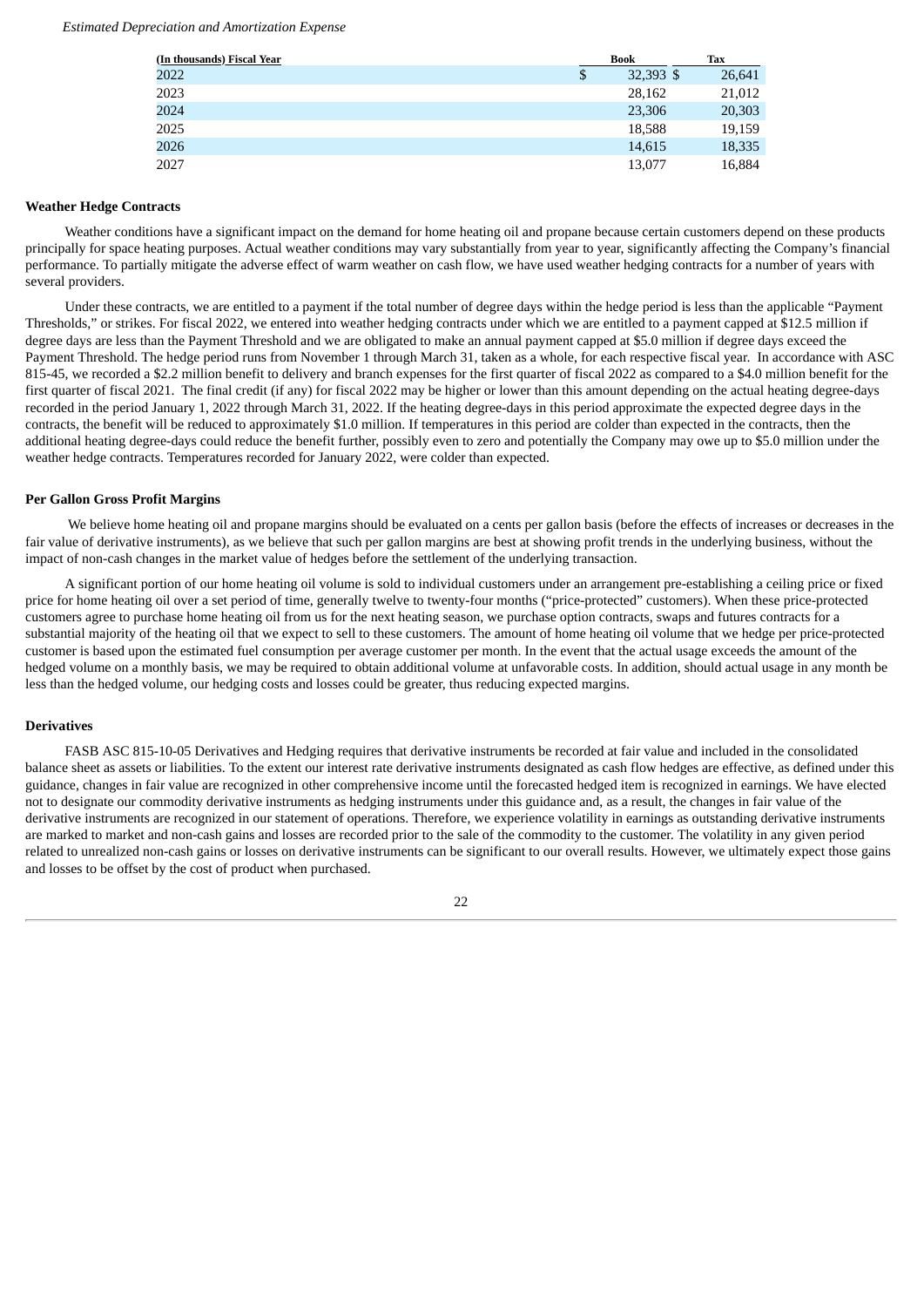## **Customer Attrition**

We measure net customer attrition on an ongoing basis for our full service residential and commercial home heating oil and propane customers. Net customer attrition is the difference between gross customer losses and customers added through marketing efforts. Customers added through acquisitions are not included in the calculation of gross customer gains. However, additional customers that are obtained through marketing efforts or lost at newly acquired businesses are included in these calculations. Customer attrition percentage calculations include customers added through acquisitions in the denominators of the calculations on a weighted average basis. Gross customer losses are the result of a number of factors, including price competition, move-outs, credit losses, conversions to natural gas and service disruptions. When a customer moves out of an existing home, we count the "move out" as a loss, and if we are successful in signing up the new homeowner, the "move in" is treated as a gain. The economic impact of COVID-19 could increase future attrition due to higher losses from credit related issues.

# **Customer gains and losses of home heating oil and propane customers**

|                       |                       | <b>Fiscal Year Ended</b> |             |                       |        |             |                   |        |             |  |
|-----------------------|-----------------------|--------------------------|-------------|-----------------------|--------|-------------|-------------------|--------|-------------|--|
|                       |                       | 2022                     |             |                       | 2021   |             |                   |        |             |  |
|                       |                       |                          | <b>Net</b>  |                       |        | Net         |                   |        | <b>Net</b>  |  |
|                       | <b>Gross Customer</b> |                          | Gains/      | <b>Gross Customer</b> |        | Gains/      | Gross<br>Customer |        | Gains/      |  |
|                       | Gains                 | Losses                   | (Attrition) | Gains                 | Losses | (Attrition) | Gains             | Losses | (Attrition) |  |
| <b>First Quarter</b>  | 19,800                | 18,500                   | 1,300       | 19,100                | 19,900 | (800)       | 23,900            | 23,100 | 800         |  |
| <b>Second Quarter</b> |                       |                          |             | 12,600                | 17,800 | (5,200)     | 12,600            | 18,200 | (5,600)     |  |
| <b>Third Quarter</b>  |                       |                          |             | 6,700                 | 12,300 | (5,600)     | 8,000             | 13,600 | (5,600)     |  |
| <b>Fourth Quarter</b> |                       |                          |             | 9,500                 | 14,900 | (5,400)     | 10,700            | 15,800 | (5,100)     |  |
| <b>Total</b>          | 19,800                | 18,500                   | 1,300       | 47,900                | 64,900 | (17,000)    | 55,200            | 70,700 | (15,500)    |  |

# **Customer gains (attrition) as a percentage of home heating oil and propane customer base**

|                       |                       | <b>Fiscal Year Ended</b> |             |                       |        |             |                       |         |             |  |  |
|-----------------------|-----------------------|--------------------------|-------------|-----------------------|--------|-------------|-----------------------|---------|-------------|--|--|
|                       |                       | 2022                     |             |                       | 2021   |             | 2020                  |         |             |  |  |
|                       |                       |                          | <b>Net</b>  |                       |        | Net         |                       |         | Net         |  |  |
|                       | <b>Gross Customer</b> |                          | Gains/      | <b>Gross Customer</b> |        | Gains/      | <b>Gross Customer</b> |         | Gains/      |  |  |
|                       | Gains                 | Losses                   | (Attrition) | Gains                 | Losses | (Attrition) | Gains                 | Losses  | (Attrition) |  |  |
| <b>First Quarter</b>  | 4.7%                  | 4.4%                     | 0.3%        | 4.4%                  | 4.6%   | $(0.2\%)$   | 5.3%                  | $5.1\%$ | $0.2\%$     |  |  |
| <b>Second Quarter</b> |                       |                          |             | 2.9%                  | 4.1%   | $(1.2\%)$   | 2.8%                  | 4.0%    | $(1.2\%)$   |  |  |
| <b>Third Quarter</b>  |                       |                          |             | 1.3%                  | 2.6%   | $(1.3\%)$   | 1.8%                  | 3.0%    | $(1.2\%)$   |  |  |
| <b>Fourth Quarter</b> |                       |                          |             | 2.1%                  | 3.3%   | $(1.2\%)$   | 2.3%                  | 3.5%    | $(1.2\%)$   |  |  |
| <b>Total</b>          | 4.7%                  | 4.4%                     | 0.3%        | 10.7%                 | 14.6%  | $(3.9\%)$   | 12.2%                 | 15.6%   | $(3.4\%)$   |  |  |

For the three months ended December 31, 2021, the Company gained 1,300 accounts (net), or 0.3 % of its home heating oil and propane customer base, compared to 800 accounts lost (net), or 0.2 % of its home heating oil and propane customer base, during the three months ended December 31, 2020. Gross customer gains were 700 more than the prior year's comparable period, and gross customer losses were 1,400 accounts less primarily due to reduced turnover of newer accounts.

During the three months ended December 31, 2021, we estimate that we lost 0.4% of our home heating oil and propane accounts to natural gas conversions versus 0.3% for the three months ended December 31, 2020 and 0.4% for the three months ended December 31, 2019. Losses to natural gas in our footprint for the heating oil and propane industry could be greater or less than the Company's estimates.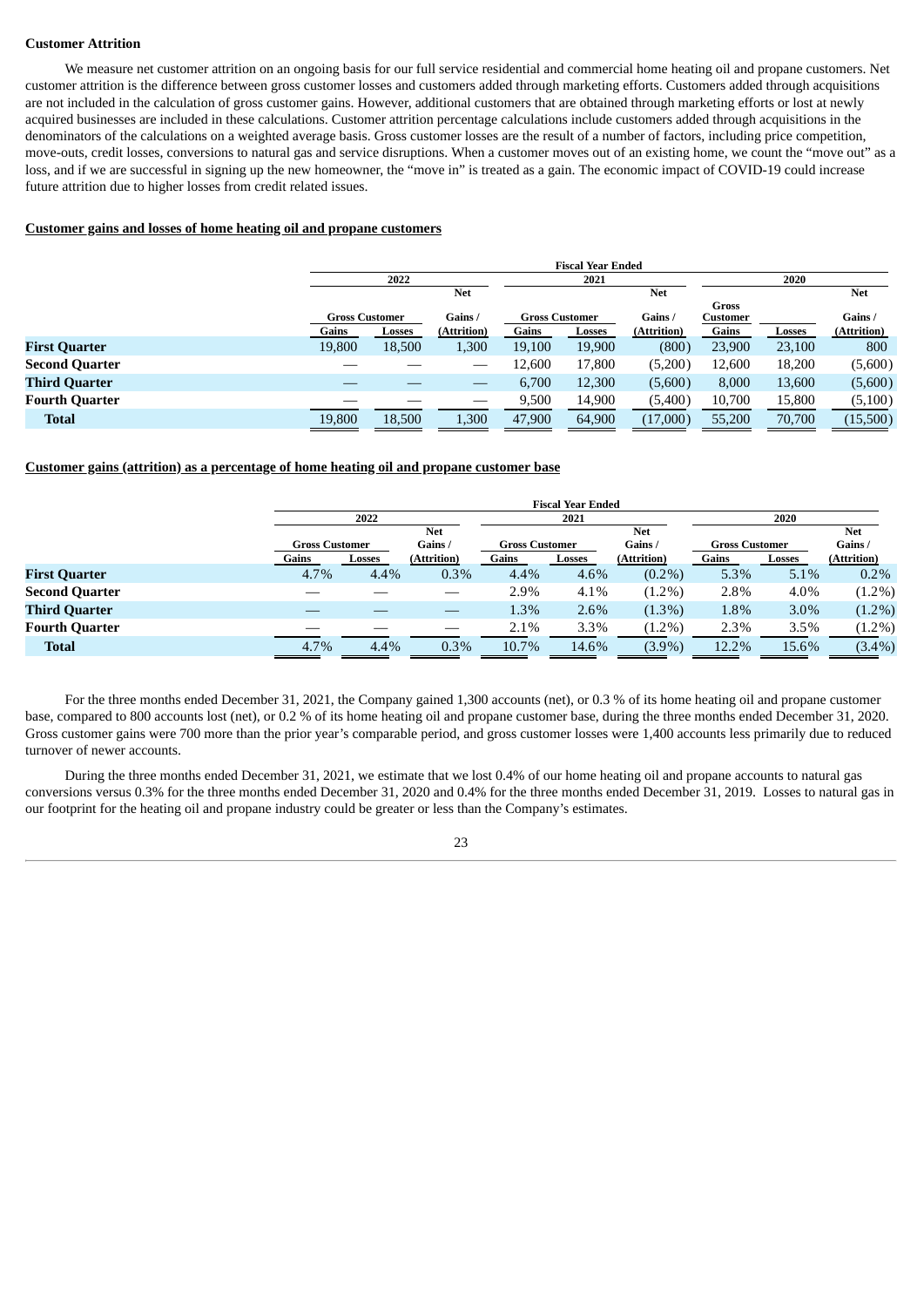#### **Acquisitions**

The timing of acquisitions and the types of products sold by acquired companies impact year-over-year comparisons. As of December 31, 2021 the Company acquired three heating oil dealers. During fiscal 2021 the Company acquired two propane and three heating oil dealers. The following tables detail the Company's acquisition activity and the associated volume sold during the 12-month period prior to the date of acquisition.

(in thousands of gallons)

| <b>Acquisition Number</b> | <b>Month of Acquisition</b> | <b>Home Heating Oil and Propane</b> | <b>Other Petroleum Products</b> | Total |
|---------------------------|-----------------------------|-------------------------------------|---------------------------------|-------|
|                           | October                     | 437                                 | 48                              | 485   |
|                           | December                    | 741                                 | __                              | 741   |
|                           | December                    | 1,768                               |                                 | 1,768 |
|                           |                             | 2,946                               | 48                              | 2,994 |

#### (in thousands of gallons)

| <b>Acquisition Number</b> | <b>Month of Acquisition</b> | <b>Home Heating Oil and Propane</b><br><b>Other Petroleum Products</b> |     | Total  |
|---------------------------|-----------------------------|------------------------------------------------------------------------|-----|--------|
|                           | December                    | 5,452                                                                  |     | 5,452  |
|                           | December                    | 1,318                                                                  | __  | 1,318  |
|                           | February                    | 305                                                                    |     | 305    |
|                           | March                       | 1,163                                                                  |     | 1,163  |
|                           | April                       | 4,509                                                                  | 166 | 4,675  |
|                           |                             | 12,747                                                                 | 166 | 12,913 |

#### **Protected Price Account Renewals**

A substantial majority of the Company's price-protected customers have agreements with us that are subject to annual renewal in the period between April and November of each fiscal year. If a significant number of these customers elect not to renew their price-protected agreements with us and do not continue as our customers under a variable price-plan, the Company's near term profitability, liquidity and cash flow will be adversely impacted. As of January 31, 2022, the wholesale cost of home heating oil as measured by the New York Mercantile Exchange was \$2.76 per gallon, approximately \$1.16 per gallon higher than at January 31, 2021. Based on these recent prices, our price-protected customers will be offered renewal contracts at significantly higher prices than last year which, may adversely impact the acceptance rate of these renewals.

#### **Seasonality**

The Company's fiscal year ends on September 30. All references to quarters and years, respectively, in this document are to the fiscal quarters and fiscal years unless otherwise noted. The seasonal nature of our business has resulted, on average, during the last five years, in the sale of approximately 30% of the volume of home heating oil and propane in the first fiscal quarter and 50% of the volume in the second fiscal quarter, the peak heating season. Approximately 25% of the volume of motor fuel and other petroleum products is sold in each of the four fiscal quarters. We generally realize net income during the quarters ending December and March and net losses during the quarters ending June and September. In addition, sales volume typically fluctuates from year to year in response to variations in weather, wholesale energy prices and other factors.

## **Degree Day**

A "degree day" is an industry measurement of temperature designed to evaluate energy demand and consumption. Degree days are based on how far the average daily temperature departs from 65°F. Each degree of temperature above 65°F is counted as one cooling degree day, and each degree of temperature below 65°F is counted as one heating degree day. Degree days are accumulated each day over the course of a year and can be compared to a monthly or a long-term (multi-year) average to see if a month or a year was warmer or cooler than usual. Degree days are officially observed by the National Weather Service.

Every ten years, the National Oceanic and Atmospheric Administration ("NOAA") computes and publishes average meteorological quantities, including the average temperature for the last 30 years by geographical location, and the corresponding degree days. The latest and most widely used data covers the years from 1991 to 2020. Our calculations of "normal" weather are based on these published 30 year averages for heating degree days, weighted by volume for the locations where we have existing operations.

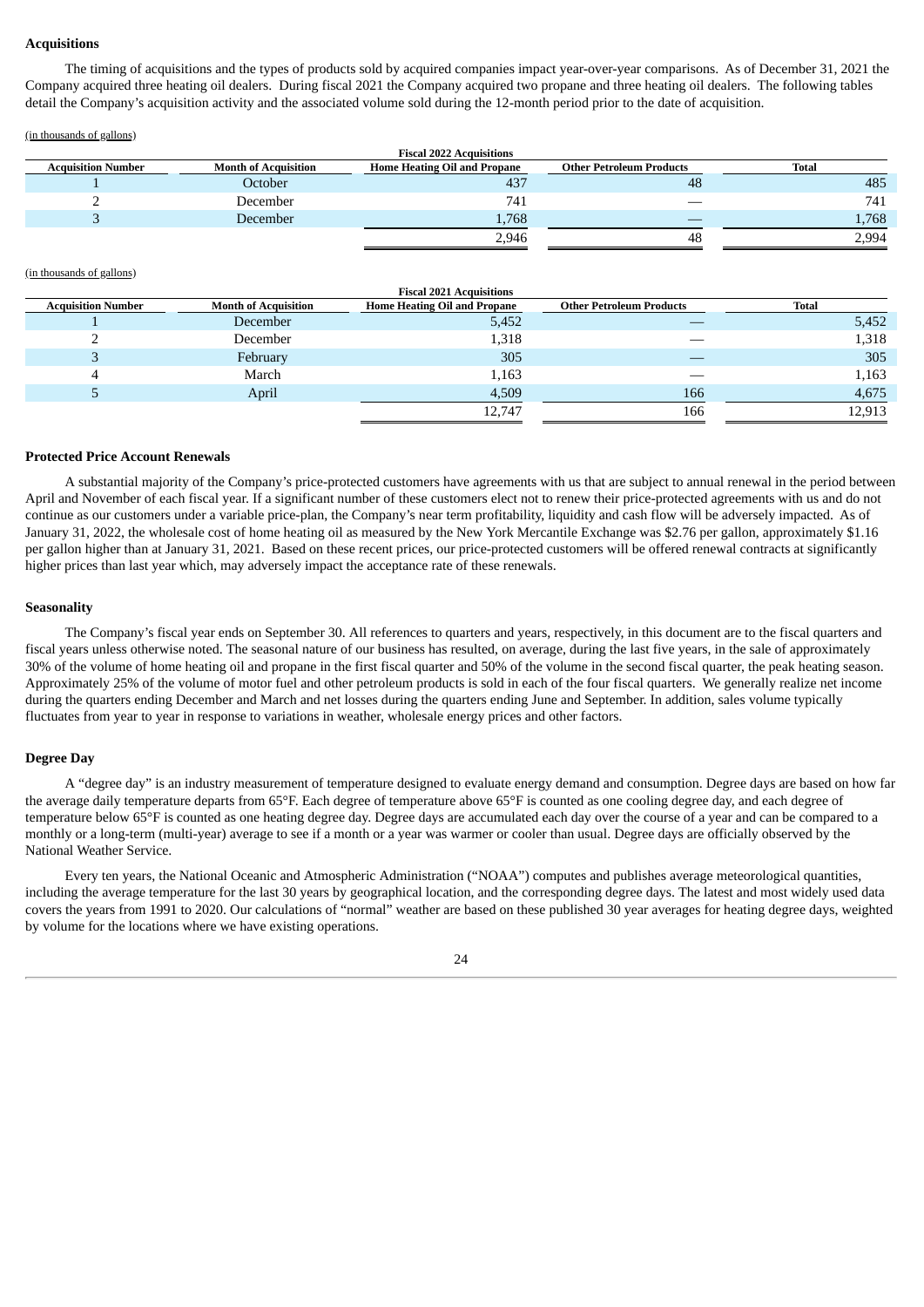# **Consolidated Results of Operations**

The following is a discussion of the consolidated results of operations of the Company and its subsidiaries and should be read in conjunction with the historical financial and operating data and Notes thereto included elsewhere in this Quarterly Report.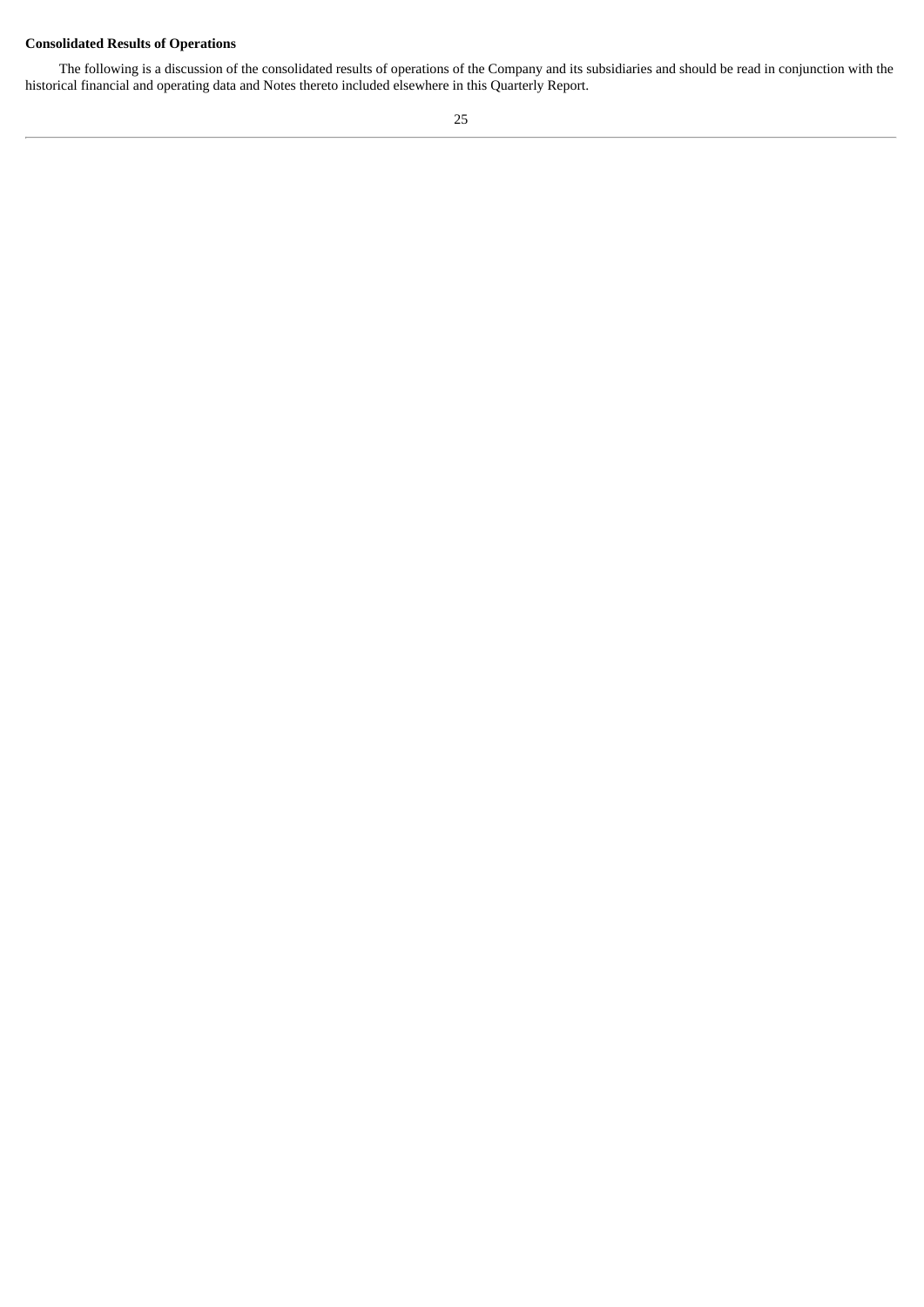## **Three Months Ended December 31, 2021 Compared to the Three Months Ended December 31, 2020**

#### **Volume**

For the three months ended December 31, 2021, retail volume of home heating oil and propane sold decreased by 2.5 million gallons, or 2.8%, to 87.0 million gallons, compared to 89.5 million gallons for the three months ended December 31, 2020. For those locations where we had existing operations during both periods, which we sometimes refer to as the "base business" (i.e., excluding acquisitions), temperatures (measured on a heating degree day basis) for the three months ended December 31, 2021 were 6.3% warmer than the three months ended December 31, 2020. Temperatures during the three months ended December 31, 2021 were 18.6% warmer than normal, as reported by NOAA. For the twelve months ended December 31, 2021, net customer attrition for the base business was 3.5%. The impact of fuel conservation, along with any period-to-period differences in delivery scheduling, the timing of accounts added or lost during the fiscal years, equipment efficiency, and other volume variances not otherwise described, are included in the chart below under the heading "Other." An analysis of the change in the retail volume of home heating oil and propane, which is based on management's estimates, sampling, and other mathematical calculations and certain assumptions, is found below:

| (in millions of gallons)                      | <b>Heating Oil</b><br>and Propane |
|-----------------------------------------------|-----------------------------------|
| Volume - Three months ended December 31, 2020 | 89.5                              |
| Net customer attrition                        | (4.0)                             |
| Impact of warmer temperatures                 | (5.2)                             |
| Acquisitions                                  | 3.4                               |
| Sale of certain propane assets                | (0.2)                             |
| Other $(a)$                                   | 3.5                               |
| Change                                        | (2.5)                             |
| Volume - Three months ended December 31, 2021 | 87.0                              |

(a) We anticipate that the volume delivered for the remainder of fiscal 2022 may be less than anticipated on a temperature compensated basis.

The following chart sets forth the percentage by volume of total home heating oil sold to residential variable-price customers, residential priceprotected customers and commercial/industrial/other customers for the three months ended December 31, 2021, compared to the three months ended December 31, 2020:

|                                                       | <b>Three Months Ended</b> |                      |  |  |  |
|-------------------------------------------------------|---------------------------|----------------------|--|--|--|
| <b>Customers</b>                                      | December 31.<br>2021      | December 31,<br>2020 |  |  |  |
| Residential Variable                                  | 44.5%                     | 42.6%                |  |  |  |
| Residential Price-Protected (Ceiling and Fixed Price) | 42.8%                     | 45.4%                |  |  |  |
| Commercial/Industrial                                 | 12.7%                     | 12.0%                |  |  |  |
| Total                                                 | 100.0%                    | 100.0%               |  |  |  |

Volume of motor fuel and other petroleum products sold increased by 1.6 million gallons, or 4.4%, to 39.3 million gallons for the three months ended December 31, 2021, compared to 37.7 million gallons for the three months ended December 31, 2020, as certain sectors rebounded from the impact of COVID-19's impact on economic activity.

#### **Product Sales**

For the three months ended December 31, 2021, product sales increased by \$111.0 million, or 36.9%, to \$411.3 million, compared to \$300.3 million for the three months ended December 31, 2020, as an increase in selling prices more than offset a decline in total volume sold. The increase in selling prices was largely attributable to an increase in wholesale product cost of \$0.8200 per gallon, or 60.6%.

#### **Installations and Service**

For the three months ended December 31, 2021, installation and service revenue increased by \$4.0 million, or 5.5%, to \$77.0 million, compared to \$73.0 million for the three months ended December 31, 2020 as economic activity increased as many COVID-19 restrictions were removed. During the three months ended December 31, 2020, we ceased making non-emergency service calls, and we believe that some customers deferred the installation of new equipment.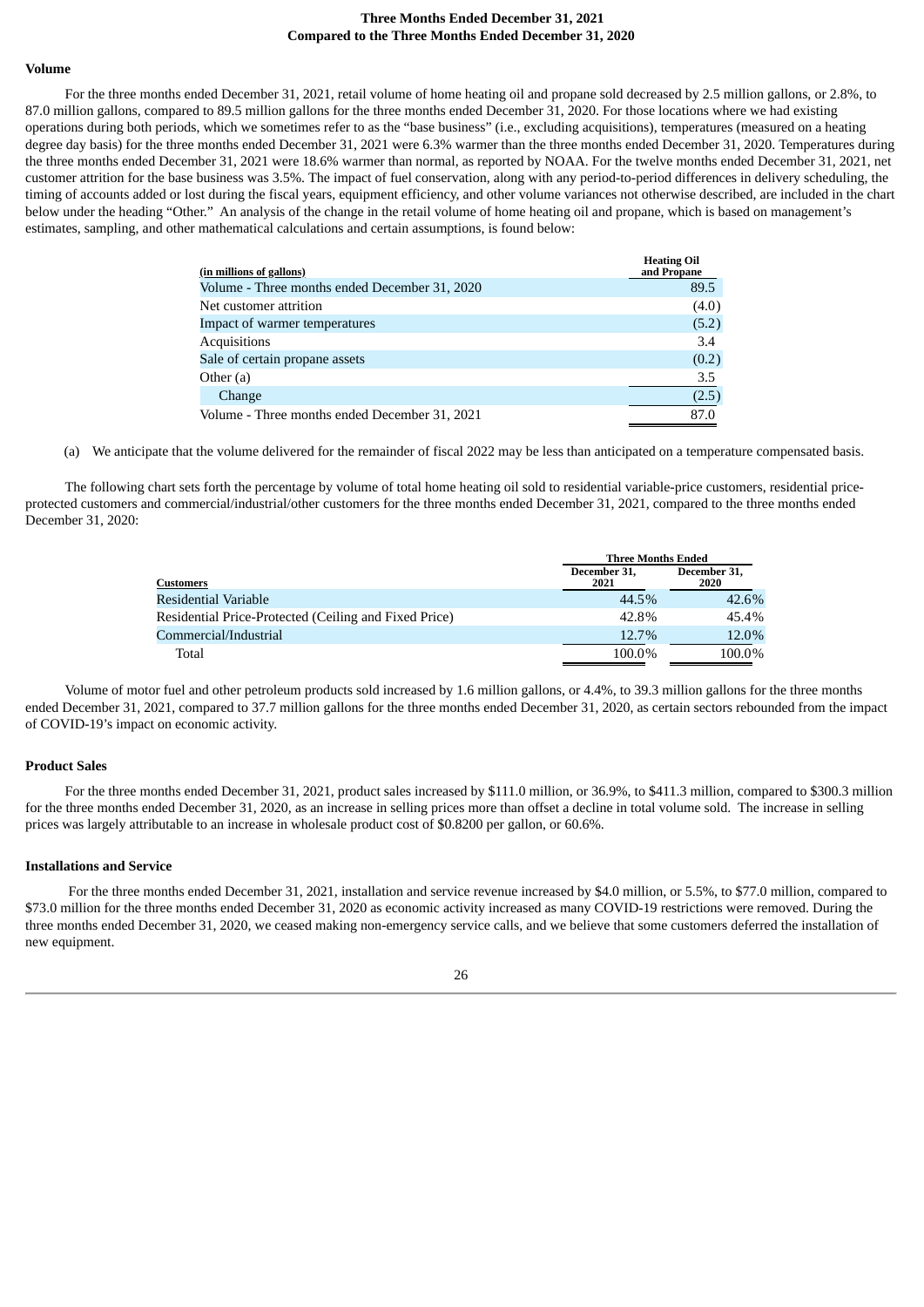## **Cost of Product**

For the three months ended December 31, 2021, cost of product increased \$102.5 million, or 59.5%, to \$274.6 million, compared to \$172.1 million for the three months ended December 31, 2020 as the impact of a \$0.8200 per gallon, or 60.6%, increase in wholesale product cost more than offset a decrease in total volume sold.

## **Gross Profit — Product**

The table below calculates our per gallon margins and reconciles product gross profit for home heating oil and propane and motor fuel and other petroleum products. We believe the change in home heating oil and propane margins should be evaluated before the effects of increases or decreases in the fair value of derivative instruments, as we believe that realized per gallon margins should not include the impact of non-cash changes in the market value of hedges before the settlement of the underlying transaction. On that basis, home heating oil and propane margins for the three months ended December 31, 2021 increased by \$0.1259 per gallon, to \$1.4447 per gallon, from \$1.3188 per gallon during the three months ended December 31, 2020. Going forward, we cannot assume that per gallon margins realized during the three months ended December 31, 2021 are sustainable especially with the recent increases in heating oil and propane costs. Product sales and cost of product include home heating oil, propane, other petroleum products and liquidated damages billings.

| <b>Three Months Ended</b>                      |    |                                       |     |                      |                                |                                |    |                      |
|------------------------------------------------|----|---------------------------------------|-----|----------------------|--------------------------------|--------------------------------|----|----------------------|
|                                                |    | <b>December 31, 2021</b>              |     |                      |                                | <b>December 31, 2020</b>       |    |                      |
| <b>Home Heating Oil and Propane</b>            |    | <b>Amount</b><br>(in millions)        |     | Per<br><b>Gallon</b> |                                | <b>Amount</b><br>(in millions) |    | Per<br><b>Gallon</b> |
| Volume                                         |    | 87.0                                  |     |                      |                                | 89.5                           |    |                      |
| <b>Sales</b>                                   |    | 305.7                                 | \$  | 3.5139               | \$                             | 240.8                          | \$ | 2.6899               |
| Cost                                           |    | 180.0                                 | \$  | 2.0692               | S                              | 122.7                          | \$ | 1.3711               |
| Gross Profit                                   |    | 125.7                                 | \$. | 1.4447               | \$                             | 118.1                          |    | 1.3188               |
| <b>Motor Fuel and Other Petroleum Products</b> |    | Per<br><b>Amount</b><br>(in millions) |     | <b>Gallon</b>        | <b>Amount</b><br>(in millions) |                                |    | Per<br>Gallon        |
| Volume                                         |    | 39.3                                  |     |                      |                                | 37.7                           |    |                      |
| <b>Sales</b>                                   |    | 105.5                                 | \$  | 2.6824               | \$                             | 59.5                           | \$ | 1.5796               |
| Cost                                           | S  | 94.5                                  | \$  | 2.4035               | \$                             | 49.4                           | \$ | 1.3112               |
| Gross Profit                                   |    | 11.0                                  |     | 0.2789               | \$                             | 10.1                           |    | 0.2684               |
| <b>Total Product</b>                           |    | <b>Amount</b><br>(in millions)        |     |                      | <b>Amount</b><br>(in millions) |                                |    |                      |
| <b>Sales</b>                                   | \$ | 411.2                                 |     |                      | \$                             | 300.3                          |    |                      |
| Cost                                           |    | 274.5                                 |     |                      |                                | 172.1                          |    |                      |
| <b>Gross Profit</b>                            |    | 136.7                                 |     |                      |                                | 128.2                          |    |                      |
|                                                |    |                                       |     |                      |                                |                                |    |                      |

For the three months ended December 31, 2021, total product gross profit was \$136.7 million, which was \$8.5 million, or 6.6%, higher than the three months ended December 31, 2020, as a decrease in home heating oil and propane volume (\$3.3 million) was more than offset by the impact of an increase in home heating oil and propane margins (\$10.9 million) and an increase in gross profit from other petroleum products (\$0.9 million).

#### **Cost of Installations and Service**

Total installation costs for the three months ended December 31, 2021 increased by \$3.3 million or 13.7%, to \$26.8 million, compared to \$23.5 million of installation costs for the three months ended December 31, 2020, primarily due to increased installation revenues. Installation costs as a percentage of installation sales were 81.0% for the three months ended December 31, 2021 and 78.3% for the three months ended December 31, 2020. A return to a normal level of installation sales, as many COVID-19 restrictions were removed, drove the increase in installation costs. Gross profit from installations decreased by \$0.2 million.

Service expense increased by \$1.5 million, or 3.3%, to \$47.3 million for the three months ended December 31, 2021, representing 107.6% of service sales, versus \$45.8 million, or 106.6% of service sales, for the three months ended December 31, 2020. Service expense rose as the Company resumed normal service work and activity that was curtailed during the first quarter of fiscal 2021 due to COVID-19. A large proportion of our service expenses are incurred under fixed-fee prepaid service contract arrangements, therefore trends in service expenses may not directly correlate to trends in the related revenues. Gross loss from service increased \$0.5 million.

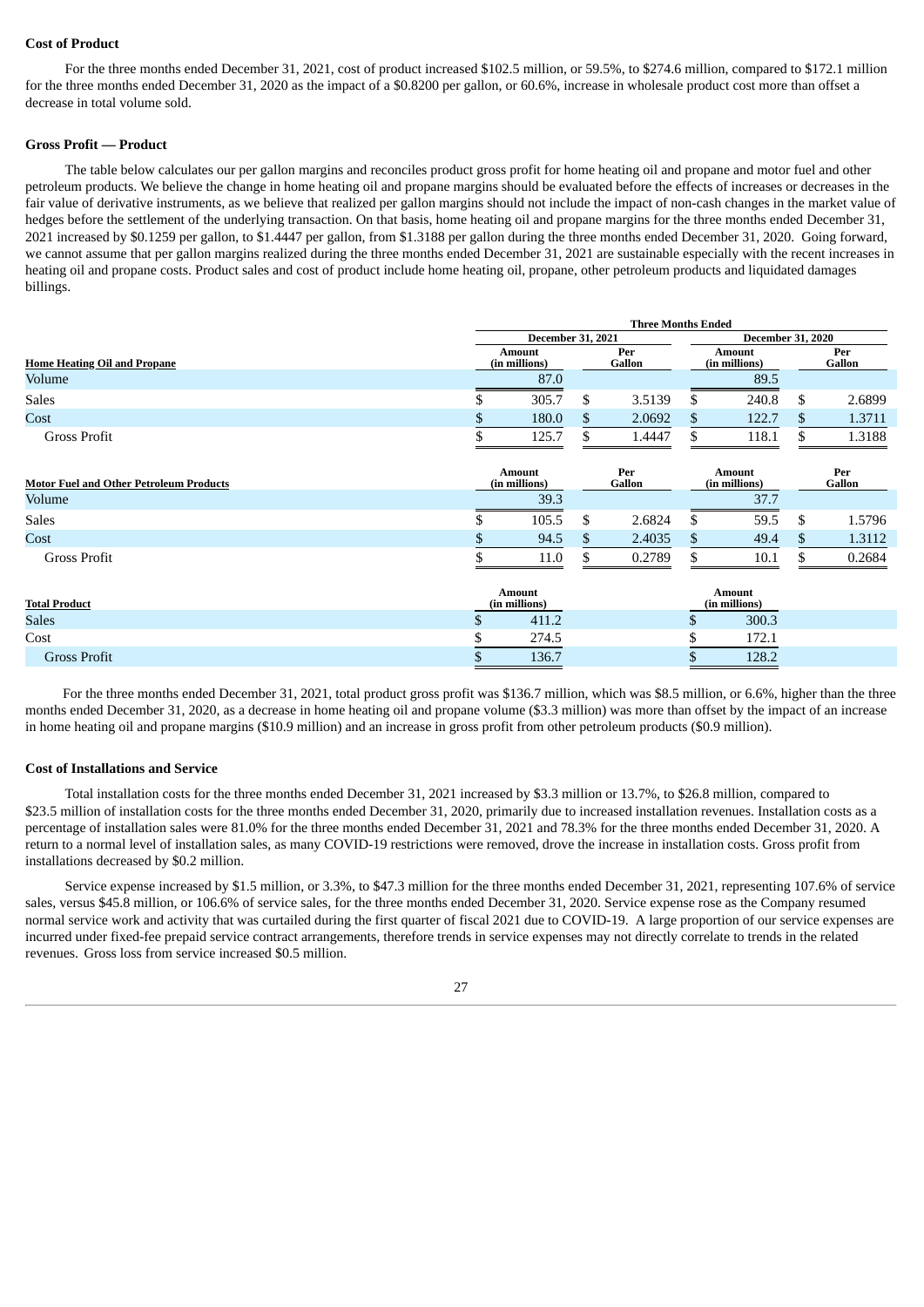We realized a combined gross profit from service and installation of \$3.0 million for the three months ended December 31, 2021 compared to a gross profit of \$3.7 million for the three months ended December 31, 2020, a \$0.7 million decrease.

#### **(Increase) Decrease in the Fair Value of Derivative Instruments**

During the three months ended December 31, 2021, the change in the fair value of derivative instruments resulted in a \$13.4 million charge due to a decrease in the market value for unexpired hedges (a \$3.3 million charge), and a \$10.1 million charge due to the expiration of certain hedged positions.

During the three months ended December 31, 2020, the change in the fair value of derivative instruments resulted in a \$17.4 million credit due to an increase in the market value for unexpired hedges (an \$11.1 million credit) and a \$6.3 million credit due to the expiration of certain hedged positions.

#### **Delivery and Branch Expenses**

For the three months ended December 31, 2021, delivery and branch expense increased \$8.3 million, or 10.3%, to \$89.0 million, compared to \$80.7 million for the three months ended December 31, 2020, reflecting a \$1.8 million lower benefit recorded from the Company's weather hedge, additional costs from acquisitions of \$1.6 million and a \$4.9 million, or 6.1%, increase in expense within the base business. The increase in the base business was driven by a \$1.6 million increase, or 6.0% increase in delivery expenses due to increases in wages, vehicle fuel, transport, and maintenance expenses, a \$1.1 million increase in insurance related expense, a \$0.9 million increase in medical claim expense, a \$0.8 million increase in bad debt and credit card fee expense, and other increases of \$0.5 million. As of December 31, 2021 we recorded a benefit of \$2.2 million under our weather hedge program that reduced delivery and branch expenses, versus a benefit of \$4.0 million as of December 31, 2020. While temperatures were warmer for the first quarter of fiscal 2022 than the prior year's comparable period, the warmer temperatures were largely occurring during October 2021, which is prior to the weather hedge period, which begins November 1, 2021, resulting in a lower weather hedge benefit. The final credit (if any) for fiscal 2022 may be lower or higher depending on the accumulation of actual heating degree-days recorded in the period January 1, 2022 through March 31, 2022. If the heating degree-days in this period approximate the expected degrees days in the contracts, the credit will be reduced to approximately \$1.0 million. If temperatures in this period are colder than expected in the contracts, then the additional heating degree-days could reduce the credit further, possibly even to zero and potentially the Company may owe up to \$5.0 million under the weather hedge contracts. At the end of January 2022, the Company expects to owe under the weather hedge contract as temperatures recorded for January 2022 were colder than expected.

#### **Depreciation and Amortization Expenses**

For the three months ended December 31, 2021, depreciation and amortization expenses increased \$0.4 million, or 6.2% to \$8.4 million, compared to \$8.0 million for the three months ended December 31, 2020 primarily due to acquisitions.

#### **General and Administrative Expenses**

For the three months ended December 31, 2021, general and administrative expenses increased by \$0.5 million or 7.0%, to \$6.7 million, from \$6.2 million for the three months ended December 31, 2020, due to a \$0.2 million increase in legal and professional expenses, a \$0.2 million increase in salaries and benefits, and a \$0.1 million increase in profit sharing expense. The Company accrues approximately 6.0% of Adjusted EBITDA as defined in its profit sharing plan for distribution to its employees. This amount is payable when the Company achieves Adjusted EBITDA of at least 70% of the amount budgeted. The dollar amount of the profit sharing pool adjusts accordingly based on Adjusted EBITDA levels achieved.

#### **Finance Charge Income**

For the three months ended December 31, 2021, finance charge income increased to \$0.5 million from \$0.4 million for the three months ended December 31, 2020, primarily due to slightly higher customer late payment charges.

#### **Interest Expense, Net**

For the three months ended December 31, 2021, net interest expense increased by \$0.2 million, or 11.2%, to \$2.1 million compared to \$1.9 million for the three months ended December 31, 2020. The year-over-year change was driven by an increase in average borrowings of \$27.0 million from \$130.8 million for the three months ended December 31, 2020 to \$157.8 million for the three months ended December 31, 2021, that was partially offset by a decrease in the weighted average interest rate from 4.4% for the three months ended December 31, 2020 to 3.8% for the three months ended December 31, 2021. To hedge against rising interest rates, the Company utilizes interest rate swaps. At December 31, 2021, \$57.8 million, or 56%, of Star's long term debt, was fixed.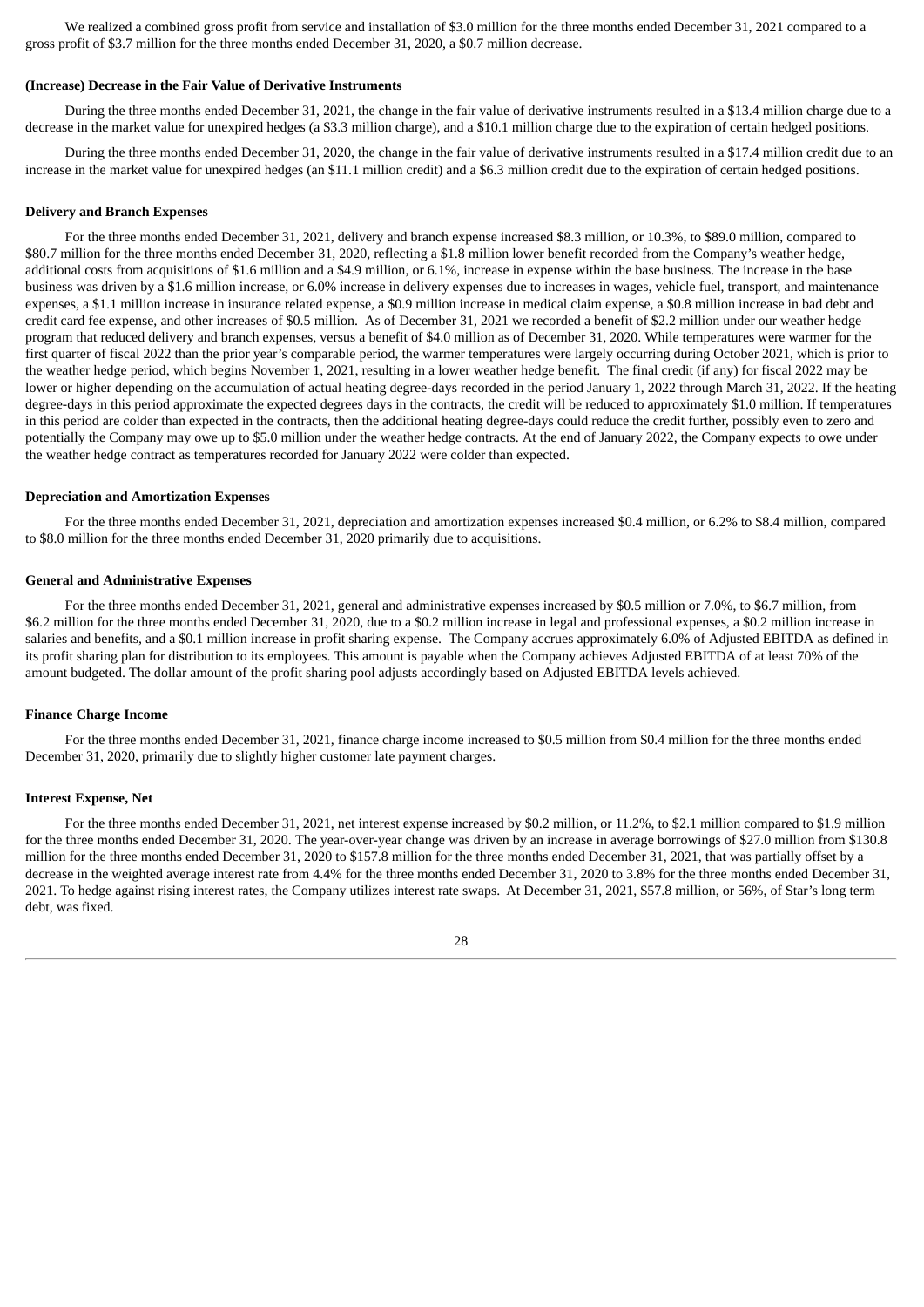## **Amortization of Debt Issuance Costs**

For the three months ended December 31, 2021, amortization of debt issuance cost was \$0.2 million, essentially unchanged from the three months ended December 31, 2020.

## **Income Tax Expense**

For the three months ended December 31, 2021, the Company's income tax expense decreased by \$9.0 million to \$5.8 million, from \$14.8 million for the three months ended December 31, 2020, due primarily to a decrease in income before income taxes of \$32.4 million primarily reflecting an unfavorable change in the fair value of derivative instruments of \$30.8 million.

## **Net Income**

For the three months ended December 31, 2021, Star's net income decreased \$23.4 million, to \$14.5 million compared to the three months ended December 31, 2020, primarily due to an unfavorable change in the fair value of derivative instruments of \$30.8 million and a decrease in Adjusted EBITDA of \$0.9 million, that was partially offset by a decrease in the Company's income tax expense of \$9.0 million.

## **Adjusted EBITDA**

For the three months ended December 31, 2021, Adjusted EBITDA decreased by \$0.9 million, to \$44.5 million, compared to the three months ended December 31, 2020, as the impact of a decline in home heating oil and propane volume of 2.5 million gallons and higher operating expenses more than offset an increase in home heating oil and propane per gallon margins. As of December 31, 2021 the Company recorded a credit of \$2.2 million under their weather hedging contracts that reduced delivery and branch expenses. The final credit (if any) for fiscal 2022 may be lower or higher depending on the accumulation of actual heating degree-days recorded in the period January 1, 2022 through March 31, 2022. If the heating degree-days in this period approximate the expected degrees days in the contracts, the credit will be reduced to approximately \$1.0 million. If temperatures in this period are colder than expected in the contracts, then the additional heating degree-days could reduce the credit further, possibly even to zero and potentially the Company may owe up to \$5.0 million under the weather hedge contracts. At the end of January 2022, the Company expects to owe under the weather hedge contract as temperatures recorded for January 2022 were colder than expected.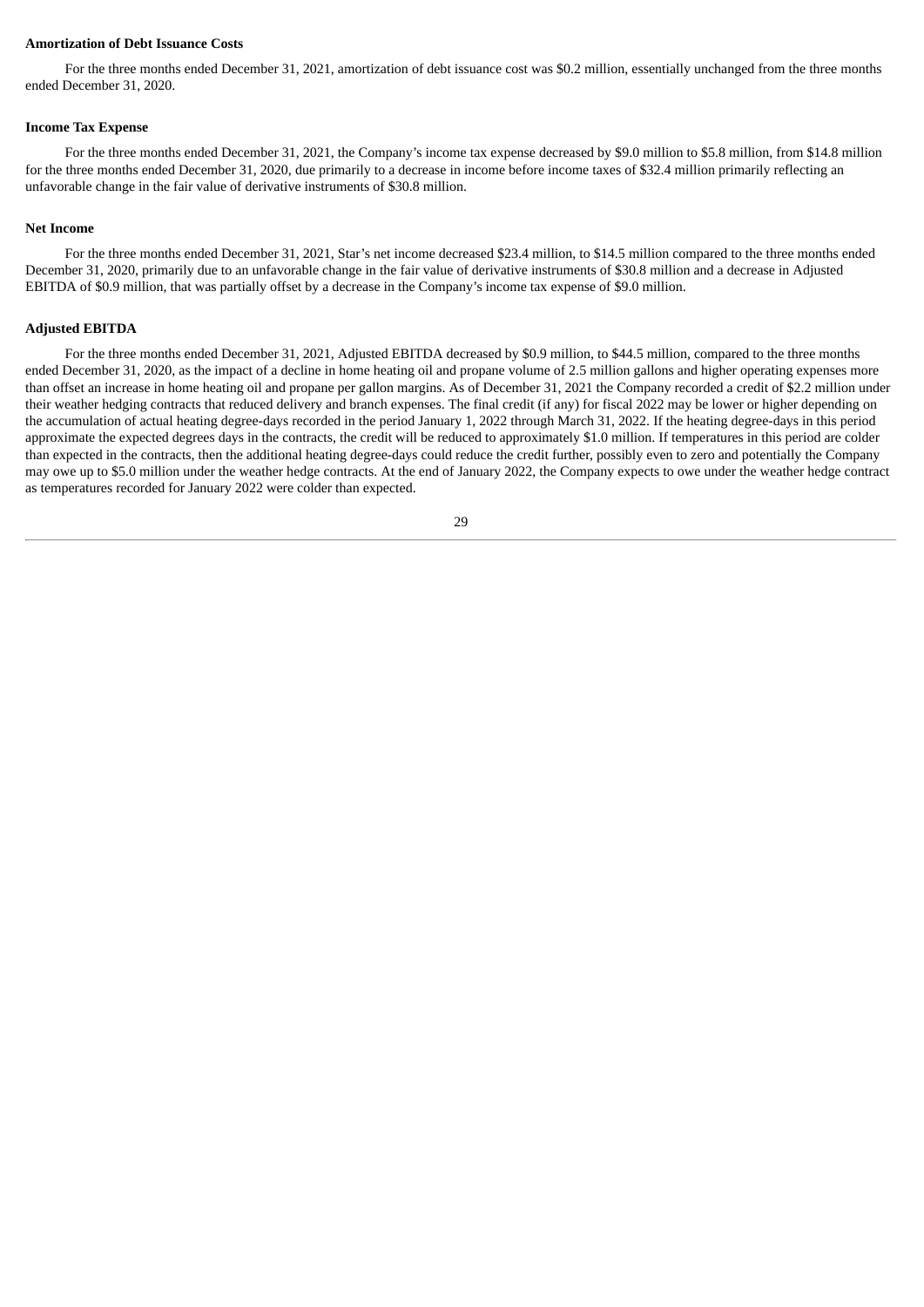EBITDA and Adjusted EBITDA should not be considered as an alternative to net income (as an indicator of operating performance) or as an alternative to cash flow (as a measure of liquidity or ability to service debt obligations) but provide additional information for evaluating the Company's ability to make the Minimum Quarterly Distribution. EBITDA and Adjusted EBITDA are calculated as follows:

|                                                       |               | <b>Three Months</b><br><b>Ended December 31,</b> |               |           |  |  |  |  |  |
|-------------------------------------------------------|---------------|--------------------------------------------------|---------------|-----------|--|--|--|--|--|
| (in thousands)                                        |               | 2021                                             | 2020          |           |  |  |  |  |  |
| Net income                                            | $\mathbf{\$}$ | 14,489                                           | $\mathcal{S}$ | 37,860    |  |  |  |  |  |
| Plus:                                                 |               |                                                  |               |           |  |  |  |  |  |
| Income tax expense                                    |               | 5,838                                            |               | 14,828    |  |  |  |  |  |
| Amortization of debt issuance costs                   |               | 239                                              |               | 247       |  |  |  |  |  |
| Interest expense, net                                 |               | 2,058                                            |               | 1,851     |  |  |  |  |  |
| Depreciation and amortization                         |               | 8,448                                            |               | 7,957     |  |  |  |  |  |
| EBITDA (a)                                            |               | 31,072                                           |               | 62,743    |  |  |  |  |  |
| (Increase) / decrease in the fair value of derivative |               |                                                  |               |           |  |  |  |  |  |
| instruments                                           |               | 13,403                                           |               | (17, 395) |  |  |  |  |  |
| Adjusted EBITDA (a)                                   |               | 44,475                                           |               | 45,348    |  |  |  |  |  |
| Add / (subtract)                                      |               |                                                  |               |           |  |  |  |  |  |
| Income tax expense                                    |               | (5,838)                                          |               | (14, 828) |  |  |  |  |  |
| Interest expense, net                                 |               | (2,058)                                          |               | (1,851)   |  |  |  |  |  |
| Recovery for losses on accounts receivable            |               | (288)                                            |               | (476)     |  |  |  |  |  |
| Increase in accounts receivables                      |               | (78, 794)                                        |               | (62, 989) |  |  |  |  |  |
| Increase in inventories                               |               | (16, 388)                                        |               | (7,177)   |  |  |  |  |  |
| Decrease in customer credit balances                  |               | (14,504)                                         |               | (8,987)   |  |  |  |  |  |
| Change in deferred taxes                              |               | (684)                                            |               | 3,601     |  |  |  |  |  |
| Change in other operating assets and liabilities      |               | 8,214                                            |               | 20,358    |  |  |  |  |  |
| Net cash used in operating activities                 | \$            | (65, 865)                                        | \$            | (27,001)  |  |  |  |  |  |
| Net cash used in investing activities                 | \$            | (7,034)                                          | \$            | (35, 903) |  |  |  |  |  |
| Net cash provided by financing activities             | \$            | 89,371                                           | \$            | 24,840    |  |  |  |  |  |

- (a) EBITDA (Earnings from continuing operations before net interest expense, income taxes, depreciation and amortization) and Adjusted EBITDA (Earnings from continuing operations before net interest expense, income taxes, depreciation and amortization, (increase) decrease in the fair value of derivatives, other income (loss), net, multiemployer pension plan withdrawal charge, gain or loss on debt redemption, goodwill impairment, and other non-cash and non-operating charges) are non-GAAP financial measures that are used as supplemental financial measures by management and external users of our financial statements, such as investors, commercial banks and research analysts, to assess:
	- our compliance with certain financial covenants included in our debt agreements;
	- our financial performance without regard to financing methods, capital structure, income taxes or historical cost basis;
	- our operating performance and return on invested capital compared to those of other companies in the retail distribution of refined petroleum products, without regard to financing methods and capital structure;
	- our ability to generate cash sufficient to pay interest on our indebtedness and to make distributions to our partners; and
	- the viability of acquisitions and capital expenditure projects and the overall rates of return of alternative investment opportunities.

The method of calculating Adjusted EBITDA may not be consistent with that of other companies, and EBITDA and Adjusted EBITDA both have limitations as analytical tools and so should not be viewed in isolation but in conjunction with measurements that are computed in accordance with GAAP. Some of the limitations of EBITDA and Adjusted EBITDA are:

- EBITDA and Adjusted EBITDA do not reflect our cash used for capital expenditures.
- Although depreciation and amortization are non-cash charges, the assets being depreciated or amortized often will have to be replaced and EBITDA and Adjusted EBITDA do not reflect the cash requirements for such replacements;
- EBITDA and Adjusted EBITDA do not reflect changes in, or cash requirements for, our working capital requirements;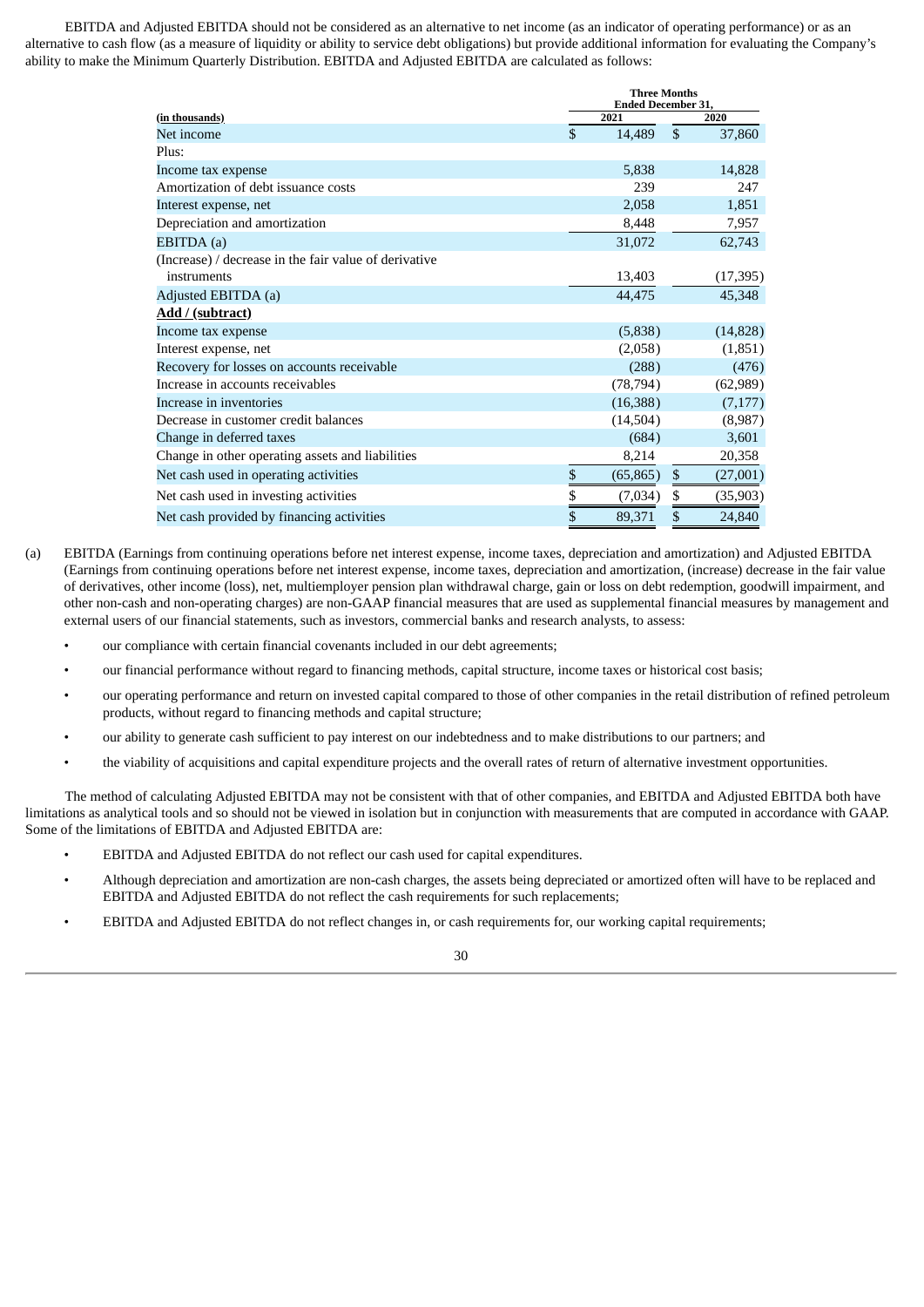• EBITDA and Adjusted EBITDA do not reflect the cash necessary to make payments of interest or principal on our indebtedness; and EBITDA and Adjusted EBITDA do not reflect the cash required to pay taxes.

#### **DISCUSSION OF CASH FLOWS**

We use the indirect method to prepare our Consolidated Statements of Cash Flows. Under this method, we reconcile net income to cash flows provided by operating activities by adjusting net income for those items that impact net income but do not result in actual cash receipts or payment during the period.

#### **Operating Activities**

Due to the seasonal nature of our business, cash is generally used in operations during the winter (our first and second fiscal quarters) as we require additional working capital to support the high volume of sales during this period, and cash is generally provided by operating activities during the spring and summer (our third and fourth fiscal quarters) when customer payments exceed the cost of deliveries.

During the three months ended December 31, 2021, cash used in operating activities increased \$38.9 million to \$65.9 million, compared to \$27.0 million during the three months ended December 31, 2020. Higher per gallon product costs drove an increase in accounts receivable on a comparable basis (including customer credit balances accounts) of \$21.3 million. While accounts receivable were higher at December 31, 2021 than December 31, 2020, day's sales outstanding declined to 26.2 days at December 31, 2021 compared to 28.4 days at December 31, 2020. The higher product cost also drove a \$9.2 million increase in cash required to purchase liquid product inventory and contributed to a \$12.1 million increase in net cash paid for certain hedge positions. We also paid \$3.9 million more in payroll taxes in the first fiscal quarter of 2022 versus the first fiscal quarter of 2021 as the result of deferring payment of certain payroll tax withholdings in first quarter of fiscal 2021 to the first fiscal quarter of fiscal 2023, and \$0.3 million of other net changes in working capital. These cash flow changes were partially offset by a \$4.8 million favorable change in accrued payroll due to timing and a \$3.1 million favorable change in accounts payable due to the pricing and timing of inventory purchases.

#### **Investing Activities**

During the three months ended December 31, 2021, the Company acquired three heating oil dealers for an aggregate price of approximately \$4.2 million; \$3.3 million in cash and \$0.9 million in deferred liabilities. The gross purchase price was allocated \$2.9 million to intangible assets, \$2.1 million to fixed assets and reduced by \$0.8 million in working capital credits.

Our capital expenditures for the three months ended December 31, 2021 totaled \$3.8 million, as we invested in computer hardware and software (\$0.5 million), refurbished certain physical plants (\$0.8 million), expanded our propane operations (\$1.0 million) and made additions to our fleet and other equipment (\$1.5 million).

During the three months ended December 31, 2021, \$0.2 million of earnings were reinvested into the irrevocable trust. The cash deposited into the trust is shown on our balance sheet as captive insurance collateral and, correspondingly, reduced cash on our balance sheet. We believe that investments into the irrevocable trust lower our letter of credit fees, increase interest income on invested cash balances, and provide us with certain tax advantages attributable to a captive insurance company.

Our capital expenditures for the three months ended December 31, 2020 totaled \$4.7 million, as we invested in computer hardware and software (\$0.8 million), refurbished certain physical plants (\$1.0 million), expanded our propane operations (\$0.6 million) and made additions to our fleet and other equipment (\$2.3 million).

During the three months ended December 31, 2020, \$0.3 million of earnings were reinvested into the irrevocable trust.

On October 27, 2020, the Company sold certain propane assets for cash proceeds of \$6.1 million. On December 31, 2020, the Company acquired two propane dealers for approximately \$37.9 million; \$37.1 million in cash and \$0.8 million of deferred liabilities. The gross purchase price was allocated \$32.7 million to intangible assets, \$5.7 million to fixed assets and reduced by \$0.5 million in working capital credits.

## **Financing Activities**

During the three months ended December 31, 2021, we repaid \$7.9 million of our term loan, borrowed \$115.1 million under our revolving credit facility, repurchased 1.1 million Common Units for \$11.8 million primarily in connection with our unit repurchase plan, and paid distributions of \$5.5 million to our Common Unit holders and \$0.3 million to our General Partner unit holders (including \$0.2 million of incentive distributions as provided in our Partnership Agreement).

During the three months ended December 31, 2020, we repaid \$3.3 million of our term loan, borrowed \$59.3 million under our revolving credit facility, repurchased 2.6 million Common Units for \$25.3 million in connection with our unit repurchase plan, and paid distributions of \$5.7 million to our Common Unit holders and \$0.2 million to our General Partner unit holders (including \$0.2 million of incentive distributions as provided in our Partnership Agreement).

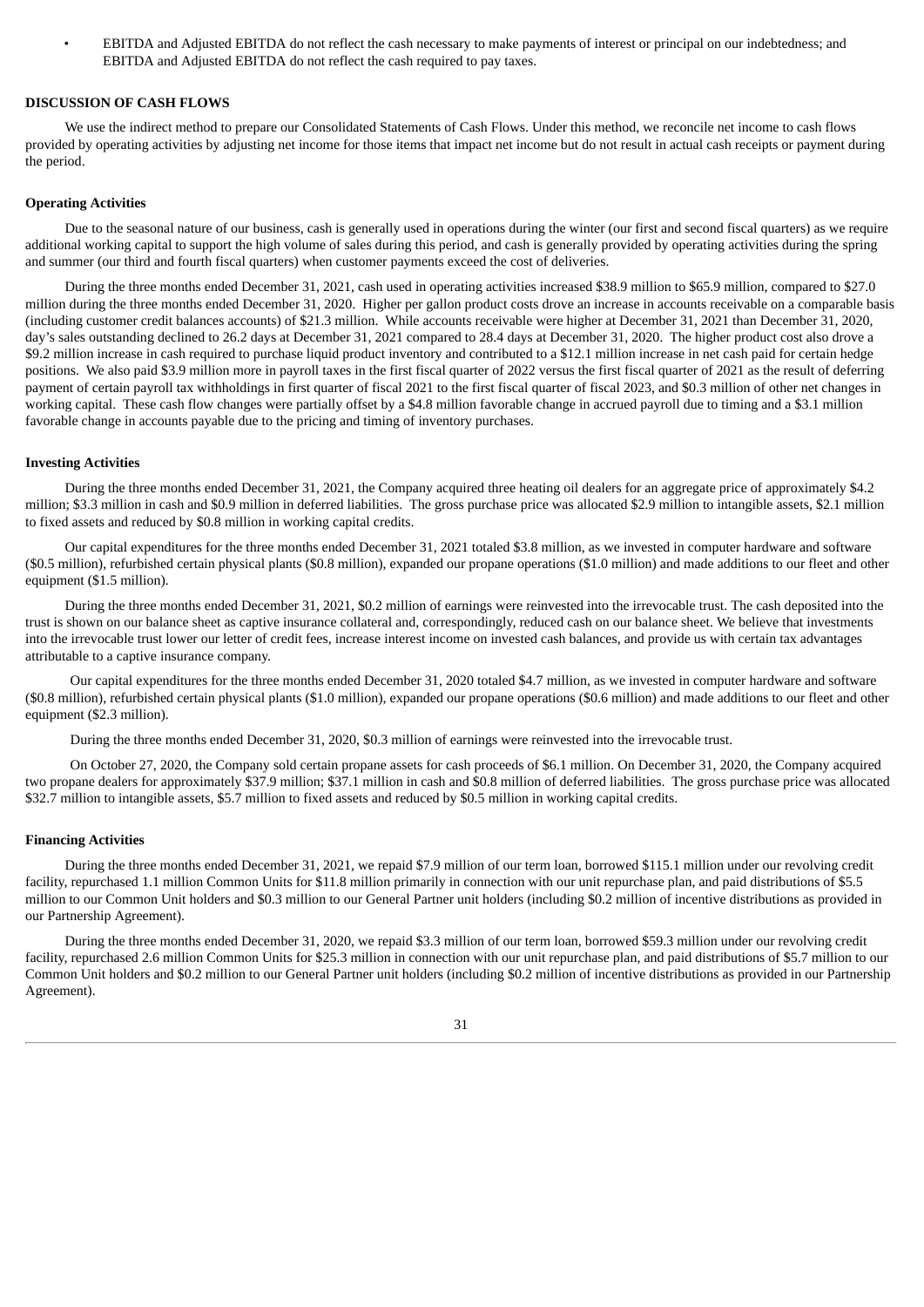# **FINANCING AND SOURCES OF LIQUIDITY**

#### **Liquidity and Capital Resources Comparatives**

Our primary uses of liquidity are to provide funds for our working capital, capital expenditures, distributions on our units, acquisitions and unit repurchases. Our ability to provide funds for such uses depends on our future performance, which will be subject to prevailing economic, financial, and business conditions, especially in light of the impact of COVID-19, weather, the ability to collect current and future accounts receivable, the ability to pass on the full impact of high product costs to customers, the effects of high net customer attrition, conservation and other factors. Capital requirements, at least in the near term, are expected to be provided by cash flows from operating activities, cash on hand as of December 31, 2021 (\$21.2 million) or a combination thereof. To the extent future capital requirements exceed cash on hand plus cash flows from operating activities, we anticipate that working capital will be financed by our revolving credit facility, as discussed below, and from subsequent seasonal reductions in inventory and accounts receivable. As of December 31, 2021, we had accounts receivable of \$178.8 million of which \$134.5 million is due from residential customers and \$44.3 million is due from commercial customers. Our ability to borrow from our bank group is based in part on the aging of these accounts receivable. If these balances do not meet the eligibility tests as found in our fifth amended and restated credit agreement, our ability to borrow will be reduced and our anticipated cash flow from operating activities will also be reduced. As of December 31, 2021, we had \$123.7 million of borrowings under our revolving credit facility, \$102.6 million outstanding under our term loan, and \$5.1 million in letters of credit outstanding.

Under the terms of the fifth amended and restated credit agreement, we must maintain at all times Availability (borrowing base less amounts borrowed and letters of credit issued) of 15% of the maximum facility size and a fixed charge coverage ratio of not less than 1.15. We must also maintain a senior secured leverage ratio that cannot be more than 3.0 as of June 30<sup>th</sup> or September 30<sup>th</sup>, and no more than 4.5 as of December 31st or March 31st. As of December 31, 2021, Availability, as defined in the fifth amended and restated revolving credit facility agreement, was \$136.6 million and we were in compliance with the fixed charge coverage ratio and senior secured leverage ratio.

Maintenance capital expenditures for the remainder of fiscal 2022 are estimated to be approximately \$12.5 million to \$13.5 million, excluding the capital requirements for leased fleet. In addition, we plan to invest approximately \$2.5 million to \$3.0 million in our propane operations. Distributions for the balance of fiscal 2022, at the current quarterly level of \$0.1425 per unit, would result in aggregate payments of approximately \$16.1 million to Common Unit holders, \$0.8 million to our General Partner (including \$0.7 million of incentive distribution as provided for in our Partnership Agreement) and \$0.7 million to management pursuant to the management incentive compensation plan which provides for certain members of management to receive incentive distributions that would otherwise be payable to the General Partner. Under the terms of our credit facility, our term loan is repayable in quarterly payments of \$3.25 million. For fiscal 2022, we are not required to make any additional deposits into our captive insurance company. Further, subject to any additional liquidity issues or concerns resulting from the current COVID-19 pandemic, we intend to continue to repurchase Common Units pursuant to our unit repurchase plan, as amended from time to time, and seek attractive acquisition opportunities within the Availability constraints of our revolving credit facility and funding resources.

## **Contractual Obligations and Off-Balance Sheet Arrangements**

There has been no material change to Contractual Obligations and Off-Balance Sheet Arrangements since our September 30, 2021 Form 10-K disclosure and therefore, the table has not been included in this Form 10-Q.

#### **Recent Accounting Pronouncements**

Refer to Note 2 – Summary of Significant Accounting Policies for discussion regarding the impact of accounting standards that were recently adopted and issued but not yet effective, on our consolidated financial statements.

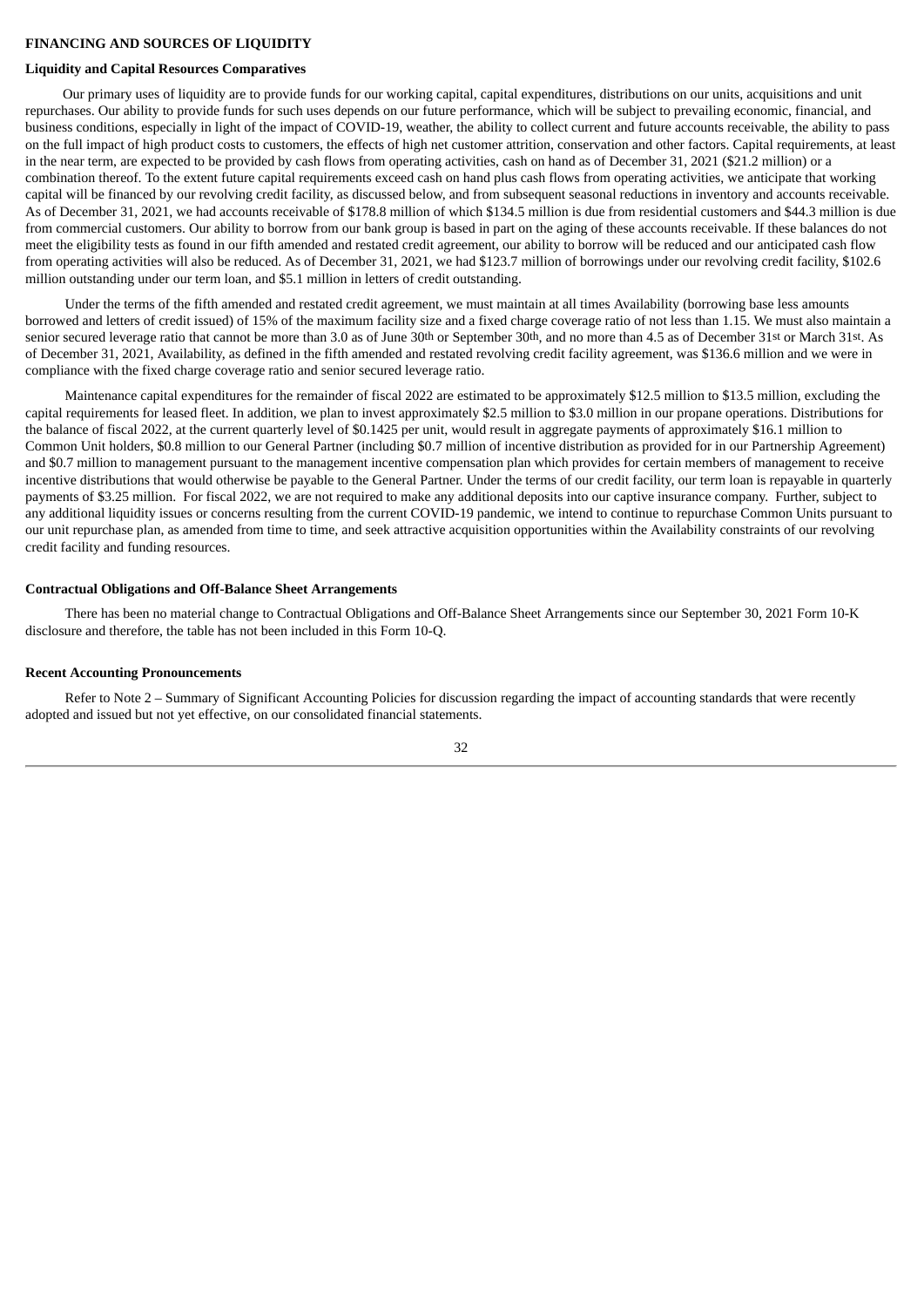#### **Item 3.**

#### **Quantitative and Qualitative Disclosures About Market Risk**

<span id="page-32-0"></span>We are exposed to interest rate risk primarily through our bank credit facilities. We utilize these borrowings to meet our working capital needs.

At December 31, 2021, we had outstanding borrowings totaling \$226.3 million, of which \$168.6 million are subject to variable interest rates under our credit agreement. In the event that interest rates associated with this facility were to increase 100 basis points, the after tax impact on annual future cash flows would be a decrease of \$1.2 million.

We regularly use derivative financial instruments to manage our exposure to market risk related to changes in the current and future market price of home heating oil and vehicle fuels. The value of market sensitive derivative instruments is subject to change as a result of movements in market prices. Sensitivity analysis is a technique used to evaluate the impact of hypothetical market value changes. Based on a hypothetical ten percent increase in the cost of product at December 31, 2021, the potential impact on our hedging activity would be to increase the fair market value of these outstanding derivatives by \$12.0 million to a fair market value of \$30.1 million; and conversely a hypothetical ten percent decrease in the cost of product would decrease the fair market value of these outstanding derivatives by \$8.9 million to a fair market value of \$9.2 million.

#### **Item 4.**

#### **Controls and Procedures**

## <span id="page-32-1"></span>a) Evaluation of disclosure controls and procedures

The General Partner's chief executive officer and chief financial officer evaluated the effectiveness of the Company's disclosure controls and procedures (as that term is defined in Rule 13a-15(e) of the Securities Exchange Act of 1934, as amended) as of December 31, 2021. Based on that evaluation, such chief executive officer and chief financial officer concluded that the Company's disclosure controls and procedures were effective as of December 31, 2021 at the reasonable level of assurance. For purposes of Rule 13a-15(e), the term disclosure controls and procedures means controls and other procedures of an issuer that are designed to ensure that information required to be disclosed by the issuer in the reports that it files or submits under the Securities Exchange Act of 1934, as amended (the "Act") (15 U.S.C. 78a et seq.) is recorded, processed, summarized and reported, within the time periods specified in the Commission's rules and forms. Disclosure controls and procedures include, without limitation, controls and procedures designed to ensure that information required to be disclosed by an issuer in the reports that it files or submits under the Act is accumulated and communicated to the issuer's management, including its chief executive officer and chief financial officer, or persons performing similar functions, as appropriate to allow timely decisions regarding required disclosure.

## b) Change in internal control over financial reporting

No changes in the Company's internal control over financial reporting occurred during the Company's most recent fiscal quarter that has materially affected or is reasonably likely to materially affect the Company's internal control over financial reporting.

## c) Other

The General Partner and the Company believe that a controls system, no matter how well designed and operated, cannot provide absolute assurance that the objectives of the controls system are met, and no evaluation of controls can provide absolute assurance that all control issues and instances of fraud, if any, within a Company have been detected. Therefore, a control system, no matter how well conceived and operated, can provide only reasonable, not absolute, assurance that the objectives of the control system are met. Our disclosure controls and procedures are designed to provide such reasonable assurances of achieving our desired control objectives, and the chief executive officer and chief financial officer of the General Partner have concluded, as of December 31, 2021, that our disclosure controls and procedures were effective in achieving that level of reasonable assurance.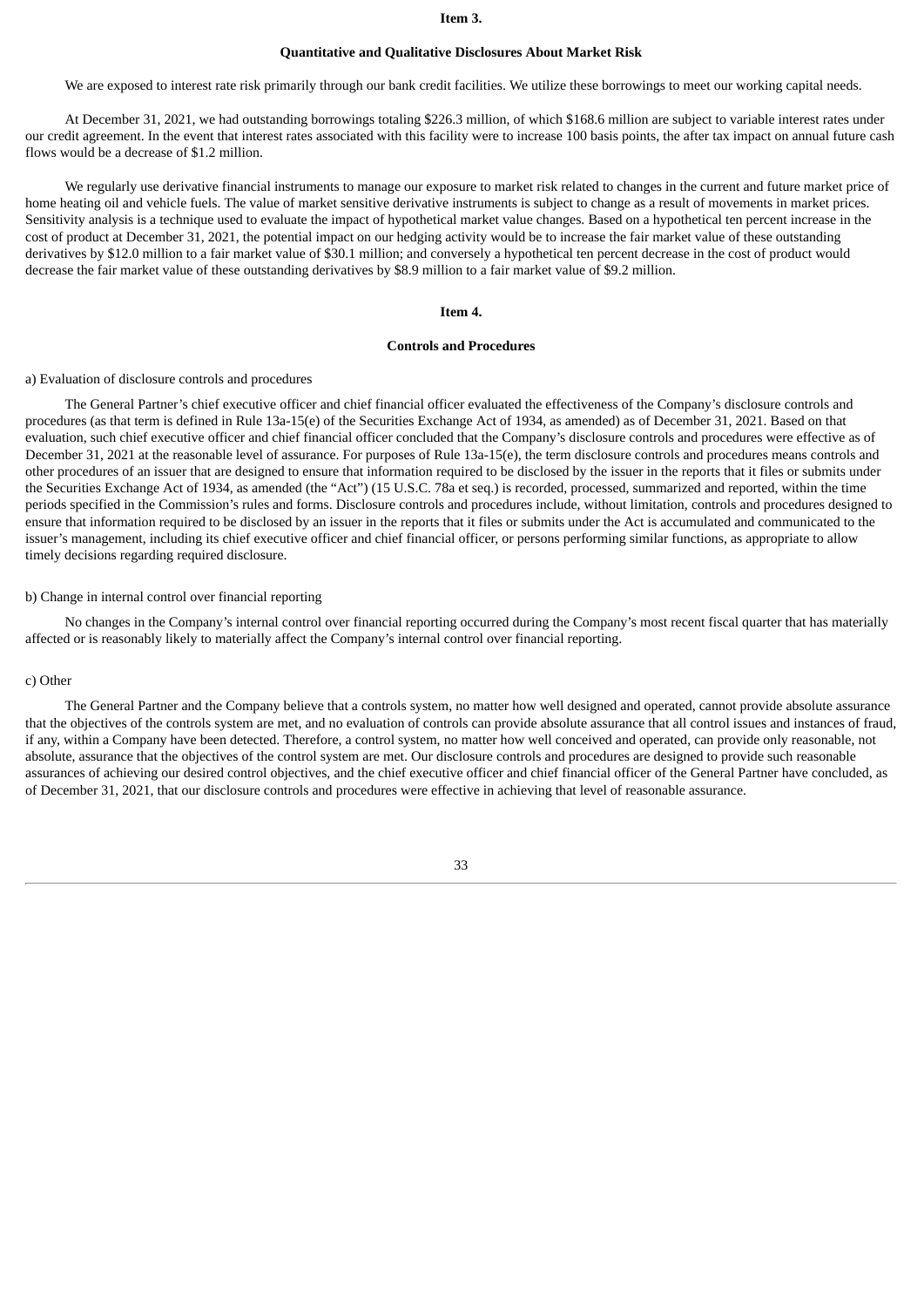## **PART II OTHER INFORMATION**

#### **Item 1.**

## <span id="page-33-0"></span>**Legal Proceedings**

In the opinion of management, we are not a party to any litigation, which individually or in the aggregate could reasonably be expected to have a material adverse effect on our results of operations, financial position or liquidity.

#### **Item 1A.**

## <span id="page-33-1"></span>**Risk Factors**

In addition to the other information set forth in this Report, investors should carefully review and consider the information regarding certain factors, which could materially affect our business, results of operations, financial condition and cash flows set forth in Part I Item 1A. "Risk Factors" in our Fiscal 2021 Form 10-K. We may disclose changes to such factors or disclose additional factors from time to time in our future filings with the SEC.

## **Item 2.**

## <span id="page-33-2"></span>**Unregistered Sales of Equity Securities and Use of Proceeds**

Note 4 to the Condensed Consolidated Financial Statements concerning the Company's repurchase of Common Units during the three months ended December 31, 2021 is incorporated into this Item 2 by reference.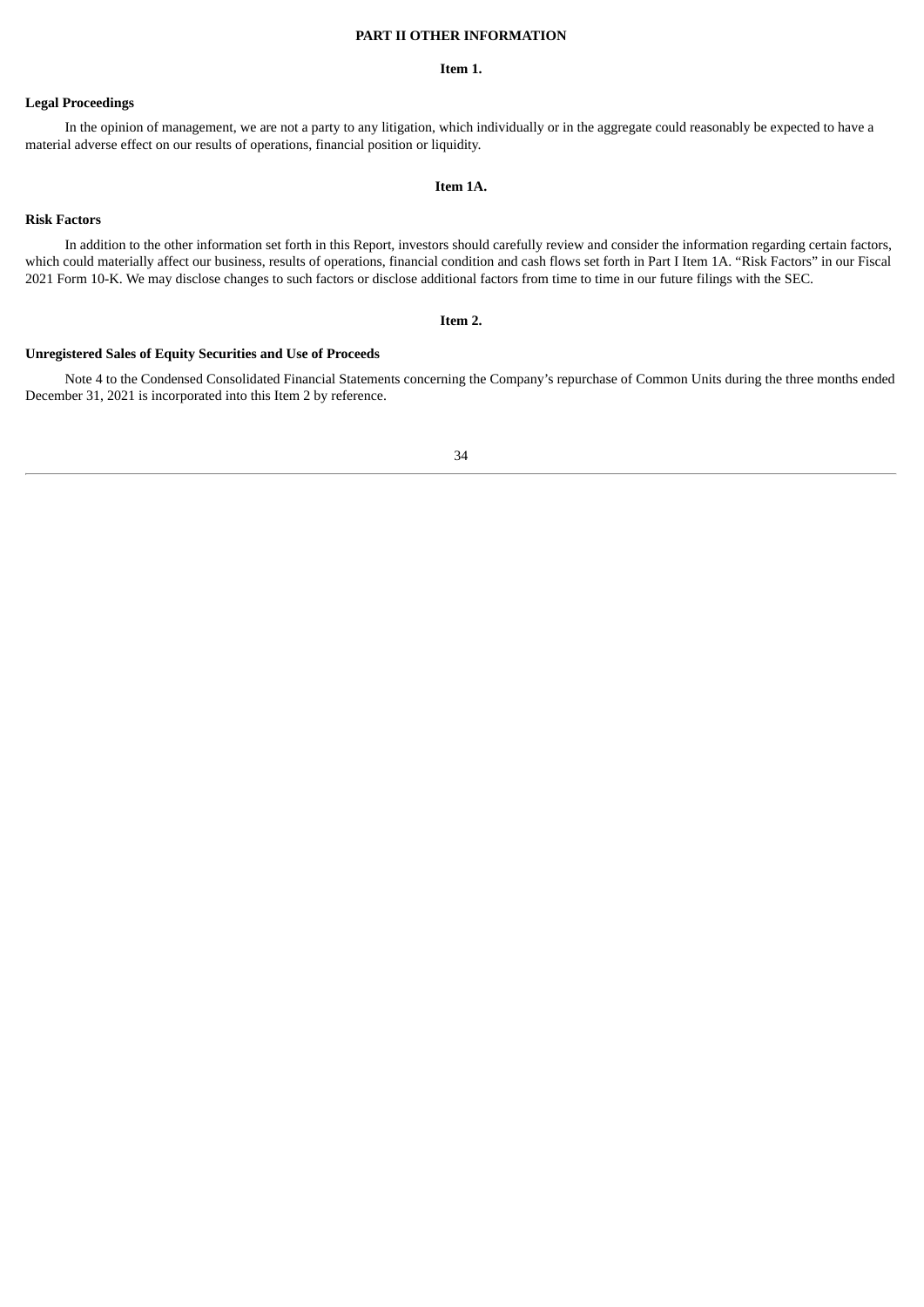#### <span id="page-34-0"></span>**Exhibits**

| (a) | Exhibits Included Within: |  |
|-----|---------------------------|--|
|     |                           |  |

- 10.1 Unit Purchase [Agreement,](#page-36-0) dated as of December 30, 2021, between the Company and Yorktown Energy Partners, L.P. (Filed herewith.)
- 31.1 Certification of Chief Executive Officer, Star Group, L.P., pursuant to Rule [13a-14\(a\)/15d-14\(a\).](#page-41-0)
- 31.2 Certification of Chief Financial Officer, Star Group, L.P., pursuant to Rule [13a-14\(a\)/15d-14\(a\).](#page-42-0)
- 32.1 Certification of Chief Executive Officer pursuant to 18 U.S.C. Section 1350, as adopted pursuant to Section 906 of the [Sarbanes-Oxley](#page-43-0) Act of 2002.
- 32.2 Certification of Chief Financial Officer pursuant to 18 U.S.C. Section 1350, as adopted pursuant to Section 906 of the [Sarbanes-Oxley](#page-44-0) Act of 2002.
- 101 The following materials from the Star Group, L.P. Quarterly Report on Form 10-Q for the quarter ended December 31, 2021, formatted in Inline Extensible Business Reporting Language (iXBRL): (i) the Condensed Consolidated Balance Sheets, (ii) the Condensed Consolidated Statements of Operations, (iii) the Condensed Consolidated Statements of Comprehensive Income, (iv) the Condensed Consolidated Statements of Partners' Capital, (v) the Condensed Consolidated Statements of Cash Flows and (vi) related notes.
- 101.INS Inline XBRL Instance Document.
- 101.SCH Inline XBRL Taxonomy Extension Schema Document.
- 101.CAL Inline XBRL Taxonomy Extension Calculation Linkbase Document.
- 101.LAB Inline XBRL Taxonomy Extension Label Linkbase Document.
- 101.PRE Inline XBRL Taxonomy Extension Presentation Linkbase Document.
- 101.DEF Inline XBRL Taxonomy Extension Definition Linkbase Document.
- 104 Cover Page Interactive Data File (formatted as inline XBRL and contained in Exhibit 101)

**Item 6.**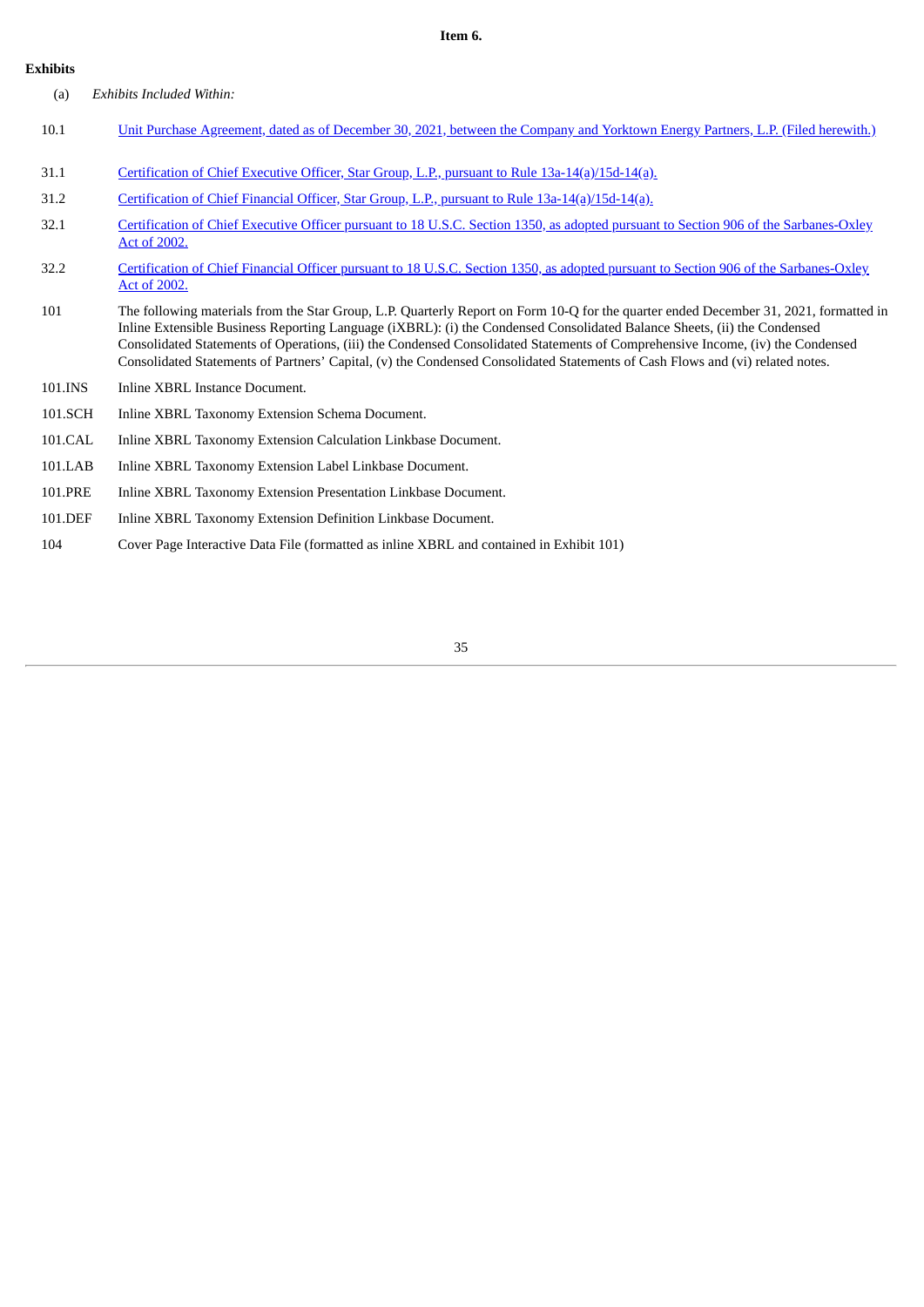# <span id="page-35-0"></span>**SIGNATURES**

Pursuant to the requirements of the Securities Exchange Act of 1934, the registrants have duly caused this report to be signed on its behalf of the undersigned thereunto duly authorized:

Star Group, L.P. (Registrant)

# By: Kestrel Heat LLC AS GENERAL PARTNER

| Signature                                         | Title                                                                                                                           | Date             |
|---------------------------------------------------|---------------------------------------------------------------------------------------------------------------------------------|------------------|
| /s/ Richard F. Ambury<br><b>Richard F. Ambury</b> | Executive Vice President, Chief Financial Officer,<br>Treasurer and Secretary Kestrel Heat LLC<br>(Principal Financial Officer) | February 2, 2022 |
| Signature                                         | Title                                                                                                                           | Date             |
| /s/ Cory A. Czekanski<br>Cory A. Czekanski        | Vice President – Controller Kestrel Heat LLC<br>(Principal Accounting Officer)                                                  | February 2, 2022 |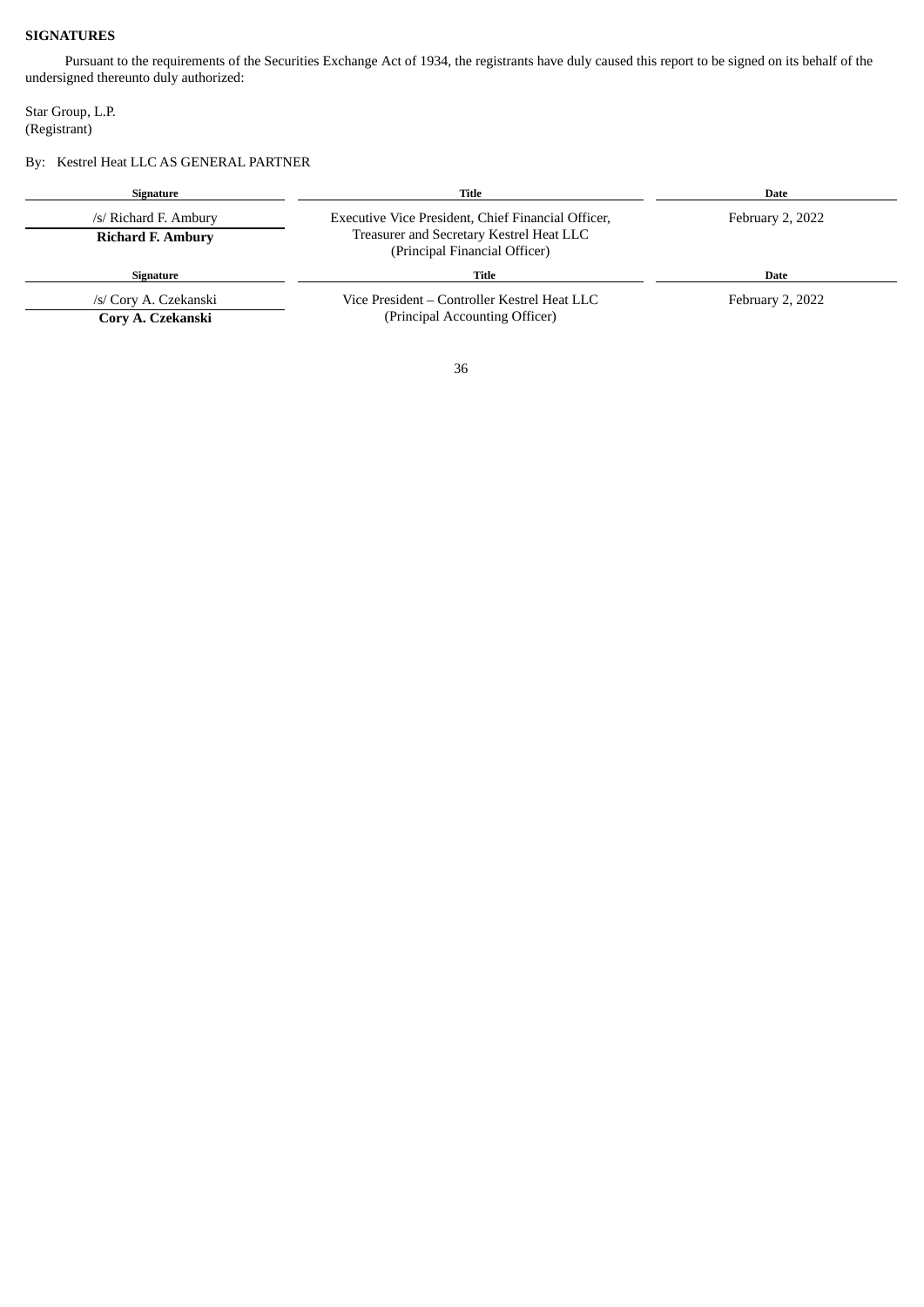# **UNIT PURCHASE AGREEMENT**

<span id="page-36-0"></span>THIS AGREEMENT dated as of the 30th day of December, 2021, by and between Star Group, L.P., a Delaware limited partnership (hereinafter referred to as "Purchaser"), and Yorktown Energy Partners VI ,L.P. a Delaware limited partnership (hereinafter referred to as "Seller").

# **Statement of Facts:**

A. Seller is the beneficial owner of common units of limited partnership interest of Purchaser (the "Common Units").

B. Purchaser desires to purchase 413,223 Common Units (the "Units) from Seller and Seller desires to sell the Units to Purchaser under the terms and conditions set forth herein below.

NOW, THEREFORE, in consideration of the mutual promises set forth herein, the parties agree and stipulate as follows:

1. **Purchase and Sale**. Purchaser shall purchase (the "Purchase") the Units from Seller and Seller shall sell the Units to Purchaser for the price and upon the other terms set forth herein.

2. **Purchase Price**. Purchaser shall pay Seller \$10.55 per Unit for a total purchase price for the Units of \$4,359,502.65 (the "Purchase Price").

3. **Closing**. Closing shall occur on the 31sth day of December 2021 (the "Closing Date"), at the offices of Star Group, L.P., (9 West Broad Street Street-Suite 310, Stamford, CT 06902.

4. **Delivery and Payment for Units**. On the Closing Date, Purchaser shall wire the Purchase Price to Seller in accordance with written wire transfer instructions provided to Purchaser by Seller on or before the Closing Date. Upon receipt of the Purchase Price, Seller shall deliver the Units to Purchaser electronically through DTC in accordance with written instructions provided by Purchaser to Seller on or before the Closing Date.

5. **Representations and Warranties of Seller**. Seller hereby represents and warrants to Purchaser as follows: (i) upon receipt of the Purchase Price as provided in this Agreement, Seller will deliver good and valid title to the Units, free and clear from all liens, claims and encumbrances of any nature whatsoever, other than any liens, claims and encumbrances created by Purchaser, (ii) the execution, delivery and performance of this Agreement has been duly authorized by all necessary action on the part of Seller and this Agreement has been duly executed and delivered on behalf of Seller, and (iii) Seller has the power and authority to execute, deliver and perform this Agreement.

6. **Representations and Warranties of Purchaser**. Purchaser hereby represents and warrants to Seller as follows:

(a) Power; Due Authorization; Binding Agreement. Purchaser is a limited partnership duly organized, validly existing and in good standing under the laws of its jurisdiction of organization. The execution, delivery and performance of this Agreement has been duly

520969.000004 21935708.1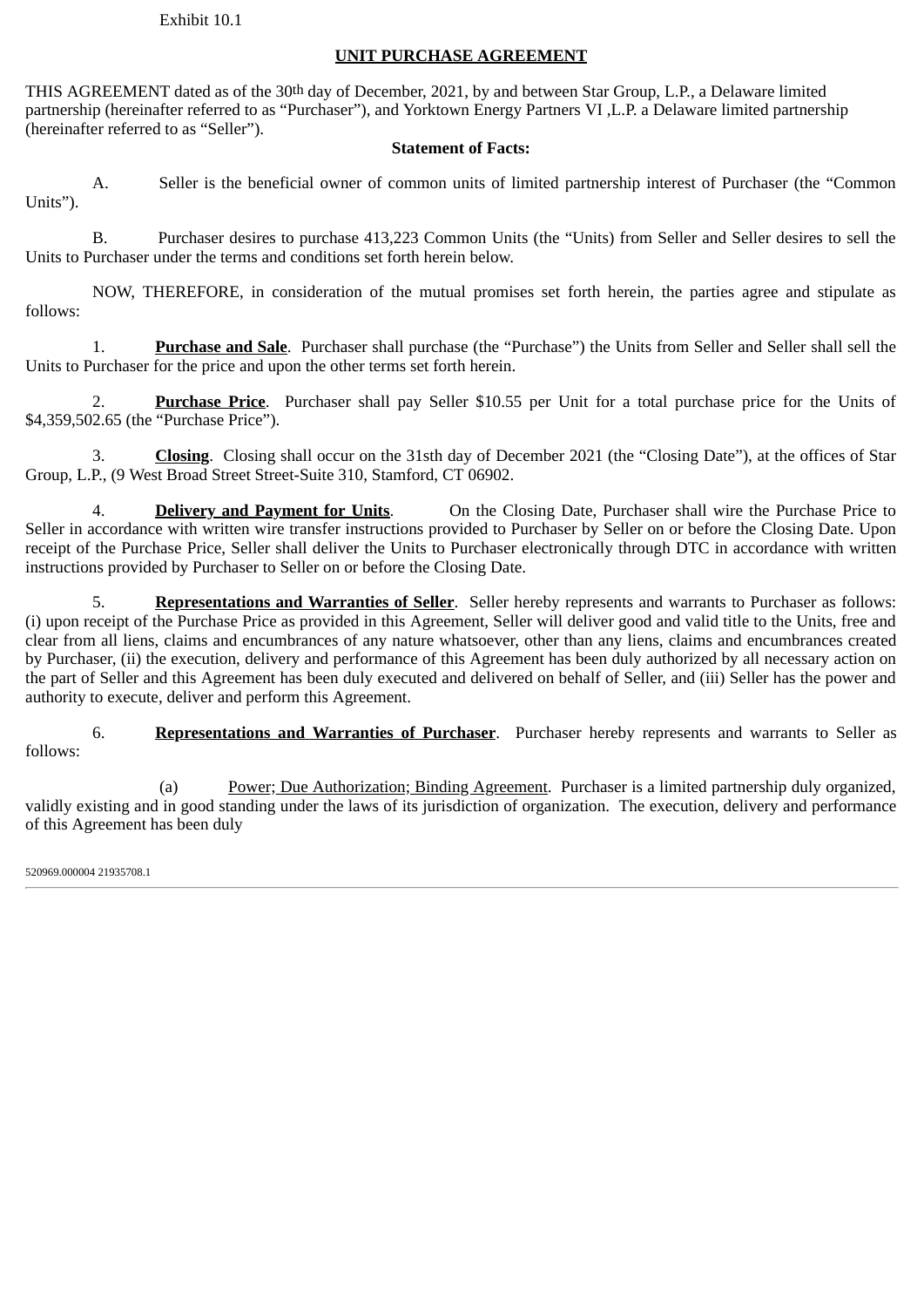authorized by all necessary action on the part of Purchaser and Purchaser has the full power and authority to execute and deliver this Agreement, to perform its obligations under this Agreement and to consummate the transactions contemplated hereby. This Agreement has been duly executed and delivered on behalf of Purchaser and constitutes a valid and binding agreement of Purchaser.

(b) No Conflicts. The execution and delivery of this Agreement by Purchaser does not, and the performance of the terms of this Agreement by Purchaser will not, (i) contravene or conflict with any certificate of limited partnership, limited partnership agreement or any other similar organizational documents of Purchaser, (ii) require Purchaser to obtain the consent or approval of, or make any filing with or notification to, any governmental body, agency or official of any country or political subdivision of any country, including any federal, national, supranational, state, provincial, local or other government, governmental, regulatory or administrative authority, agency or commission or any court, tribunal, or judicial or arbitral body ("Governmental Authority"), other than any required filing under U.S. federal securities laws, (iii) require the consent or approval of any other person pursuant to any agreement, obligation or instrument binding on Purchaser or its properties and assets, (iv) conflict with or violate any law, rule, regulation, order, judgment or decree applicable to Purchaser or pursuant to which any of its assets are bound or (v) violate any other agreement to which Purchaser is a party.

(c) Material Non-Public Information. To its knowledge, Purchaser has not provided any material nonpublic information regarding Purchaser to Seller that has not been disclosed to the public prior to the date hereof.

(d) Accredited Investor. Purchaser is an "accredited investor" as that term is defined under Securities and Exchange Commission Regulation D.

(e) Acquisition of the Units for Own Account. Purchaser is acquiring the Units for its own account and not with a view to, or for resale in connection with, any distribution or public offering thereof within the meaning of the Securities Act of 1933, as amended.

(f) Private, Negotiated Transaction. Purchaser is aware and hereby acknowledges that the purchase and sale of the Units and the transactions contemplated by this Agreement are being made in a private, negotiated transaction between the parties.

(g) No Reliance. Purchaser hereby acknowledges and agrees that Seller has not made any representation or warranty, express or implied, regarding any aspect of the transactions contemplated by this Agreement except as explicitly set forth in this Agreement, and Seller is not relying on any representation or warranty not contained in this Agreement.

7. **Securities Law Representations, Warranties, Covenants, and Releases**. In connection with the Purchase, Seller hereby represents, warrants and agrees as follows:

(a) Purchaser has informed Seller that Purchaser possesses non-public information (the "Non-Public Information") concerning Purchaser, including, without limitation, with respect to Purchaser's results of operations and financial condition as of and for its first fiscal quarter ending December 31, 2021, and Purchaser is precluded from disclosing such information to Seller (the "Non-Disclosure");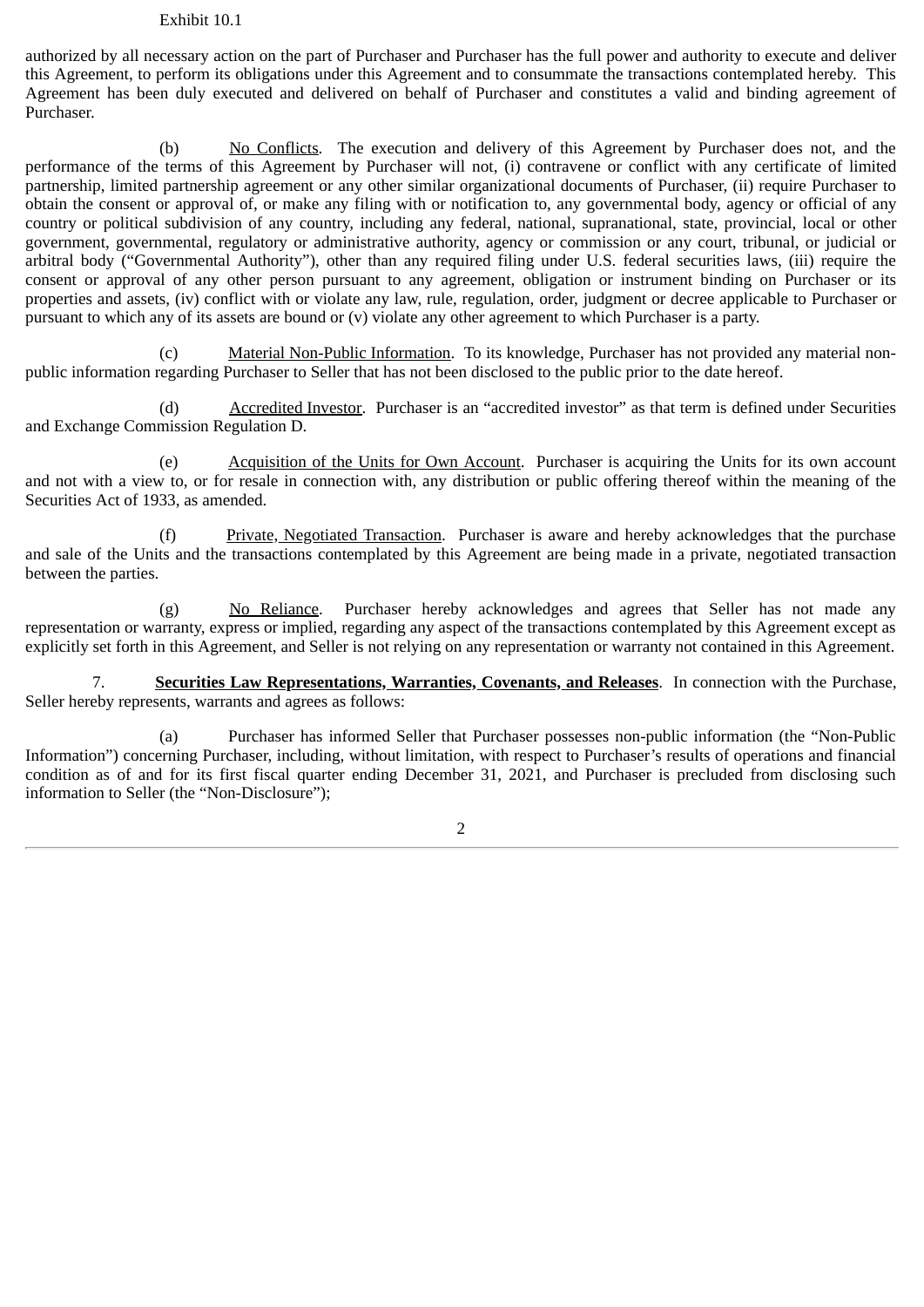(b) the Non-Public Information may be indicative of a value of the Units that is higher than the purchase price reflected in the Purchase;

(c) Seller is an experienced and sophisticated investor that would qualify as an "accredited investor" as defined in Rule 501 of Regulation D and Seller is knowledgeable in trading equity securities and understands the disadvantage to which Seller is subject on account of the disparity of information as between Purchaser and Seller;

(d) Seller is not relying on any representations, warranties or disclosure from Purchaser or any person acting on Purchaser's behalf in connection with the Purchase;

(e) Seller acknowledges that Purchaser is relying on this Agreement in purchasing the Units and would not purchase the Units in the absence of this Agreement; and

(f) Seller hereby waives, releases and forever discharges Purchaser from and against any and all claims, demands, causes of action and liabilities whatsoever, whether known or unknown, both at law and at equity, that it may have against Purchaser on account of the Non-Disclosure, including, without limitation, under Federal and state securities laws, including Section 10(b) or Rule 10b-5 of the Securities Exchange Act of 1934, as amended.

8. **Further Assurances**. Purchaser and Seller shall execute and deliver any further documents of whatsoever nature which may be reasonably necessary to effectuate and consummate the transaction set forth in this Agreement.

9. **Survival**. The representations and warranties contained in this Agreement shall survive indefinitely.

10. **Applicable Law**. This Agreement shall be subject to and governed by the laws of the State of New York without regard to conflicts of law principles other than Section 5-1401 of the New York General Obligations Law.

11. **Binding Effect**. This Agreement shall bind the parties hereto, their legal representatives, their successors and assigns.

12. **Counterparts and Facsimiles**. This Agreement may be executed by facsimile and/or electronic signature and/or in multiple counterparts, each of which shall be deemed an original, but all of which together shall constitute one and the same document.

13. **Entire Agreement**. This Agreement constitutes the entire Agreement among the parties with respect to the subject matter hereof and supersedes all other prior and contemporaneous agreements or representations and understandings.

14. **Severability**. If any provision of this Agreement or the application of any such provision to any person or circumstance shall be held invalid, illegal or unenforceable in any respect by a court of competent jurisdiction, such invalidity, illegality or unenforceability shall not affect any other provision hereof and all other conditions and provisions of this Agreement shall nevertheless remain in full force and effect so long as the essential economic or legal substance of the transactions contemplated hereby is not affected. Upon such determination that any term or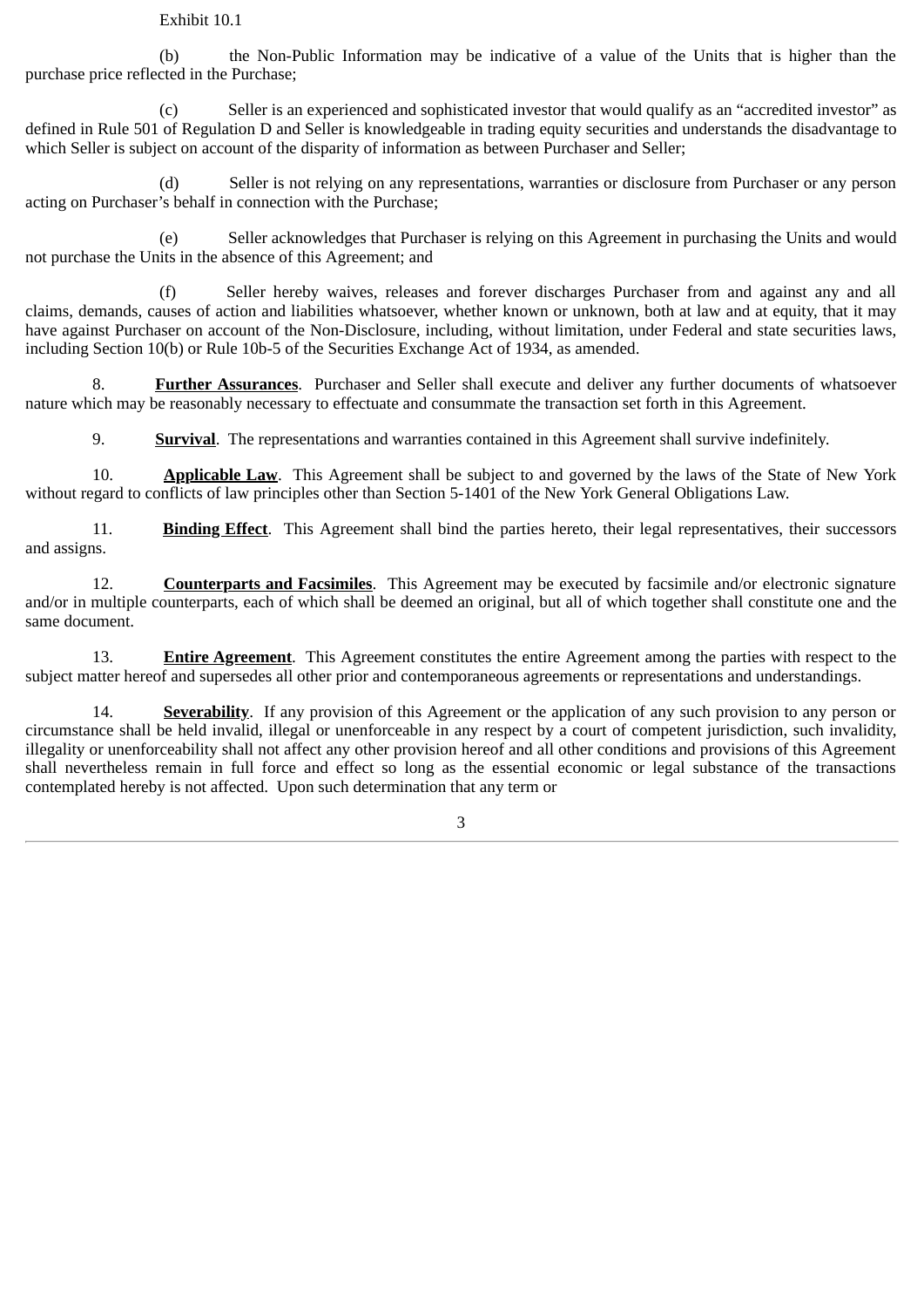other provision is invalid, illegal or incapable of being enforced, the parties hereto shall negotiate in good faith to modify this Agreement so as to effect the original intent of the parties as closely as possible in a mutually acceptable manner in order that the transactions contemplated hereby be consummated as originally contemplated to the greatest extent possible.

15. **Modification**. No supplement, modification or amendment of this Agreement shall be binding unless executed in writing by both of the parties.

16. **Waiver.** No waiver of any of the provisions of this Agreement shall be deemed, or will constitute, a waiver of any other provision, whether or not similar, nor will any waiver constitute a continuing waiver. No waiver shall be binding unless executed in writing by the party making the waiver.

[Signature Page Follows]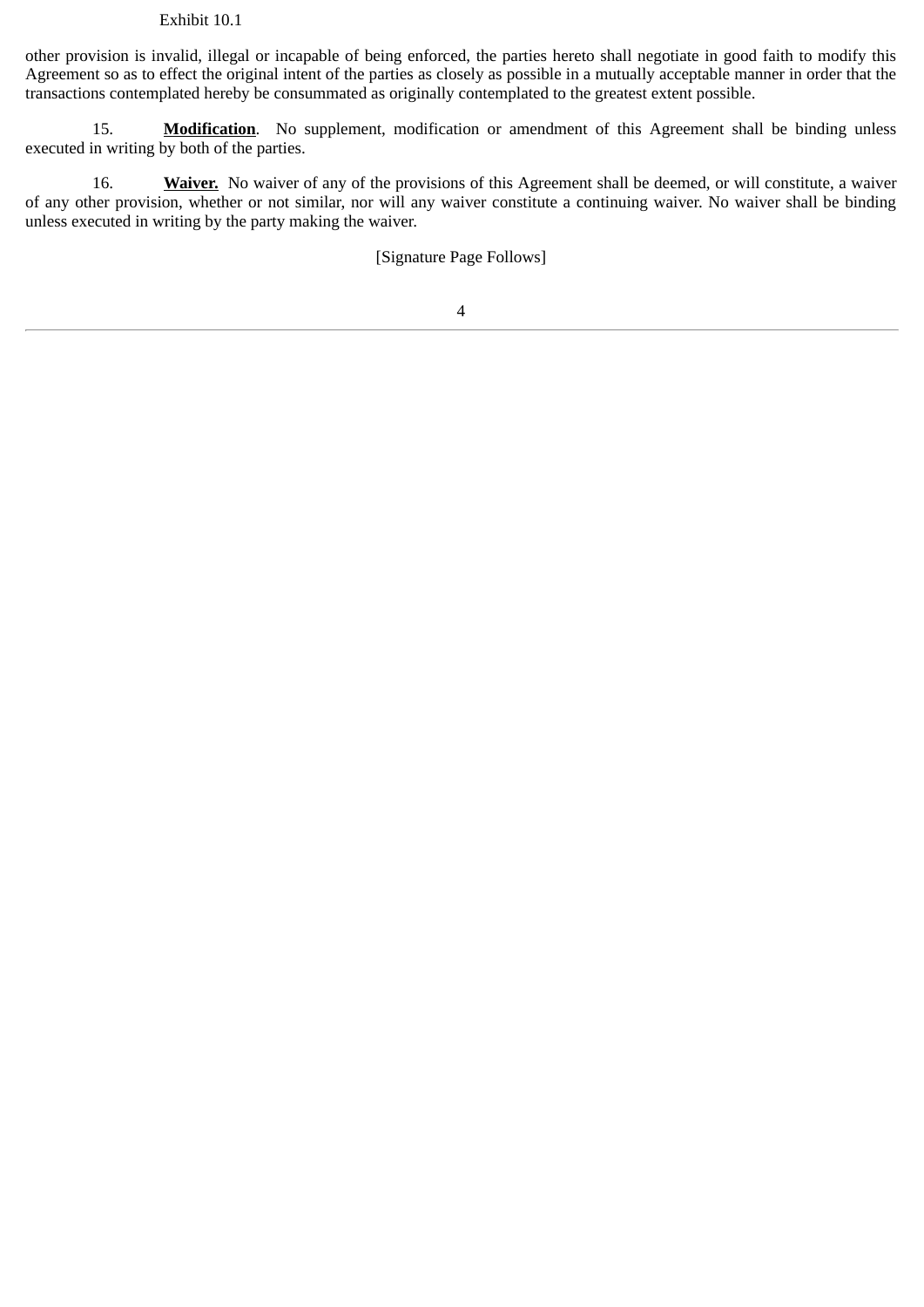IN WITNESS WHEREOF, the parties hereto have caused this Agreement to be duly executed on the day and year first above written.

PURCHASER:

STAR GROUP, L.P. By Kestrel Heat, LLC, general partner

By: /s/ Richard F. Ambury Name: Richard F. Ambury Title: Executive Vice President and Chief Financial Officer

SELLER: Yorktown Energy Partners VI, L.P.

By: Yorktown VI Company LP, its general partner

By: Yorktown VI Associates LLC, its general partner

By: /s/ Robert A. Signorino Name: Robert A. Signorino Title: Managing Member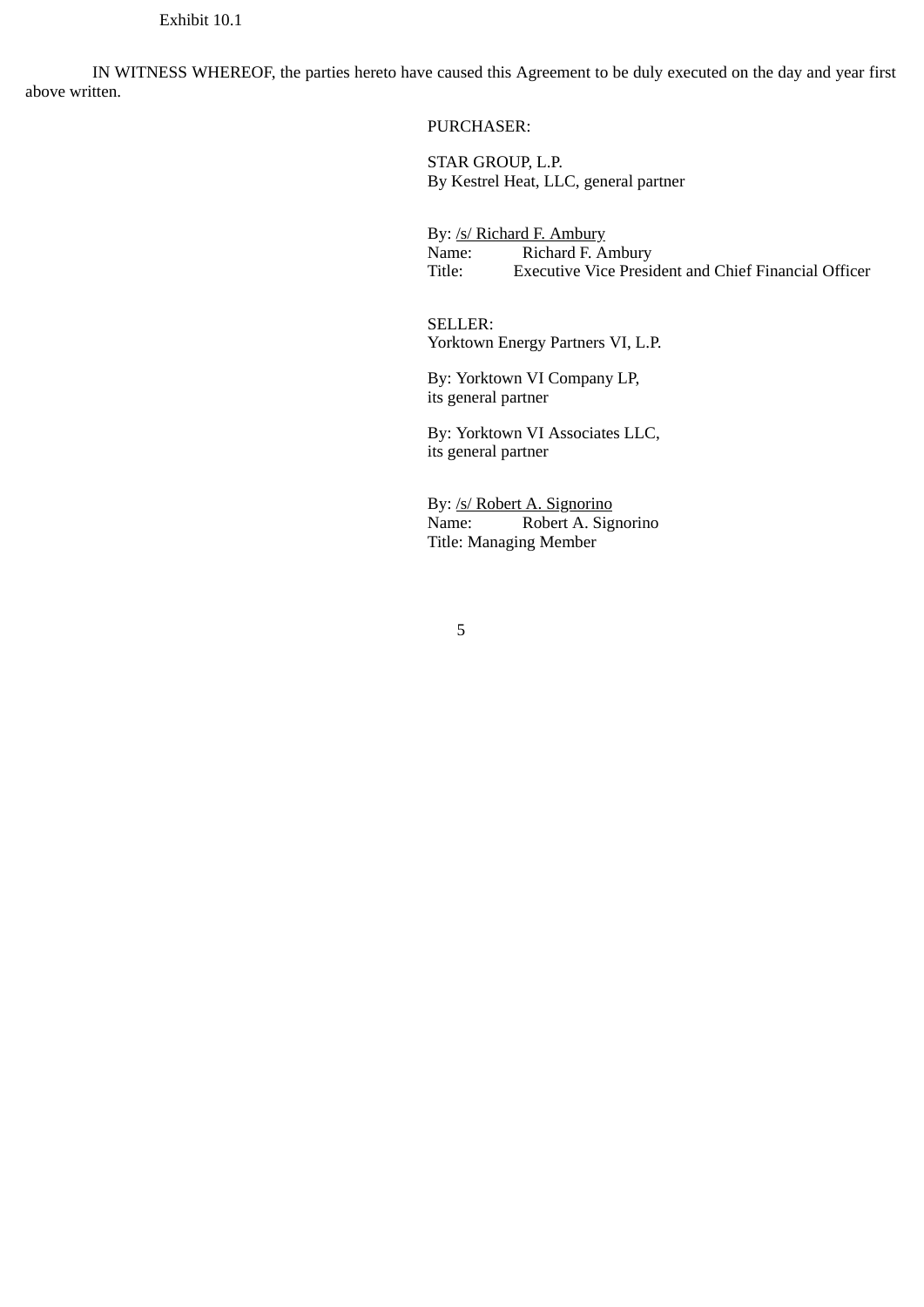## **CERTIFICATIONS**

<span id="page-41-0"></span>I, Jeffrey M. Woosnam, certify that:

- 1. I have reviewed this quarterly report on Form 10-Q of Star Group, L.P. ("Registrant");
- 2. Based on my knowledge, this report does not contain any untrue statement of a material fact or omit to state a material fact necessary to make the statements made, in light of the circumstances under which such statements were made, not misleading with respect to the period covered by this report;
- 3. Based on my knowledge, the financial statements, and other financial information included in this report, fairly present in all material respects the financial condition, results of operations and cash flows of the registrant as of, and for, the periods presented in this report;
- 4. The registrant's other certifying officer and I are responsible for establishing and maintaining disclosure controls and procedures (as defined in Exchange Act Rules 13a-15(e) and 15d-15(e)) and internal controls over financial reporting (as defined in Exchange Act Rules 13a-15(f) and 15d-15(f)) for the registrant and have:
	- (a) designed such disclosure controls and procedures, or caused such disclosure controls and procedures to be designed under our supervision, to ensure that material information relating to the registrant, including its consolidated subsidiaries, is made known to us by others within those entities, particularly during the period in which this report is being prepared;
	- (b) designed such internal controls over financial reporting, or caused such internal controls over financial reporting to be designed under our supervision, to provide reasonable assurance regarding the reliability of financial reporting and the preparation of financial statements for external purposes in accordance with generally accepted accounting principles;
	- (c) evaluated the effectiveness of the registrant's disclosure controls and procedures and presented in this report our conclusions about the effectiveness of the disclosure controls and procedures, as of the end of the period covered by this report based on such evaluation; and
	- (d) disclosed in this report any change in the registrant's internal control over financial reporting that occurred during the registrant's most recent fiscal quarter (the registrant's fourth fiscal quarter in the case of an annual report) that has materially affected, or is reasonably likely to materially affect, the registrant's internal control over financial reporting; and
- 5. The registrant's other certifying officer and I have disclosed, based on our most recent evaluation of internal control over financial reporting, to the registrant's auditors and the audit committee of the registrant's board of directors (or persons performing the equivalent functions):
	- (a) all significant deficiencies and material weaknesses in the design or operation of internal control over financial reporting which are reasonably likely to adversely affect the registrant's ability to record, process, summarize and report financial information and;
	- (b) any fraud, whether or not material, that involves management or other employees who have a significant role in the registrant's internal control over financial reporting.

Date: February 2, 2022

/s/ Jeffrey M. Woosnam

**Jeffrey M. Woosnam President and Chief Executive Officer Star Group, L.P.**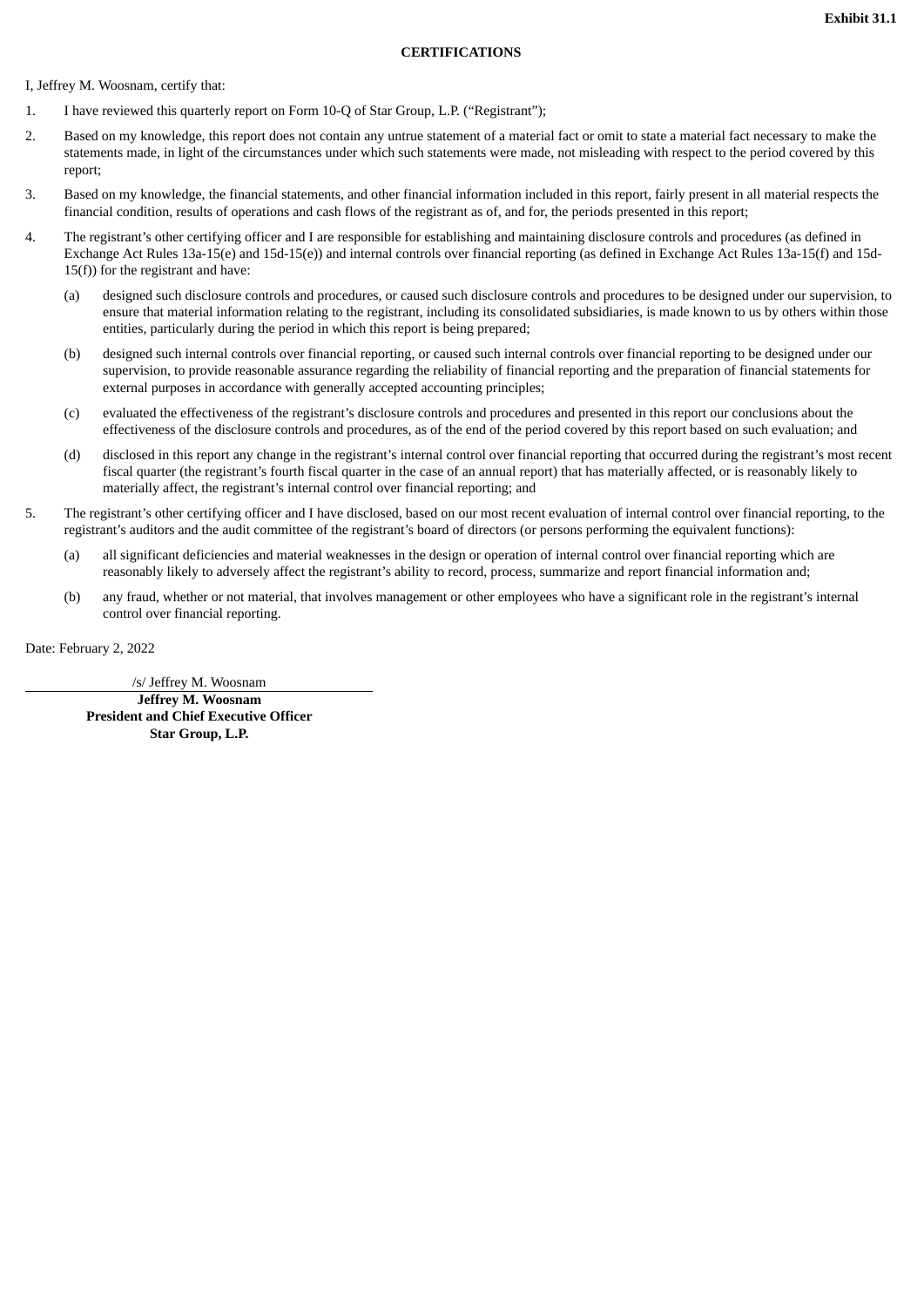## **CERTIFICATIONS**

<span id="page-42-0"></span>I, Richard F. Ambury, certify that:

- 1. I have reviewed this quarterly report on Form 10-Q of Star Group, L.P. ("Registrant");
- 2. Based on my knowledge, this report does not contain any untrue statement of a material fact or omit to state a material fact necessary to make the statements made, in light of the circumstances under which such statements were made, not misleading with respect to the period covered by this report;
- 3. Based on my knowledge, the financial statements, and other financial information included in this report, fairly present in all material respects the financial condition, results of operations and cash flows of the registrant as of, and for, the periods presented in this report;
- 4. The registrants' other certifying officer and I are responsible for establishing and maintaining disclosure controls and procedures (as defined in Exchange Act Rules 13a-15(e) and 15d-15(e)) and internal controls over financial reporting (as defined in Exchange Act Rules 13a-15(f) and 15d-15(f)) for the registrant and have:
	- (a) designed such disclosure controls and procedures, or caused such disclosure controls and procedures to be designed under our supervision, to ensure that material information relating to the registrant, including its consolidated subsidiaries, is made known to us by others within those entities, particularly during the period in which this report is being prepared;
	- (b) designed such internal controls over financial reporting, or caused such internal controls over financial reporting to be designed under our supervision, to provide reasonable assurance regarding the reliability of financial reporting and the preparation of financial statements for external purposes in accordance with generally accepted accounting principles;
	- (c) evaluated the effectiveness of the registrant's disclosure controls and procedures and presented in this report our conclusions about the effectiveness of the disclosure controls and procedures, as of the end of the period covered by this report based on such evaluation; and
	- (d) disclosed in this report any change in the registrant's internal control over financial reporting that occurred during the registrant's most recent fiscal quarter (the registrant's fourth fiscal quarter in the case of an annual report) that has materially affected, or is reasonably likely to materially affect, the registrant's internal control over financial reporting; and
- 5. The registrant's other certifying officer and I have disclosed, based on our most recent evaluation of internal control over financial reporting, to the registrant's auditors and the audit committee of the registrant's board of directors (or persons performing the equivalent functions):
	- (c) all significant deficiencies and material weaknesses in the design or operation of internal control over financial reporting which are reasonably likely to adversely affect the registrant's ability to record, process, summarize and report financial information and;
	- (d) any fraud, whether or not material, that involves management or other employees who have a significant role in the registrant's internal control over financial reporting.

Date: February 2, 2022

/s/ Richard F. Ambury

**Richard F. Ambury Chief Financial Officer Star Group, L.P.**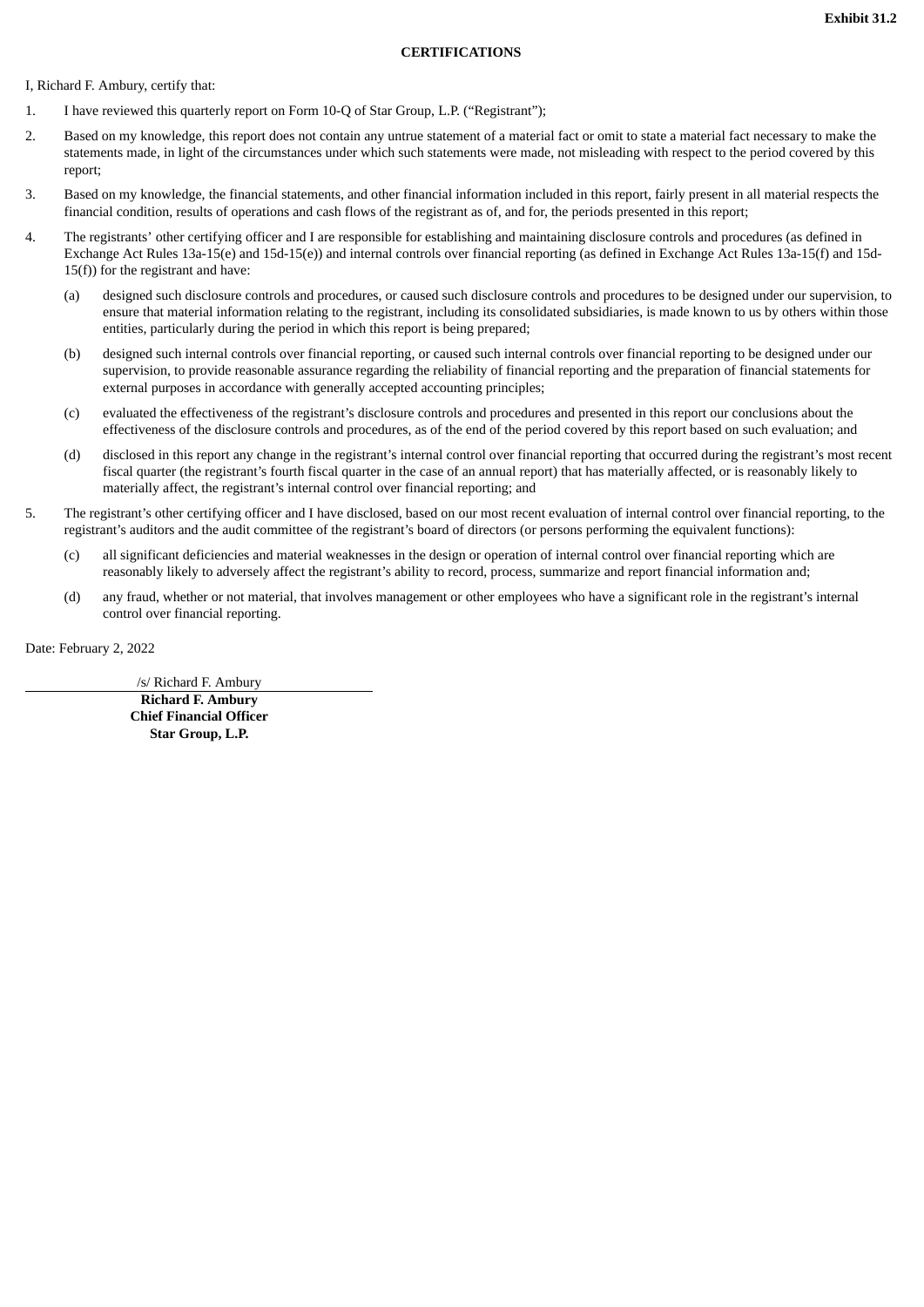## **CERTIFICATION PURSUANT TO 18 U.S.C. SECTION 1350 AS ADOPTED PURSUANT TO SECTION 906 OF THE SARBANES-OXLEY ACT OF 2002**

<span id="page-43-0"></span>In connection with the Quarterly Report of Star Group, L.P. (the "Company") on Form 10-Q for the quarterly period ended December 31, 2021, as filed with the Securities and Exchange Commission on the date hereof (the "Report"), I, Jeffrey M. Woosnam, President and Chief Executive Officer of the Company, certify to my knowledge pursuant to 18 U.S.C. Section 1350, as adopted pursuant to Section 906 of the Sarbanes-Oxley Act of 2002, following due inquiry, I believe that:

(1) The Report fully complies with the requirements of Section 13(a) or 15(d) of the Securities Exchange Act of 1934; and

(2) The information contained in the Report fairly presents, in all material respects, the financial condition and result of operations of the Company.

A signed original of this written statement required by Section 906 has been provided to Star Group, L.P. and will be retained by Star Group, L.P. and furnished to the Securities and Exchange Commission or its staff upon request.

STAR GROUP, L.P.

By: KESTREL HEAT, LLC (General Partner)

Date: February 2, 2022

By: /s/ Jeffrey M. Woosnam

**Jeffrey M. Woosnam President and Chief Executive Officer Star Group, L.P.**